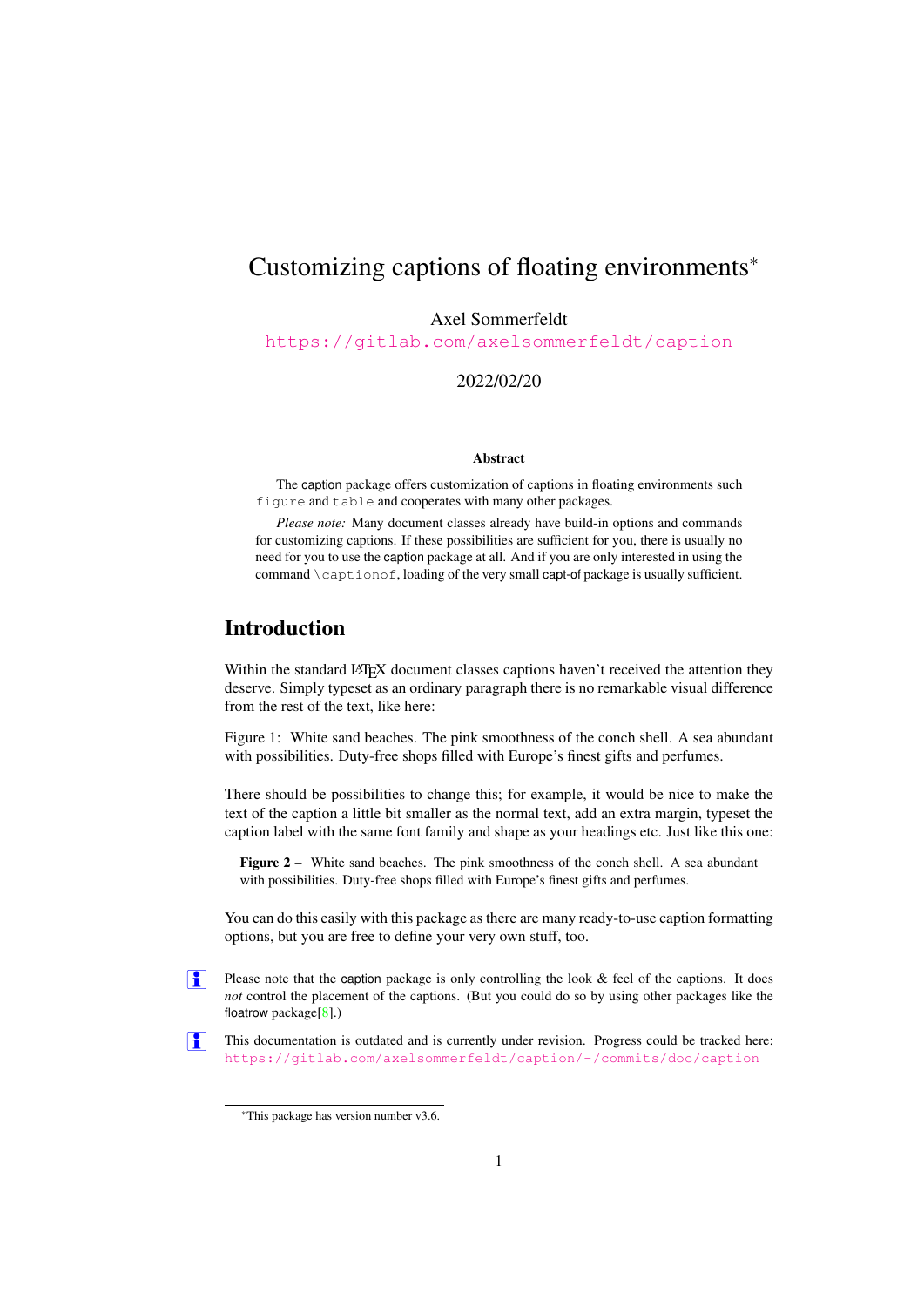# **Contents**

| 1              |                | <b>Using this package</b>                                                             | 4  |
|----------------|----------------|---------------------------------------------------------------------------------------|----|
| $\overline{2}$ | <b>Options</b> |                                                                                       | 5  |
|                | 2.1            |                                                                                       | 5  |
|                | 2.2            |                                                                                       | 8  |
|                | 2.3            |                                                                                       | 9  |
|                | 2.4            |                                                                                       | 11 |
|                | 2.5            |                                                                                       | 13 |
|                | 2.6            |                                                                                       | 13 |
|                | 2.7            |                                                                                       | 15 |
|                | 2.8            |                                                                                       | 15 |
|                | 2.9            |                                                                                       | 16 |
| 3              |                | <b>Commands</b>                                                                       | 17 |
|                | 3.1            | Typesetting captions $\ldots \ldots \ldots \ldots \ldots \ldots \ldots \ldots \ldots$ | 17 |
|                | 3.2            |                                                                                       | 19 |
|                | 3.3            |                                                                                       | 21 |
| 4              |                | <b>Own enhancements</b>                                                               | 24 |
|                | 4.1            |                                                                                       | 26 |
| 5              |                | <b>Supported document classes</b>                                                     | 29 |
|                | 5.1            |                                                                                       | 29 |
|                | 5.2            |                                                                                       | 29 |
|                | 5.3            |                                                                                       | 30 |
|                | 5.4            | KOMA-Script: scrartcl, scrreprt, and scrbook                                          | 30 |
|                | 5.5            |                                                                                       | 31 |
|                | 5.6            |                                                                                       | 31 |
|                | 5.7            |                                                                                       | 31 |
| 6              |                | <b>Supported babel package options</b>                                                | 33 |
|                | 6.1            |                                                                                       | 33 |
| 7              |                | <b>Supported packages</b>                                                             | 34 |
|                | 7.1            |                                                                                       | 35 |
|                | 7.2            |                                                                                       | 35 |
|                | 7.3            |                                                                                       | 35 |
|                | 7.4            |                                                                                       | 36 |
|                | 7.5            |                                                                                       | 36 |
|                | 7.6            |                                                                                       | 36 |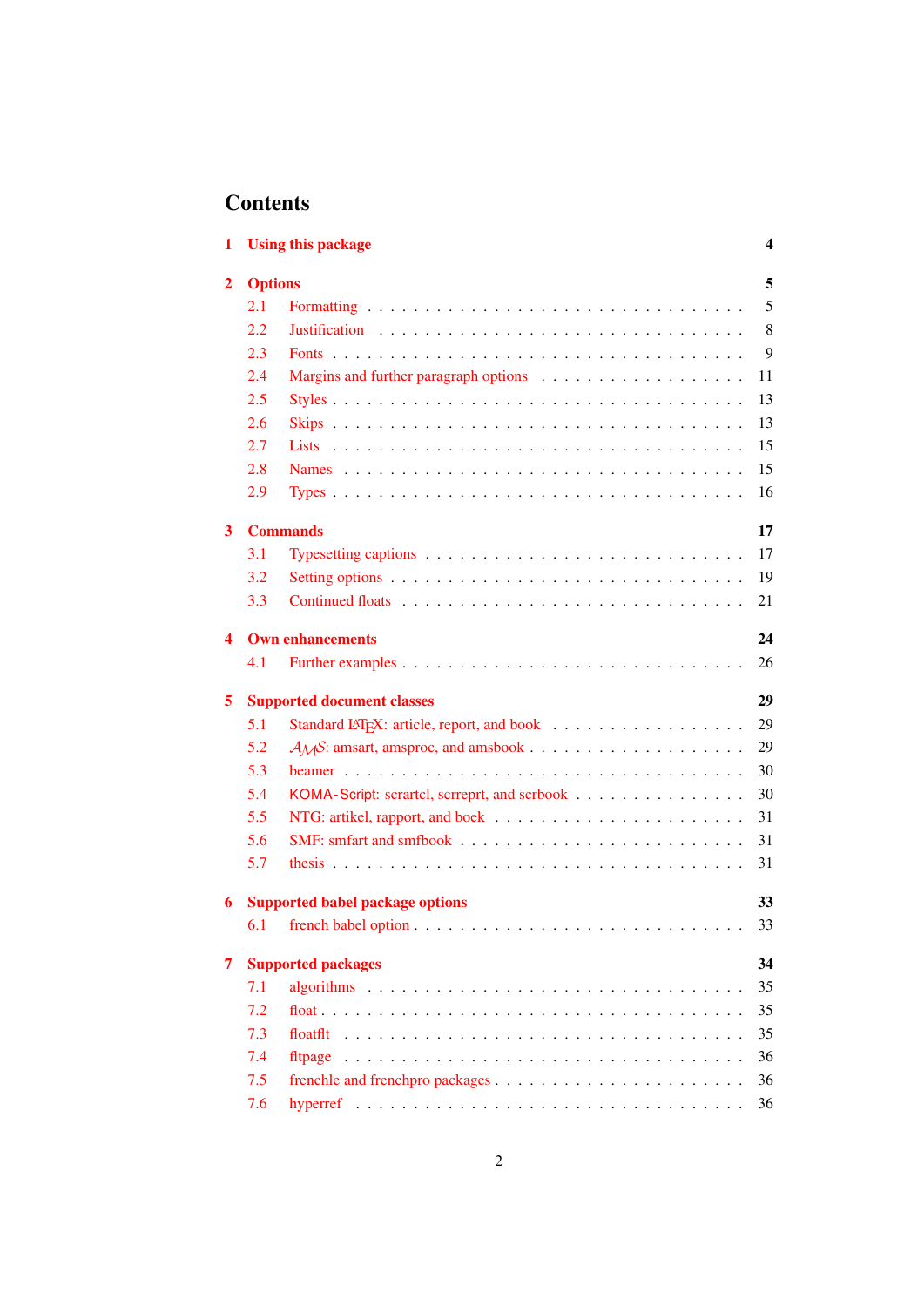|    |               | <b>E</b> Commands for babel language package authors                                                  | 60 |
|----|---------------|-------------------------------------------------------------------------------------------------------|----|
| D  |               | <b>Commands for document class authors</b>                                                            | 58 |
|    | C.3           |                                                                                                       | 56 |
|    | C.2           |                                                                                                       | 55 |
|    | C.1           |                                                                                                       | 54 |
| C. |               | <b>Compatibility to older versions</b>                                                                | 54 |
| В  |               | <b>Version history</b>                                                                                | 53 |
|    | A.4           |                                                                                                       | 49 |
|    | A.3           |                                                                                                       | 46 |
|    | A.2           |                                                                                                       | 45 |
|    | A.1           |                                                                                                       | 44 |
| A  |               | <b>Alphabetical Reference</b>                                                                         | 44 |
| 9  | <b>Thanks</b> |                                                                                                       | 43 |
| 8  |               | <b>Further reading</b>                                                                                | 43 |
|    | 7.18          |                                                                                                       | 41 |
|    | 7.17          |                                                                                                       | 41 |
|    | 7.16          |                                                                                                       | 41 |
|    | 7.15          |                                                                                                       | 41 |
|    | 7.14          |                                                                                                       | 40 |
|    | 7.13          | setspace $\ldots \ldots \ldots \ldots \ldots \ldots \ldots \ldots \ldots \ldots \ldots \ldots \ldots$ | 40 |
|    | 7.12          |                                                                                                       | 39 |
|    | 7.11          |                                                                                                       | 39 |
|    | 7.10          |                                                                                                       | 39 |
|    | 7.9           |                                                                                                       | 38 |
|    | 7.8           |                                                                                                       | 38 |
|    | 7.7           |                                                                                                       | 37 |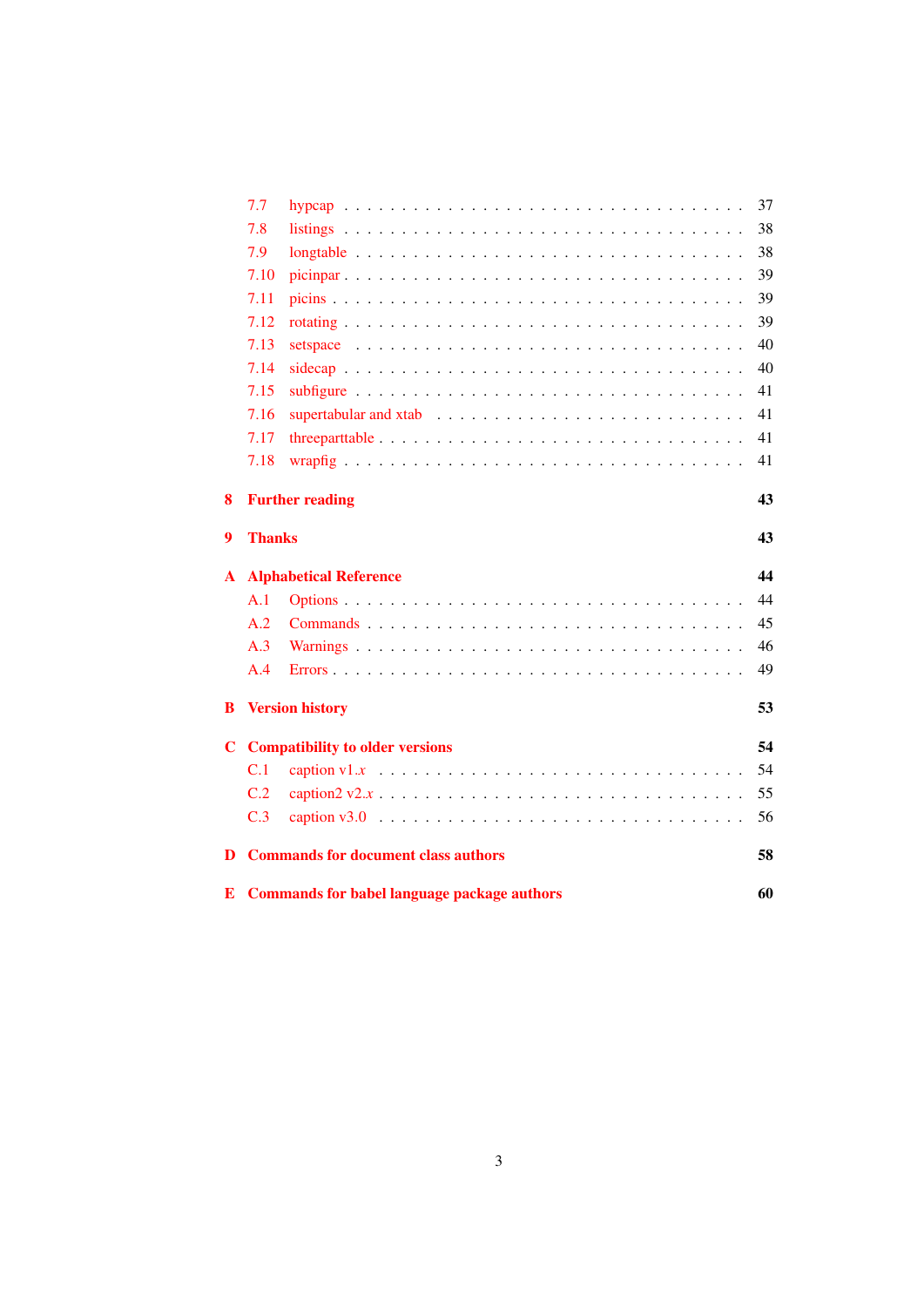# <span id="page-3-0"></span>1 Using this package

## Insert

```
\usepackage[⟨options⟩]{caption}[2022/02/20]
```
into the preamble of your document, i.e. the part of your document between  $\dot{\circ}$  documentclass and \begin{document}. The options control how your captions will look like; e.g.,

\usepackage[margin=10pt,font=small,labelfont=bf, labelsep=endash]{caption} [2022/02/20]

would result in captions looking like the second one in the introduction. \captionsetup For a later change of options the caption package provides the command

\captionsetup[⟨*float type*⟩]{⟨*options*⟩} .

## So

```
\usepackage[margin=10pt,font=small,labelfont=bf]{caption}
```
and

```
\usepackage{caption}
\captionsetup{margin=10pt,font=small,labelfont=bf}
```
#### are equal in their results.

It's good to know that \captionsetup has an effect on the current environment only. So if you want to change settings for the current figure or table only, just place the \captionsetup command inside the figure or table right before the \caption command. For example

```
\begin{figure}
  . . .
  \captionsetup{singlelinecheck=off}
  \caption{. . .}
\end{figure}
```
switches the single-line-check off, but only for this figure, so all the other captions remain untouched.

(For a detailed description of \captionsetup see [section 3.2:](#page-18-0) *[Setting options](#page-18-0)*.)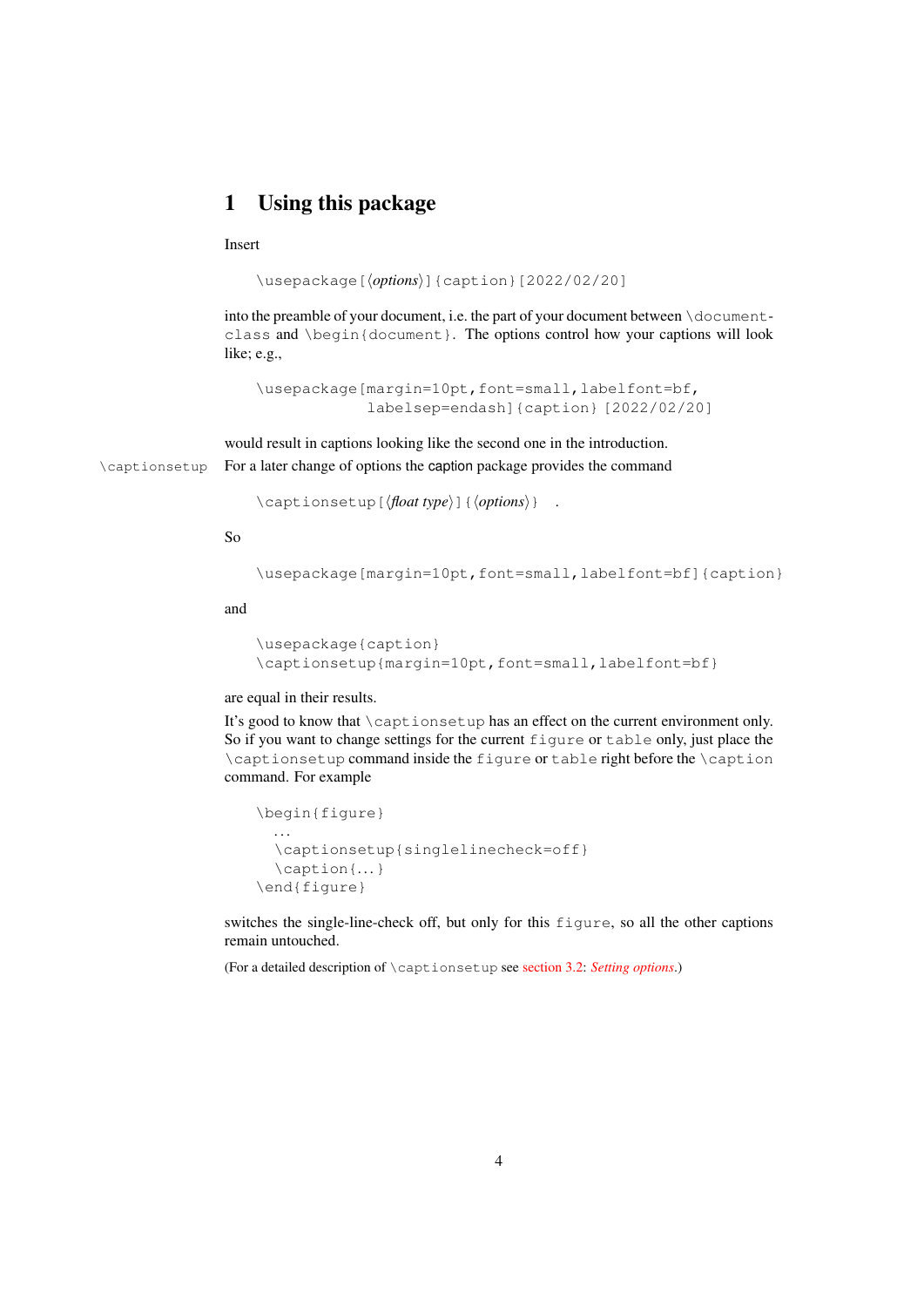## <span id="page-4-0"></span>2 Options

## <span id="page-4-1"></span>2.1 Formatting

format= A figure or table caption mainly consists of three parts: the caption label, which says if this object is a 'Figure' or 'Table' and what number is associated with it, the caption text itself, which is normally a short description of contents, and the caption separator which separates the text from the label.

> The *caption format* determines how this information will be presented; it is specified with the option

format=⟨*format name*⟩ ,

having the name of the caption format as its argument. There are two standard caption formats:

| New description | Typesets the captions as a normal paragraph.<br>plain |                                                                                              |  |
|-----------------|-------------------------------------------------------|----------------------------------------------------------------------------------------------|--|
| v3.0h           | hang                                                  | Indents the caption text, so it will 'hang' under the first line of the<br>text.             |  |
|                 | $\cdots$                                              | Own formats can be defined using \DeclareCaptionFormat.<br>(See section 4: Own enhancements) |  |
|                 |                                                       |                                                                                              |  |

An example: Specifying the option

format=hang

yields captions like this:

- Figure 3: White sand beaches. The pink smoothness of the conch shell. A sea abundant with possibilities. Duty-free shops filled with Europe's finest gifts and perfumes. Play your favorite game of golf amidst the tropical greens on one of the many championship courses.
- indention= For both formats (plain and hang) you can setup an extra indention starting at the second line of the caption. You do this with the option

indention=⟨*amount*⟩ .

Two examples:

format=plain,indention=.5cm

Figure 4: White sand beaches. The pink smoothness of the conch shell. A sea abundant with possibilities. Duty-free shops filled with Europe's finest gifts and perfumes. Play your favorite game of golf amidst the tropical greens on one of the many championship courses.

format=hang,indention=-0.5cm

Figure 5: White sand beaches. The pink smoothness of the conch shell. A sea abundant with possibilities. Duty-free shops filled with Europe's finest gifts and perfumes. Play your favorite game of golf amidst the tropical greens on one of the many championship courses.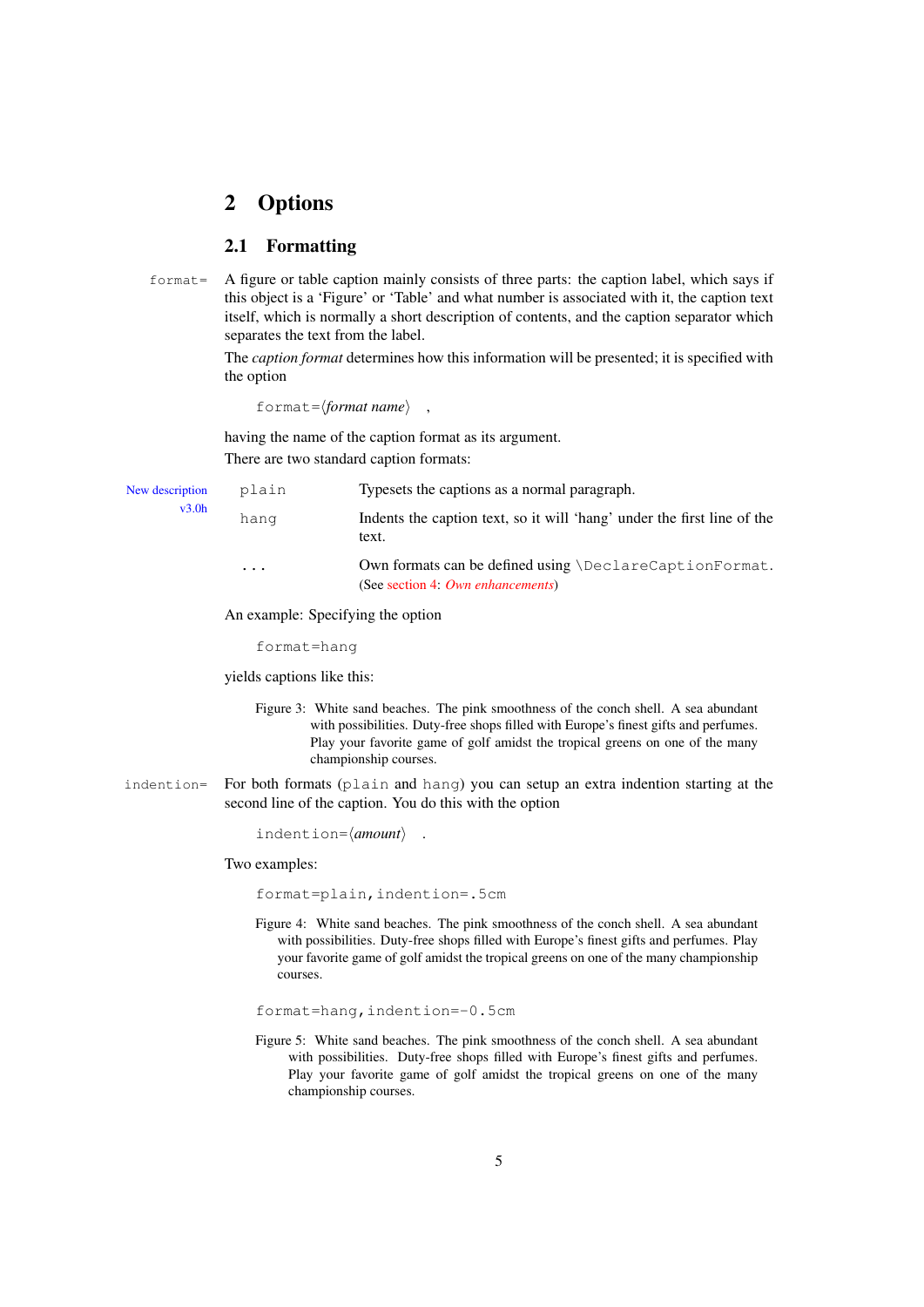#### labelformat= With the option

labelformat=⟨*label format name*⟩

you specify how the caption label will be typeset. There are five standard caption label formats:

| original    |        | The caption label will be typeset as specified by the document class,<br>usually this means the name and the number (like simple).                                                                                                                                                                                 |  |
|-------------|--------|--------------------------------------------------------------------------------------------------------------------------------------------------------------------------------------------------------------------------------------------------------------------------------------------------------------------|--|
|             |        | Until v3.4 of the caption package this label format was called<br>'default'. Since v3.5 it is called 'original' and usually is the default<br>label format, so labelformat=default will still select this<br>label format, unless the default was changed by either a document<br>class or babel language package. |  |
|             | empty  | The caption label will be empty.                                                                                                                                                                                                                                                                                   |  |
|             | simple | The caption label will be typeset as a name and a number.                                                                                                                                                                                                                                                          |  |
| New feature | brace  | The caption label will be closed with a single (right) brace.                                                                                                                                                                                                                                                      |  |
| v3.1f       | parens | The number of the caption label will be typeset in parentheses.                                                                                                                                                                                                                                                    |  |
|             |        | Own label formats can be defined using \DeclareCaption-<br>LabelFormat. (See section 4: Own enhancements)                                                                                                                                                                                                          |  |

## An example: Using the options

## format=plain,labelformat=parens,labelsep=quad

gives captions like this one:

Figure (6) White sand beaches. The pink smoothness of the conch shell. A sea abundant with possibilities. Duty-free shops filled with Europe's finest gifts and perfumes. Play your favorite game of golf amidst the tropical greens on one of the many championship courses.

*Note:* Some environments, e.g. the algorithm environment offered by the algorithm2e package, might react allergic to a change of the caption label format.

#### labelsep= With the option

labelsep=⟨*label separator name*⟩

you specify what caption separator will be used.<sup>[1](#page-5-0)</sup> You can choose one of the following:

| none   | There is no caption separator.                                        |
|--------|-----------------------------------------------------------------------|
| colon  | The caption label and text will be separated by a colon and a space.  |
| period | The caption label and text will be separated by a period and a space. |
| space  | The caption label and text will be separated by a single space.       |

<span id="page-5-0"></span><sup>1</sup>If the caption label or the caption text is empty, no separator will be used.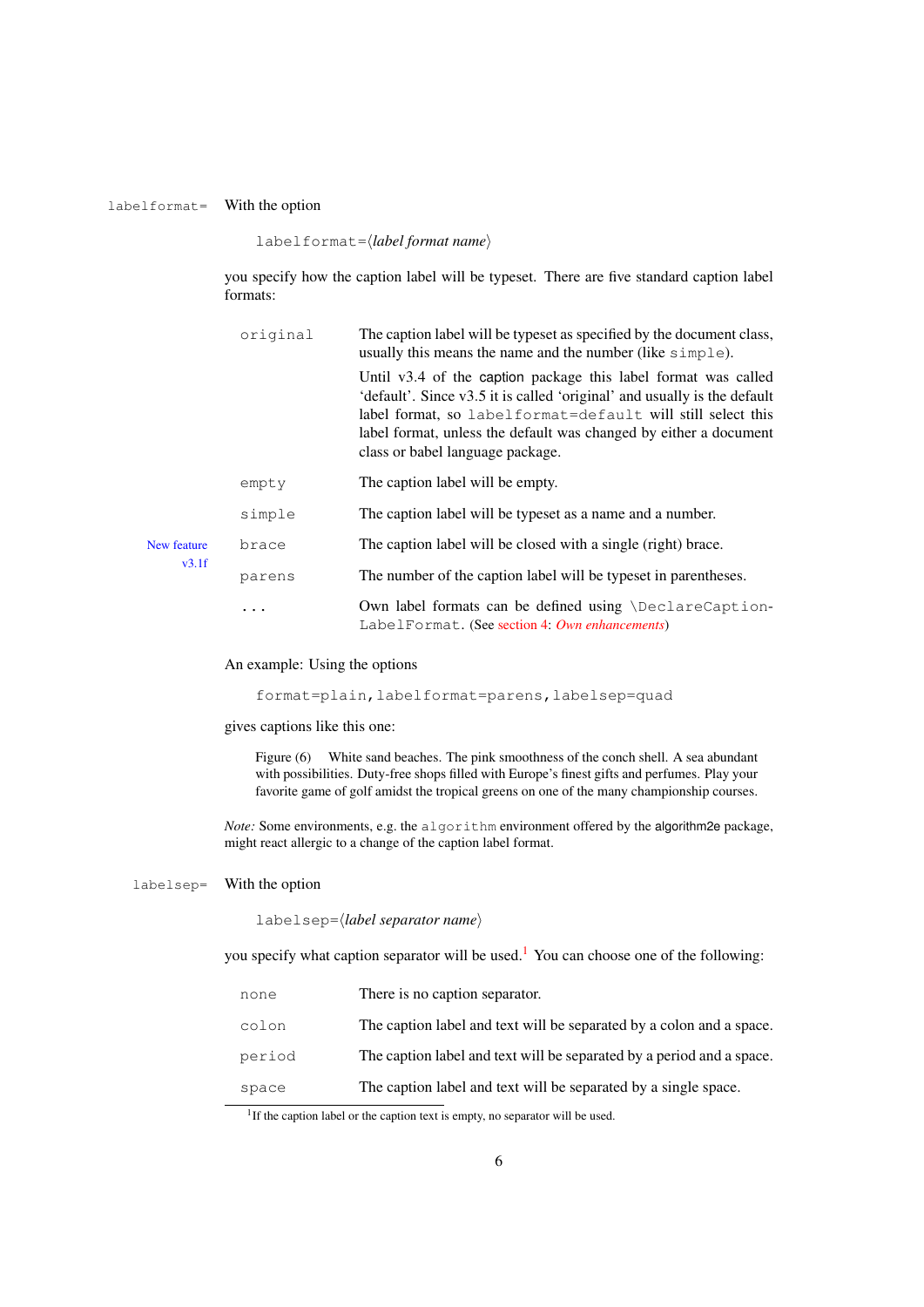|                      | quad     | The caption label and text will be separated by a $\qquad$ quad.                                                                                                                                                                                                |  |
|----------------------|----------|-----------------------------------------------------------------------------------------------------------------------------------------------------------------------------------------------------------------------------------------------------------------|--|
|                      | newline  | The caption label and text will be separated by a line break $( \setminus \setminus)$ .<br>Please note that this separator does not work with all caption<br>formats (e.g. format=hang), and you'll get an error message<br>trying such combination of options. |  |
| New feature<br>v3.0h | endash   | The caption label and text will be separated by an en-dash, surrounded<br>by spaces $(--$ .                                                                                                                                                                     |  |
|                      | $\cdots$ | Own separators can be defined using \DeclareCaptionLabel-<br>Separator. (See section 4: Own enhancements)                                                                                                                                                       |  |

#### Three examples:

format=plain,labelsep=period

Figure 7. White sand beaches. The pink smoothness of the conch shell. A sea abundant with possibilities. Duty-free shops filled with Europe's finest gifts and perfumes. Play your favorite game of golf amidst the tropical greens on one of the many championship courses.

format=plain,labelsep=newline,singlelinecheck=false

#### Figure 8

White sand beaches. The pink smoothness of the conch shell. A sea abundant with possibilities. Duty-free shops filled with Europe's finest gifts and perfumes. Play your favorite game of golf amidst the tropical greens on one of the many championship courses.

format=plain,labelsep=endash

Figure 9 – White sand beaches. The pink smoothness of the conch shell. A sea abundant with possibilities. Duty-free shops filled with Europe's finest gifts and perfumes. Play your favorite game of golf amidst the tropical greens on one of the many championship courses.

#### textformat= With the option

New feature

v3.1 textformat=⟨*text format name*⟩

you specify how the caption text will be typeset. There are two standard caption text formats:

| empty  | The caption text will be suppressed.                                                                            |
|--------|-----------------------------------------------------------------------------------------------------------------|
| simple | The caption text will be typeset as it is.                                                                      |
| period | The caption text will be followed by a period.                                                                  |
|        | Own text formats can be defined using $\Delta$ DeclareCaption-<br>TextFormat. (See section 4: Own enhancements) |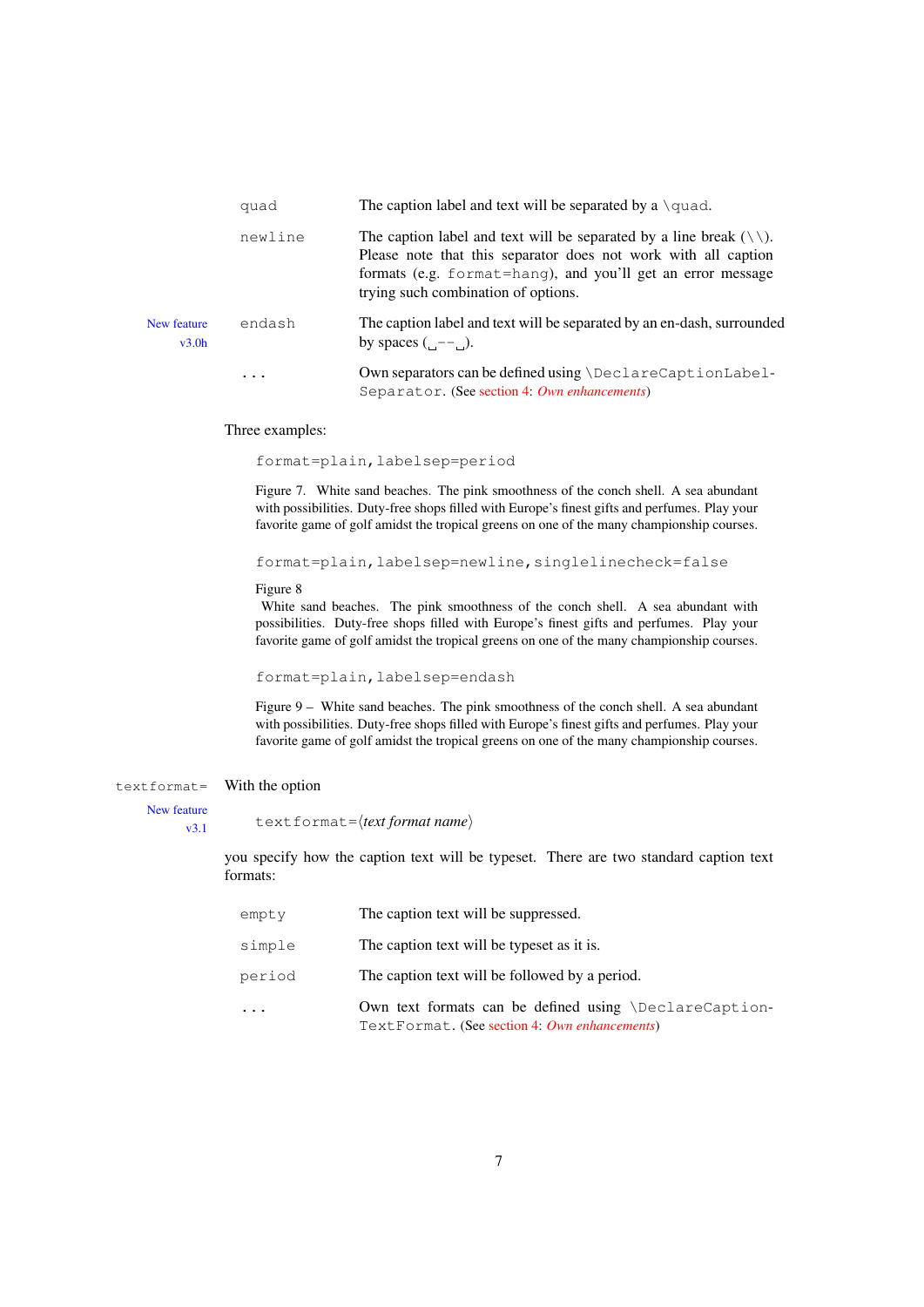## <span id="page-7-0"></span>2.2 Justification

justification= As addition to the caption format you could also specify a *caption justification*; it is specified with the option

justification=⟨*justification name*⟩ .

You can choose one of the following:

| justified                                                           | Typesets the caption as a normal paragraph.                                                                                                                                                                                                                                                                 |
|---------------------------------------------------------------------|-------------------------------------------------------------------------------------------------------------------------------------------------------------------------------------------------------------------------------------------------------------------------------------------------------------|
| centering                                                           | Each line of the caption will be centered.                                                                                                                                                                                                                                                                  |
| centerlast                                                          | The last line of each paragraph of the caption text will be centered.                                                                                                                                                                                                                                       |
| Only the first line of the caption will be centered.<br>centerfirst |                                                                                                                                                                                                                                                                                                             |
| raggedright                                                         | Each line of the caption will be moved to the left margin.                                                                                                                                                                                                                                                  |
| RaqqedRight                                                         | Each line of the caption will be moved to the left margin, too.<br>But this time the command \RaggedRight of the ragged2e<br>package will be used to achieve this. The main difference to<br>raggedright is that the word breaking algorithm of T <sub>F</sub> X will<br>work inside captions. <sup>2</sup> |
| raggedleft                                                          | Each line of the caption will be moved to the right margin.                                                                                                                                                                                                                                                 |
|                                                                     | Own justifications can be defined using \DeclareCaptionJus-<br>tification. (See section 4: Own enhancements)                                                                                                                                                                                                |

#### Three examples:

format=hang, justification=raggedright

Figure 10: White sand beaches. The pink smoothness of the conch shell. A sea abundant with possibilities. Duty-free shops filled with Europe's finest gifts and perfumes. Play your favorite game of golf amidst the tropical greens on one of the many championship courses.

format=hang, justification=centerlast

Figure 11: White sand beaches. The pink smoothness of the conch shell. A sea abundant with possibilities. Duty-free shops filled with Europe's finest gifts and perfumes. Play your favorite game of golf amidst the tropical greens on one of the many championship courses.

format=plain, labelsep=newline, justification=centering

#### Figure 12

White sand beaches. The pink smoothness of the conch shell. A sea abundant with possibilities. Duty-free shops filled with Europe's finest gifts and perfumes. Play your favorite game of golf amidst the tropical greens on one of the many championship courses.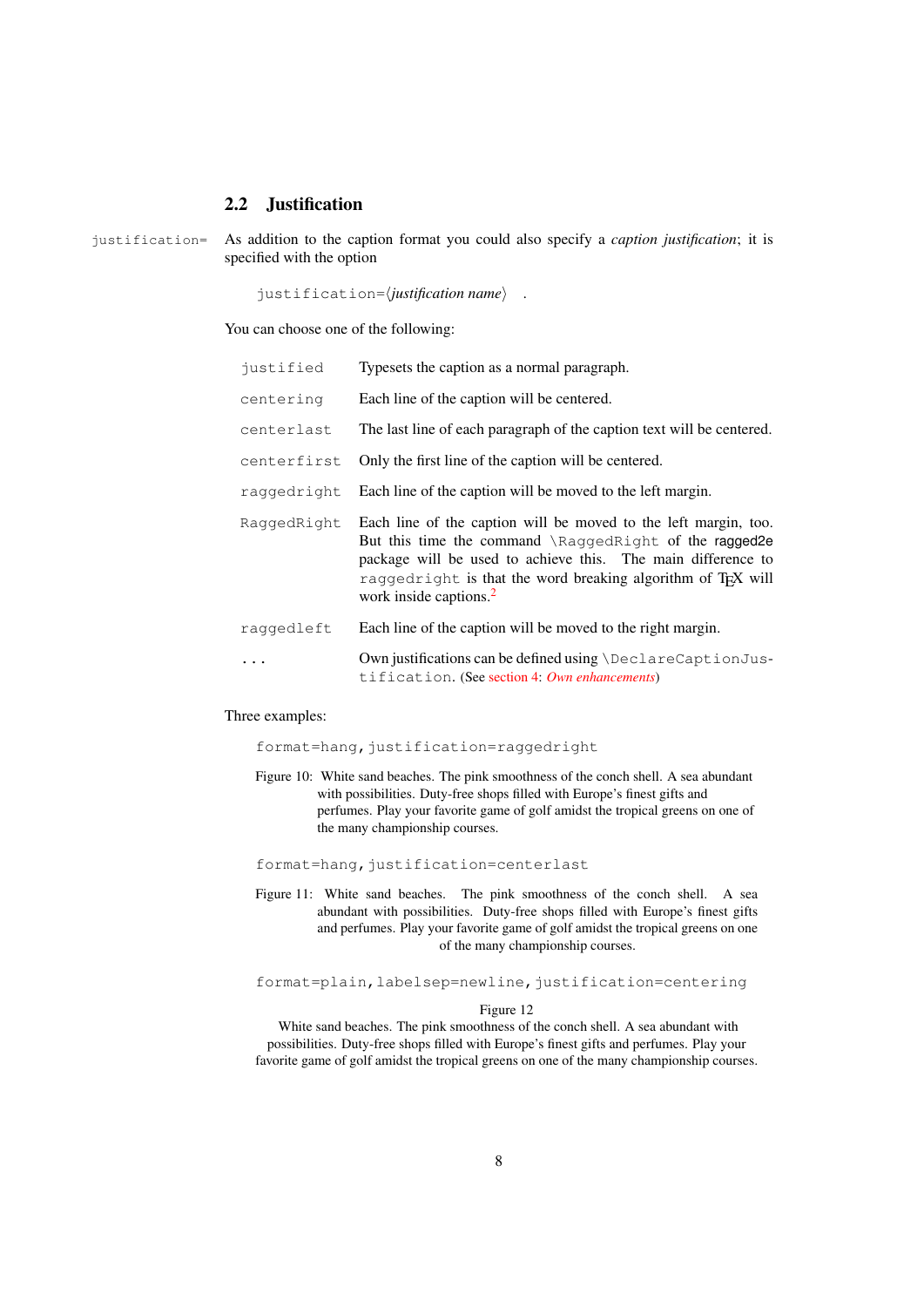singlelinecheck= The standard LATEX document classes (article, report, and book) automatically center a caption if it fits in one single line:

Figure 13: A short caption.

 $\left| \frac{1}{2} \right|$  The caption package adapts this behavior and therefore usually ignores the justification & indention you have set with justification=  $\&$  indention= in such case. But you can switch this special treatment of such short captions off with the option

```
singlelinecheck=⟨bool⟩ .
```
Using false, no, off or 0 for  $\langle bool \rangle$  switches the extra centering off:

singlelinecheck=false

Doing so the above short caption would look like

Figure 14: A short caption.

You switch the extra centering on again by using true, yes, on or 1 for  $\langle bool \rangle$ . (The default is on.)

## <span id="page-8-0"></span>2.3 Fonts

labelfont= textfont=

font = There are three font options which affects different parts of the caption: One affecting the whole caption (font), one which only affects the caption label and separator (labelfont) and at least one which only affects the caption text (textfont). You set them up using the options

```
font = {\langle \text{font options} \rangle}labelfont={⟨font options⟩} , and
 textfont={⟨font options⟩} ,
```
where  $\langle$ *font options* $\rangle$  is a list of comma separated font options.

And these are the available font options:

| scriptsize   | Very small size                     |  |
|--------------|-------------------------------------|--|
| footnotesize | The size usually used for footnotes |  |
| small        | Small size                          |  |
| normalsize   | Normal size                         |  |
| large        | Large size                          |  |
| Large        | Even larger size                    |  |

<span id="page-8-1"></span><sup>&</sup>lt;sup>2</sup>The need for the ragged2e package will be detected at run-time, therefore you maybe need a second LATEX run if this option is used for the first time.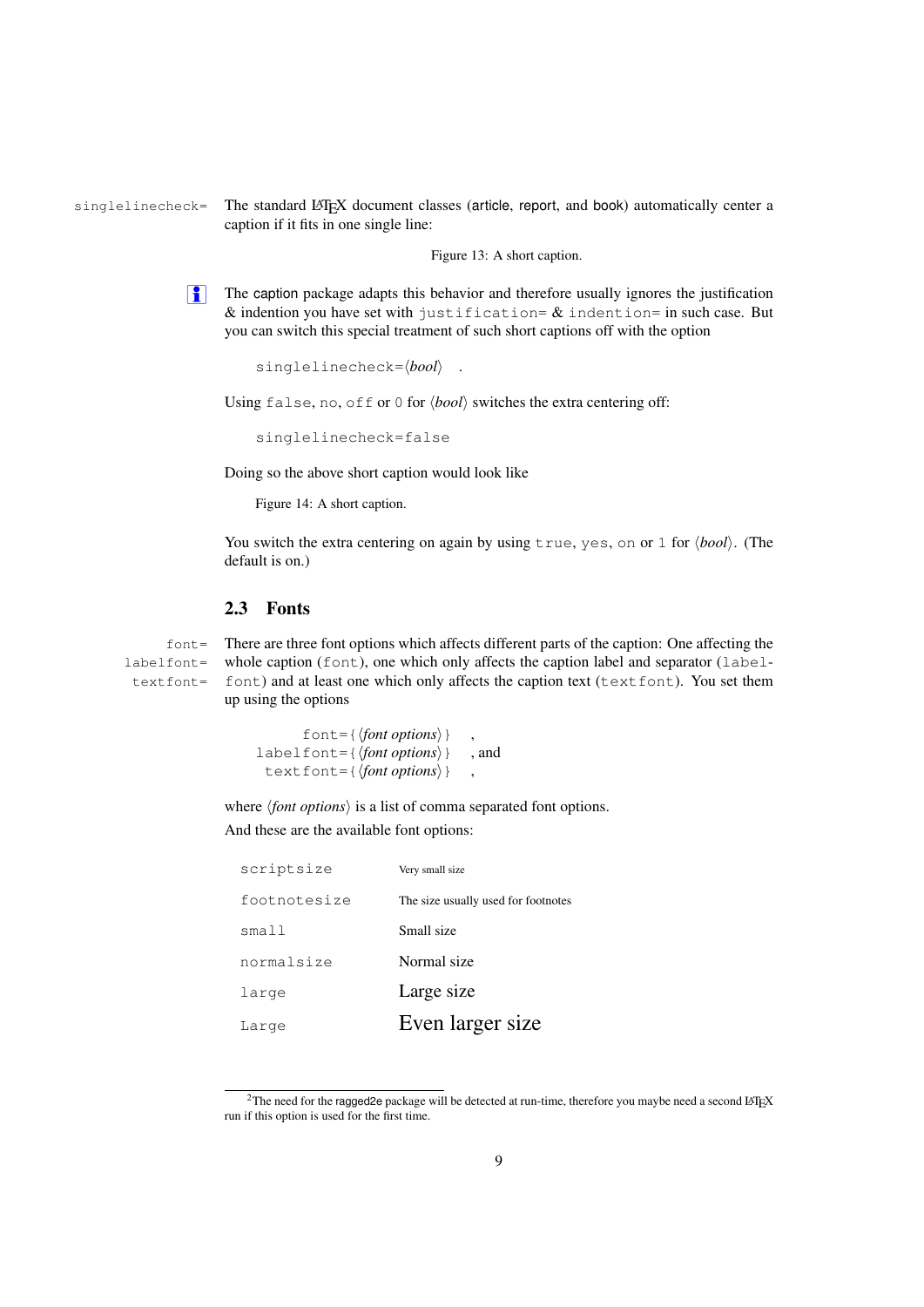| normalfont                                       | Normal shape & series & family                                                                    |
|--------------------------------------------------|---------------------------------------------------------------------------------------------------|
| up                                               | Upright shape                                                                                     |
| it                                               | Italic shape                                                                                      |
| sl                                               | Slanted shape                                                                                     |
| SC                                               | <b>SMALL CAPS SHAPE</b>                                                                           |
| md                                               | Medium series                                                                                     |
| bf                                               | <b>Bold series</b>                                                                                |
| rm                                               | Roman family                                                                                      |
| sf                                               | Sans Serif family                                                                                 |
| tt                                               | Typewriter family                                                                                 |
|                                                  |                                                                                                   |
| singlespacing                                    | Single spacing (See section 7.13: setspace)                                                       |
| onehalfspacing                                   | One-and-a-half spacing (See section 7.13: setspace)                                               |
| doublespacing                                    | Double spacing (See section 7.13: setspace)                                                       |
| $\text{stretch} = \langle \text{amount} \rangle$ | \setstretch{\amount\}} (See section 7.13: setspace)                                               |
|                                                  |                                                                                                   |
| normalcolor                                      | \normalcolor                                                                                      |
| $color=(color)$                                  | $\c{color} \{\langle colour \rangle\}$ (If the color or xcolor package is loaded, see             |
|                                                  | section 4: Own enhancements for an example)                                                       |
| normal                                           | The combination of the options normalcolor, normal-<br>font, normalsize, and singlespacing        |
|                                                  | Own font options can be defined using \DeclareCaption-<br>Font. (See section 4: Own enhancements) |

If you use only one of these options you can omit the braces; e.g., the options font={small} and font=small will give the same result.

## Three examples:

font=it,labelfont=bf

*Figure 15: White sand beaches. The pink smoothness of the conch shell. A sea abundant with possibilities. Duty-free shops filled with Europe's finest gifts and perfumes. Play your favorite game of golf amidst the tropical greens on one of the many championship courses.*

labelfont=sc, textfont=it

FIGURE 16: *White sand beaches. The pink smoothness of the conch shell. A sea abundant with possibilities. Duty-free shops filled with Europe's finest gifts and perfumes. Play your favorite game of golf amidst the tropical greens on one of the many championship courses.*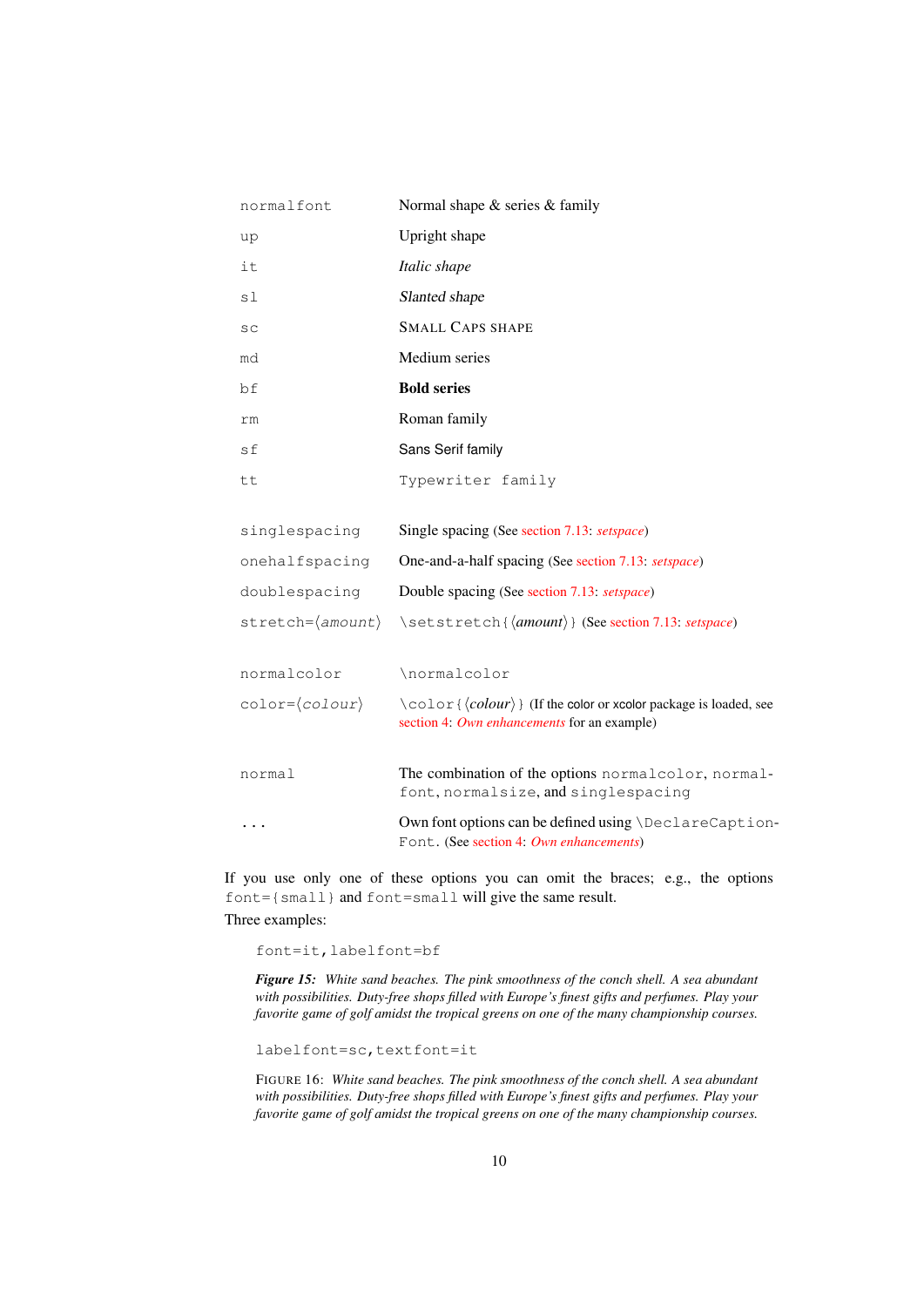font={small,stretch=0.80}

Figure 17: White sand beaches. The pink smoothness of the conch shell. A sea abundant with possibilities. Duty-free shops filled with Europe's finest gifts and perfumes. Play your favorite game of golf amidst the tropical greens on one of the many championship courses.

 $font +=$  You can also add font options to the current ones, so for example

labelfont+= textfont+= New feature

```
\captionsetup{font=small}
\captionsetup{font+=it}
```
v3.1 is identical to

\captionsetup{font={small,it}}

## <span id="page-10-0"></span>2.4 Margins and further paragraph options

margin= For all captions you can specify *either* an extra margin *or* a fixed width: <sup>[3](#page-10-1)</sup> width=

margin=⟨*amount*⟩ *–or–* margin={⟨*left amount*⟩,⟨*right amount*⟩} *–or–* width=⟨*amount*⟩

New feature If you specify just one ⟨*amount*⟩ for the margin, it will be used for both, the left and v3.1 right margin, e.g. margin=10pt is equivalent to margin={10pt,10pt}. In twooneside side documents the left and right margin will be swapped on even pages. To prevent this twoside you can specify the option oneside additionally, e.g.  $\cap$   $\cap$   $\cap$ {0pt,10pt},oneside}.

> But if you are specifying a width, then both, the left and the right margin, will have the same amount.

Three examples will illustrating this:

margin=10pt

Figure 18: White sand beaches. The pink smoothness of the conch shell. A sea abundant with possibilities. Duty-free shops filled with Europe's finest gifts and perfumes. Play your favorite game of golf amidst the tropical greens on one of the many championship courses.

margin={1cm,0cm}

Figure 19: White sand beaches. The pink smoothness of the conch shell. A sea abundant with possibilities. Duty-free shops filled with Europe's finest gifts and perfumes. Play your favorite game of golf amidst the tropical greens on one of the many championship courses.

width=.75\textwidth

Figure 20: White sand beaches. The pink smoothness of the conch shell. A sea abundant with possibilities. Duty-free shops filled with Europe's finest gifts and perfumes. Play your favorite game of golf amidst the tropical greens on one of the many championship courses.

<span id="page-10-1"></span><sup>&</sup>lt;sup>3</sup>Only fixed widths are supported here; if you are looking for a way to limit the width of the caption to the width of the figure or table, please take a look at the floatrow<sup>[\[8\]](#page-61-0)</sup> or threeparttable<sup>[\[22\]](#page-62-0)</sup> package.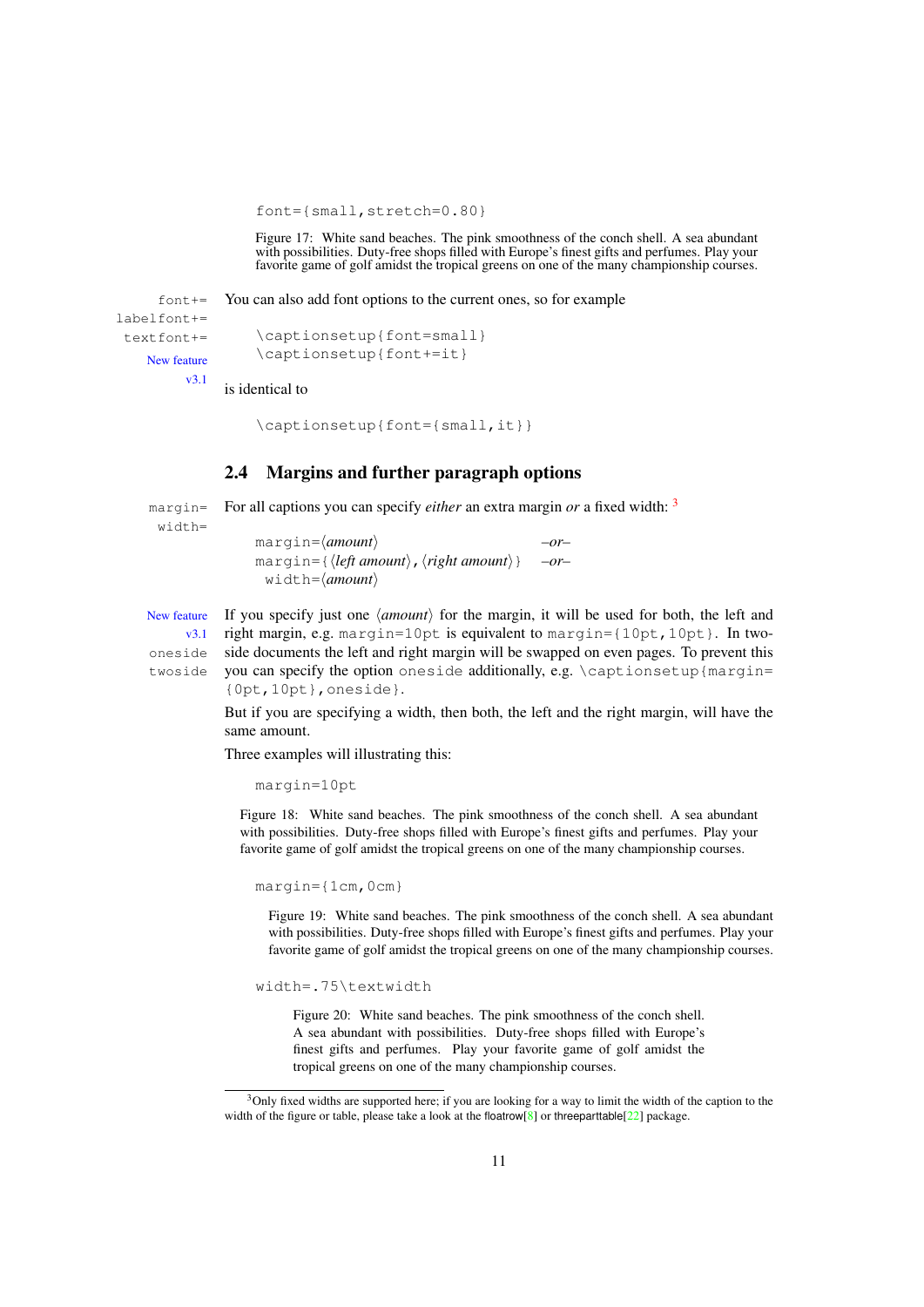*Note:* When the caption is placed beside the contents (for example in a SCfigure environment offered by the sidecap package $[18]$ ) or the figure is an in-text figure (for example in a wrapfigure environment offered by the wrapfig package  $[23]$ ), the margin setting will be automatically reset to 0pt at the very beginning of the environment. But if you really want to setup an extra margin for these environments, you can do so by setting this margin either inside the environment itself, of by specifying a margin for this particular environment, e.g. \captionsetup[SCfigure]{margin=10pt}.

margin $*$ = There is also a starred variant of the margin= option, margin $*$ =, which only changes the margin if no width was set.

New feature

v3.1 minmargin= maxmargin=

in smaller environments, e.g. minipages. For example the SMF document classes limit the margin amount to maxmargin=0.1\linewidth. (See [section 5.6:](#page-30-1) *[SMF: smfart and smfbook](#page-30-1)*)

New feature v3.1 parskip=

This option is useful for captions containing more than one paragraph. It specifies the extra vertical space inserted between them:

You can also set a minimum or maximum margin amount. This can be useful for limiting the margin amount

parskip=⟨*amount*⟩

One example:

margin=10pt,parskip=5pt

Figure 21: First paragraph of the caption. This one contains some test, just to show how these options affect the layout of the caption.

Second paragraph of the caption. This one contains some text, too, to show how these options affect the layout of the caption.

hangindent= The option

hangindent=⟨*amount*⟩

is for setting up a hanging indention starting from the second line of each paragraph. If the caption contains just a single paragraph, using this option leads to the same result as the option indention=⟨*amount*⟩ you already know about. But if the caption contains multiple paragraphs you will notice the difference:

format=hang,indention=-.5cm

Figure 22: First paragraph of the caption. This one contains some test, just to show how these options affect the layout of the caption.

Second paragraph of the caption. This one contains some text, too, to show how these options affect the layout of the caption.

format=hang,hangindent=-.5cm

Figure 23: First paragraph of the caption. This one contains some test, just to show how these options affect the layout of the caption.

Second paragraph of the caption. This one contains some text, too, to show how these options affect the layout of the caption.

*Note:* If your caption contains more than one paragraph, you have to specify an alternative caption for the list-of-figures using the optional argument of \caption or \captionof, otherwise you will get an error message.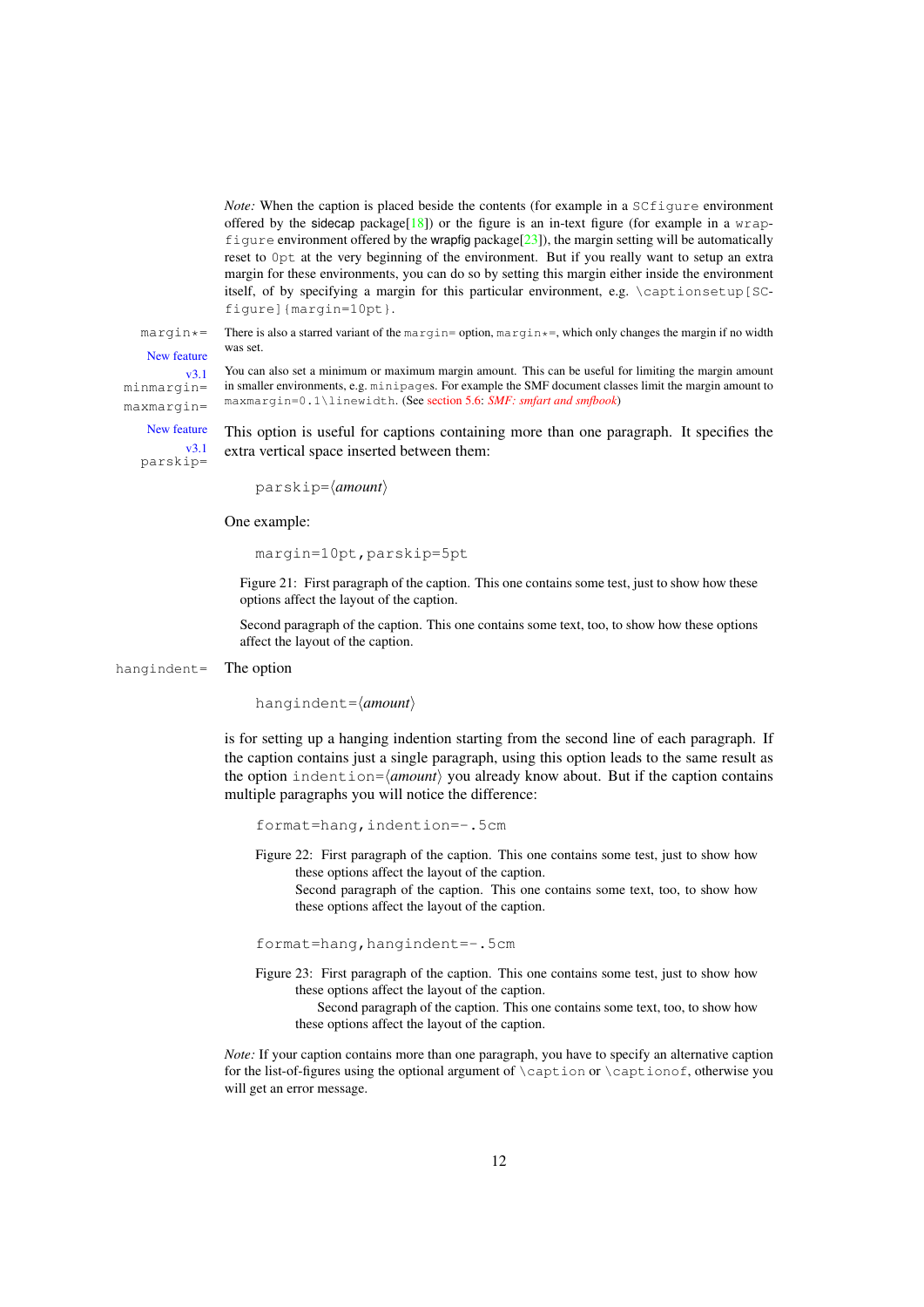#### <span id="page-12-0"></span>2.5 Styles

style= A suitable combination of caption options is called *caption style*. You can compare them more or less to page styles which you set up with \pagestyle; the caption style provides all settings for a whole caption layout.

You switch to an already defined caption style with the option

style=⟨*style name*⟩ .

The caption package pre-defines two styles: base and default.

New feature The base style puts all options you already know about to values reflecting the look of  $v3.1$  the captions when using one of the base LAT<sub>EX</sub> document classes article, report, and book. This means that specifying the option

style=base

has the same effect as specifying all these options:

```
format=plain,labelformat=default,labelsep=colon,
justification=justified,font={},labelfont={},
textfont={},margin=0pt,indention=0pt
parindent=0pt,hangindent=0pt,singlelinecheck=true
```
(But justification=centering,indention=0pt will be set if the caption fits into a single line.)

In contrast the default style follows the default values, reflecting the look of the captions given by the document class you actually use. This style is selected by default and represents these options:

```
format=default,labelformat=default,labelsep=default,
justification=default,font=default,labelfont=default,
textfont=default,margin=0pt,indention=0pt
parindent=0pt,hangindent=0pt,singlelinecheck=true
```
(But again justification=centering,indention=0pt will be set if the caption fits into a single line.)

So if you use one of the base LATEX document classes article, report, or book, both caption styles, base and default, point to (nearly) the same settings.

*Note:* Own caption styles can be defined using \DeclareCaptionStyle.(See [section 4:](#page-23-0) *[Own](#page-23-0) [enhancements](#page-23-0)*)

## <span id="page-12-1"></span>2.6 Skips

skip= The vertical space between the caption and the figure or table contents is controlled by the option

skip=⟨*amount*⟩ .

The standard LAT<sub>E</sub>X document classes article, report and book preset it to  $skip=10pt$ , but other document classes may use a different amount.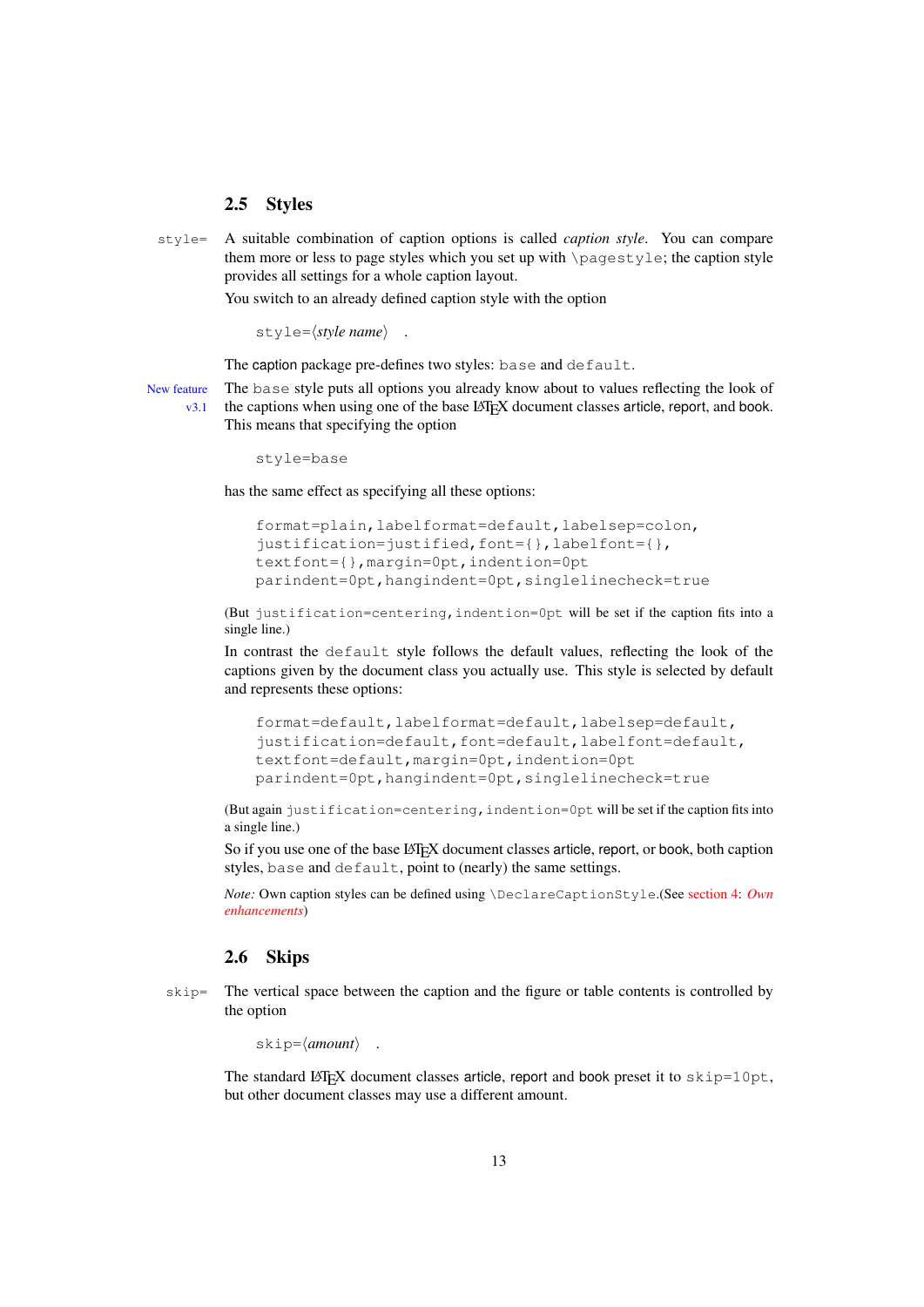position= The \caption command offered by LATEX has a design flaw: The command does not know if it stands on the beginning of the figure or table, or at the end. Therefore it does not know where to put the space separating the caption from the content of the figure or table. While the standard implementation always puts the space above the caption in floating environments (and inconsistently below the caption in longtables), the implementation offered by this package is more flexible: By giving the option

```
position=top or position=above
```
it's assumed that the caption is standing at the *top* of the environment and therefore the space setup with  $\frac{\text{skip}}{\text{s}}$   $\frac{\text{cm}}{\text{cm}}$  is placed below the caption. (Please note that position=top does *NOT* mean that the caption is actually placed at the top of the figure or table. Instead the caption is usually placed where you place the \caption command.) But with

position=bottom or position=below

it's assumed that the caption is standing at the *bottom* of the environment and therefore the space is placed above the caption. And finally with

position=auto (which is the default setting)

the caption package tries its best to determine the actual position of the caption on its own. Please note that while this is successfully in most cases, it could give wrong results under rare circumstances.

figureposition= The position option is especially useful when used together with the optional tableposition= argument of the \captionsetup command. (See also [section 3.2:](#page-18-0) *[Setting options](#page-18-0)*) For example

```
\captionsetup[table]{position=above}
```
causes all captions within tables to be treated as captions *above* the table (regarding spacing around it). Because this is a very common setting, the caption package offers the abbreviating options figureposition=⟨*pos*⟩ and tableposition=⟨*pos*⟩, e.g.

```
\usepackage[. . .,tableposition=top]{caption}
```
is equivalent to

```
\usepackage[. . .]{caption}
\captionsetup[table]{position=top}
```
**i** Please note that the options skip=, position=, figureposition=, and tableposition= do not always have an effect. Since it's a matter of the document class to supply the environments figure and table, it could use its very own spacing, and could decide for itself if the caption will be typeset as "top" or "bottom" caption. For example the KOMA-Script document classes support the skip= setting, but will always typeset figure captions as "bottom" captions, and table captions are dependent on the global option tablecaptionsabove resp. tablecaptionsbelow. (See [section 5.4:](#page-29-1) *KOMA -Script[: scrartcl, scrreprt, and scrbook](#page-29-1)*)

Furthermore some packages control the behavior of the spacing above and below the caption for themself, e.g. the float, the floatrow, and the supertabular package.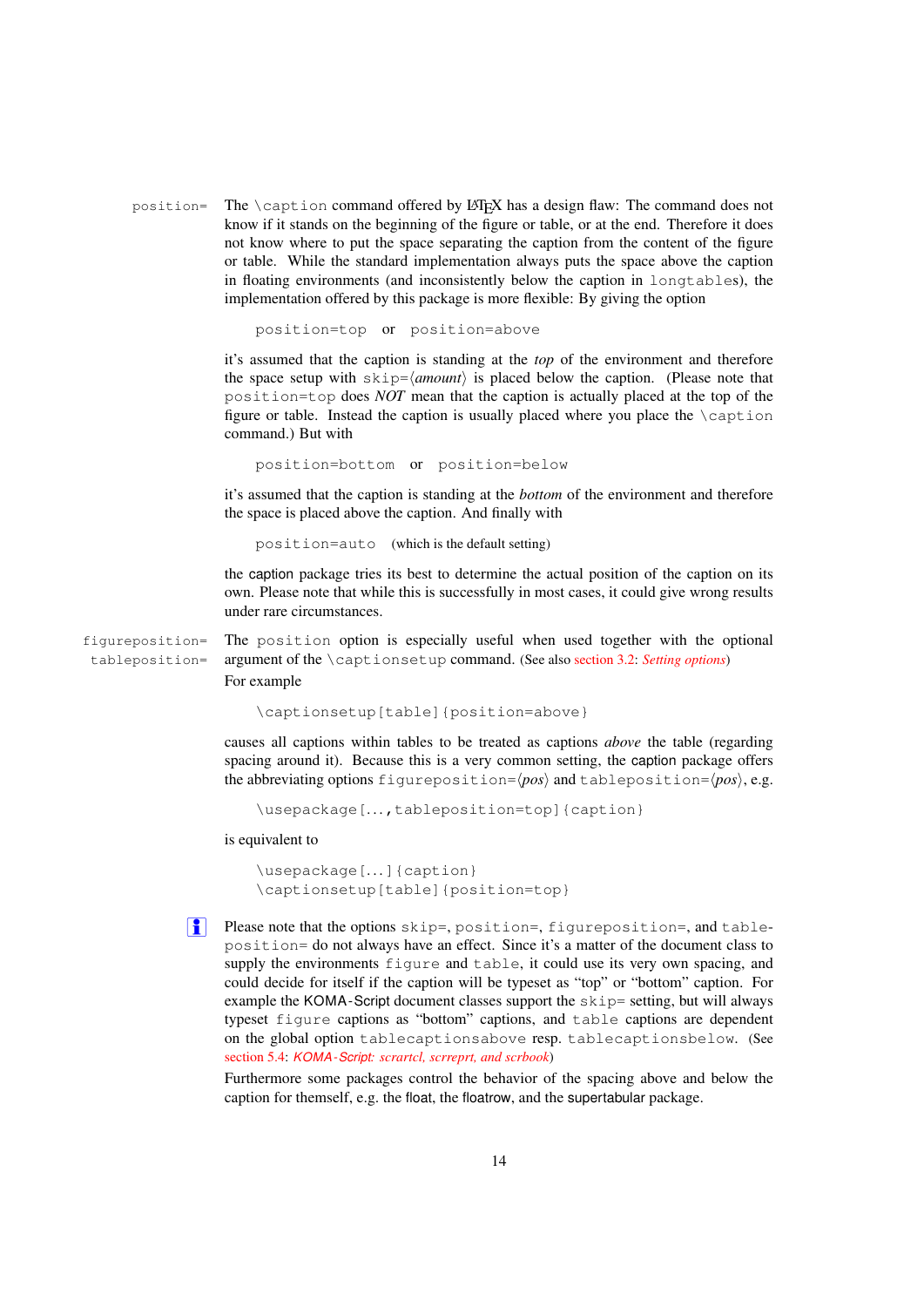Internally the skip between caption and contents is represented by \abovecaptionskip (which is always set above the caption in LATEXs implementation). But there is a second value \belowcaptionskip (usually set to 0pt by default) which is set below the caption in LATEXs implementation, but on the other side than \abovecaptionskip by this package. So technically speaking, this package swaps the meaning of these two skips when position=top is set. Please note that there are several packages around which do the same trick (like the ftcap, the nonfloat, and the topcap package), so the usage of the caption option position= is not supported if one of these packages will be used, too.

## <span id="page-14-0"></span>2.7 Lists

New feature v3.1

list= The \caption command usually places an entry in the List of Figures resp. List of Tables. You can either suppress that individually by giving an empty optional argument to \caption (see [section 3.1:](#page-16-1) *[Typesetting captions](#page-16-1)*), or programmatically by saying

list=no (or any other boolean value instead of no)  $.4$  $.4$ 

#### listformat= With the option

New feature

v3.1 listformat=⟨*list format name*⟩

you can specify how the figure or table number will be typeset within the List of Figures resp. List of Tables. There are five standard caption list formats:

| empty     | No number will be typeset.                                                                              |
|-----------|---------------------------------------------------------------------------------------------------------|
| simple    | The number will be typeset with label prefix.                                                           |
| parens    | The number will be typeset in parentheses, with label prefix.                                           |
| subsimple | Same as $simple$ , but without label prefix. (default)                                                  |
| subparens | Same as parens, but without label prefix.                                                               |
|           | Own list formats can be defined using \DeclareCaptionList-<br>Format. (See section 4: Own enhancements) |

The prefix  $(=\pi\ell + \pi)$ .  $\beta$ table), which runs ahead of the number  $(=\theta)$ figure resp. \thetable) in lists (e.g. List of Figure/Table) and references, is usually empty, so the list formats simple and subsimple gives equal results; same with parens and subparens. But this can be different for sub-figures or sub-tables listed in the List of Figures resp. List of Tables, or when the label prefix is redefined for a different purpose.[5](#page-14-3)

## <span id="page-14-1"></span>2.8 Names

name= The option

New feature

v3.1 name=⟨*name*⟩

<span id="page-14-2"></span><sup>&</sup>lt;sup>4</sup>Please note that the subfig package[\[20\]](#page-62-2) is not supporting this option, it uses the counters lofdepth  $\&$ lotdepth for this purpose instead.

<span id="page-14-3"></span> $5Sub$ -figures and sub-tables can be typeset using the subcaption or subfig package.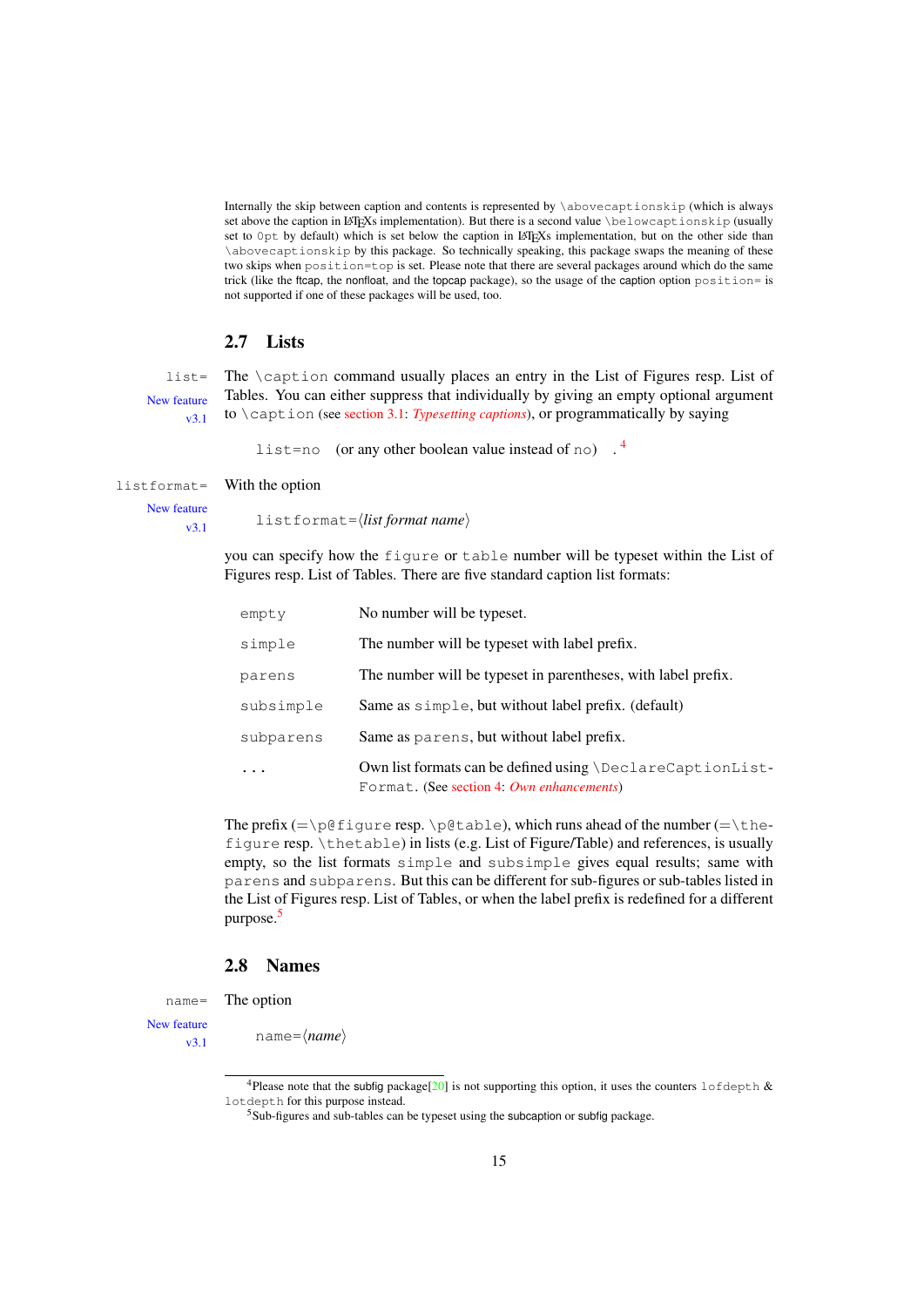changes the name of the *current* environment. This could be useful in conjunction with the optional argument of  $\cap$  is applient  $e.g.$ 

\captionsetup[wrapfigure]{name=Fig.}

changes the name to "Fig." for all wrapfigures (while all the other figure captions will still have "Figure" as name).

### <span id="page-15-0"></span>2.9 Types

type= The \caption command can typeset captions for different types, e.g. figure and table. If you try to use the \caption command outside these environments you will get an error message, because it does not know what kind of caption do you want to have here. But in such situations you can set the caption type manually with

type=⟨*float type*⟩

prior to the usage of the  $\cosh$  caption command (and other commands like  $\cosh$ Float, or \subcaptionbox offered by the subcaption package, or \subfloat offered by the subfig package[\[20\]](#page-62-2)), for example within an non-floating environment like minipage:

```
\noindent\begin{minipage}{\textwidth}
  \captionsetup{type=figure}
  \subfloat{. . .}
 . . .
  \caption{. . .}
\end{minipage}
```
There is also a starred variant of this option,  $type*=\langle float type\rangle$ , which behaves different than type= $\langle float$ *type*) if the hyperref package[\[10\]](#page-62-3) is loaded: While type= sets an hyperlink anchor (if hypcap=true is set), type\*= does not. (See also [section 7.6:](#page-35-2) *[hyperref](#page-35-2)* )

*Note:* Please don't re-define the internal macro \@captype for yourself, like suggested by some documentations, always use \captionsetup{type=. . .} instead.

Own float types can be defined with \DeclareFloatingEnvironment offered by the newfloat package,  $\neq$  boat offered by the float package[\[6\]](#page-61-1), or  $\Declaren$ Float Type offered by the floatrow package[\[6\]](#page-61-1).



**i** Please note that you should use the option type= only *inside* boxes or environments (like \parbox or minipage), at best one where no page break could happen between contents and caption. Furthermore some visual side-effects (e.g. mixed-up figure and table settings regarding captions) could occur without using a box or environment, therefore a warning message will be issued if you try to do so.<sup>[6](#page-15-1)</sup>

<span id="page-15-1"></span><sup>&</sup>lt;sup>6</sup>You only get this warning message if you use  $\varepsilon$ -TEX as underlying TEX engine.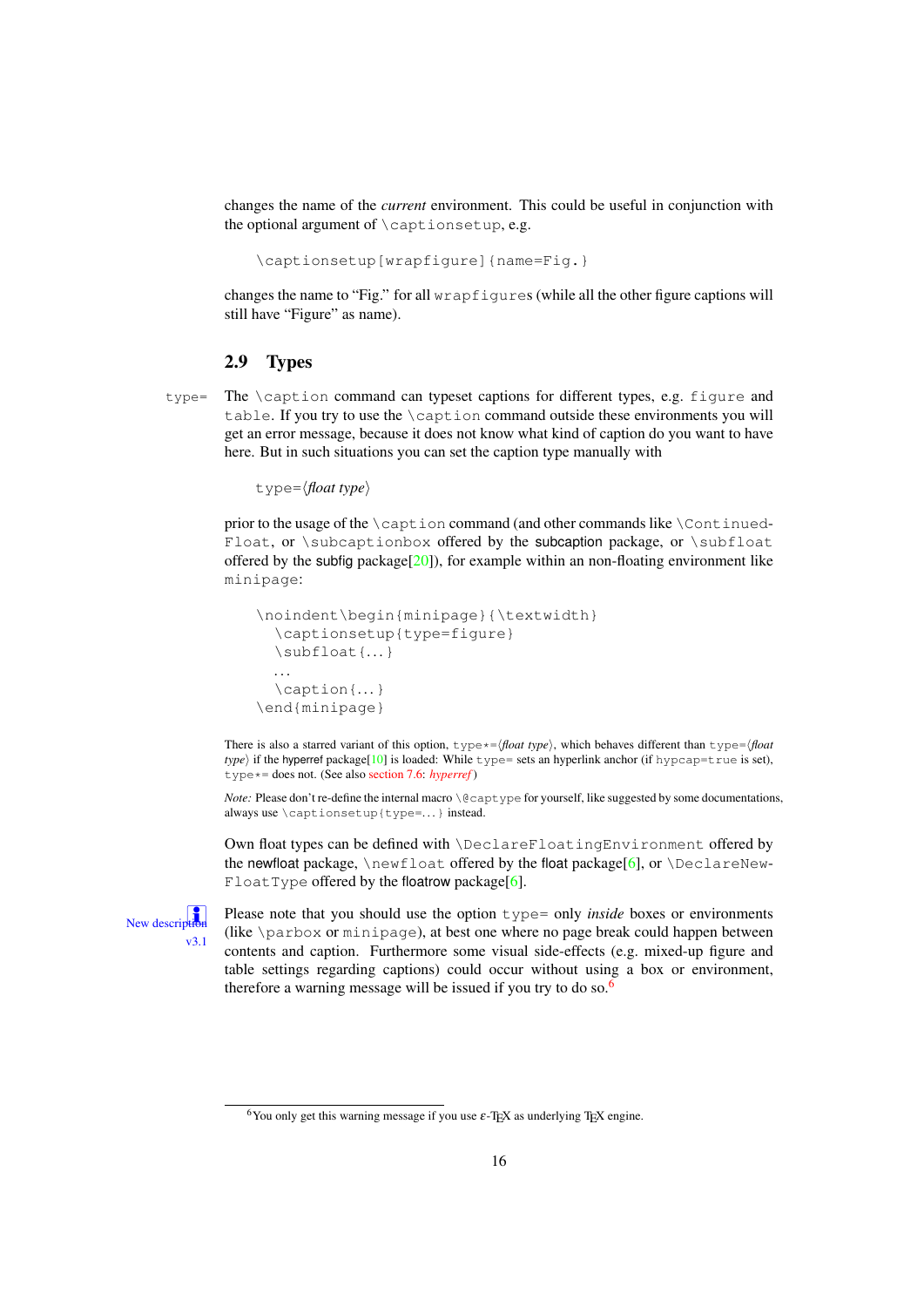## <span id="page-16-0"></span>3 Commands

## <span id="page-16-1"></span>3.1 Typesetting captions

\caption The command

\caption[⟨*list entry*⟩]{⟨*heading*⟩}

typesets the caption inside a floating environment like figure or table. Well, you already know this, but the caption package offers an extension: If you leave the argument ⟨*list entry*⟩ empty, no entry in the list of figures or tables will be made. For example:

\caption[]{A figure without list entry.}

Please remember that the ⟨*heading*⟩ is a so-called *moving* argument, if no ⟨*list entry*⟩ has been given. But if a ⟨*list entry*⟩ is given, this argument is moving instead. "*Moving* argument" means that the argument will be written to the list-of file, make it appearing in the "List of Figures" resp. "List of Tables", too. *Moving* arguments are not allowed to contain *fragile* commands, everything must be *robust*, otherwise the argument could get *broken*, resulting in strange errors at the next LATEX run. Some *fragile* commands could be *protected* by a leading \protect, own definitions could get defined with \DeclareRobustCommand instead of \newcommand to make them *robust*.

An example:  $\cap{\S}^{\theta_{\phi_1}\delta_{137}$  (\phantom{1}55}\$Cs} will cause errors since \phantom is *fragile*. So we have either have to use the optional argument  $\langle$ *list entry* $\rangle$  (e.g. \caption [\${}  $\hat{\cdot}$  {137} {55}\$Cs]{\${}ˆ{137}\_{\phantom{1}55}\$Cs}) or add \protect to prevent the \phantom command from getting *broken*: \caption{\${}^{137}\_{\protect\phantom{1}55}\$Cs}.

But sometimes even this is not sufficient. The reason behind is the so-called single-line-check: It puts the ⟨*heading*⟩ into a horizontal box to determine the width of the caption, and this could cause error messages, too. An example:  $\cap{A scheme. \[V_{C}\sim\left\{\left.\right\}, \[b\in\left\{\right\}, \[c\in\left\}, \[c\in\left\}, \[c\in\left\}, \[c\in\left\}, \[c\in\left\}, \[c\in\left\}, \[c\in\left\}, \[c\in\left\}, \[c\in\left\}, \[c\in\left\}, \[c\in\left\}, \[c\in\left\}, \[c\in\left\}, \[c\in\left\}, \[c\in\left\}, \[c\in\left\}, \[c\in\left\}, \[c\in\$  $E_{g} \& \text{rm}{p-n} \ \leq \beta \ \text{M-S} \ \end{array} \ \right. \ \} . Using$ \caption[A scheme]{. . .} is not sufficient here, it's still leading to errors. ("Missing \$ inserted.") So we have to put a \captionsetup{singlelinecheck=off} just in front of the \caption command additionally.

For more information about *moving* arguments and *fragile* & *robust* commands, take a closer look at your LATEX manual or visit [http://www-h.eng.cam.ac.uk/help/tpl/textprocessing/teTeX/latex/](http://www-h.eng.cam.ac.uk/help/tpl/textprocessing/teTeX/latex/latex2e-html/fragile.html) [latex2e-html/fragile.html](http://www-h.eng.cam.ac.uk/help/tpl/textprocessing/teTeX/latex/latex2e-html/fragile.html).

 $\cap*$  The longtable package defines the command  $\cap*$  which typesets the caption without label and without entry in the list of tables. An example:

```
\begin{longtable}{. . .}
  \caption*{A table}\\
 . . .
\end{longtable}
```
looks like

A table

|   | X |   |
|---|---|---|
| a |   |   |
| h |   | 4 |

The caption package offers this feature, too, so you can use this command now within every floating environment like figure or table, like: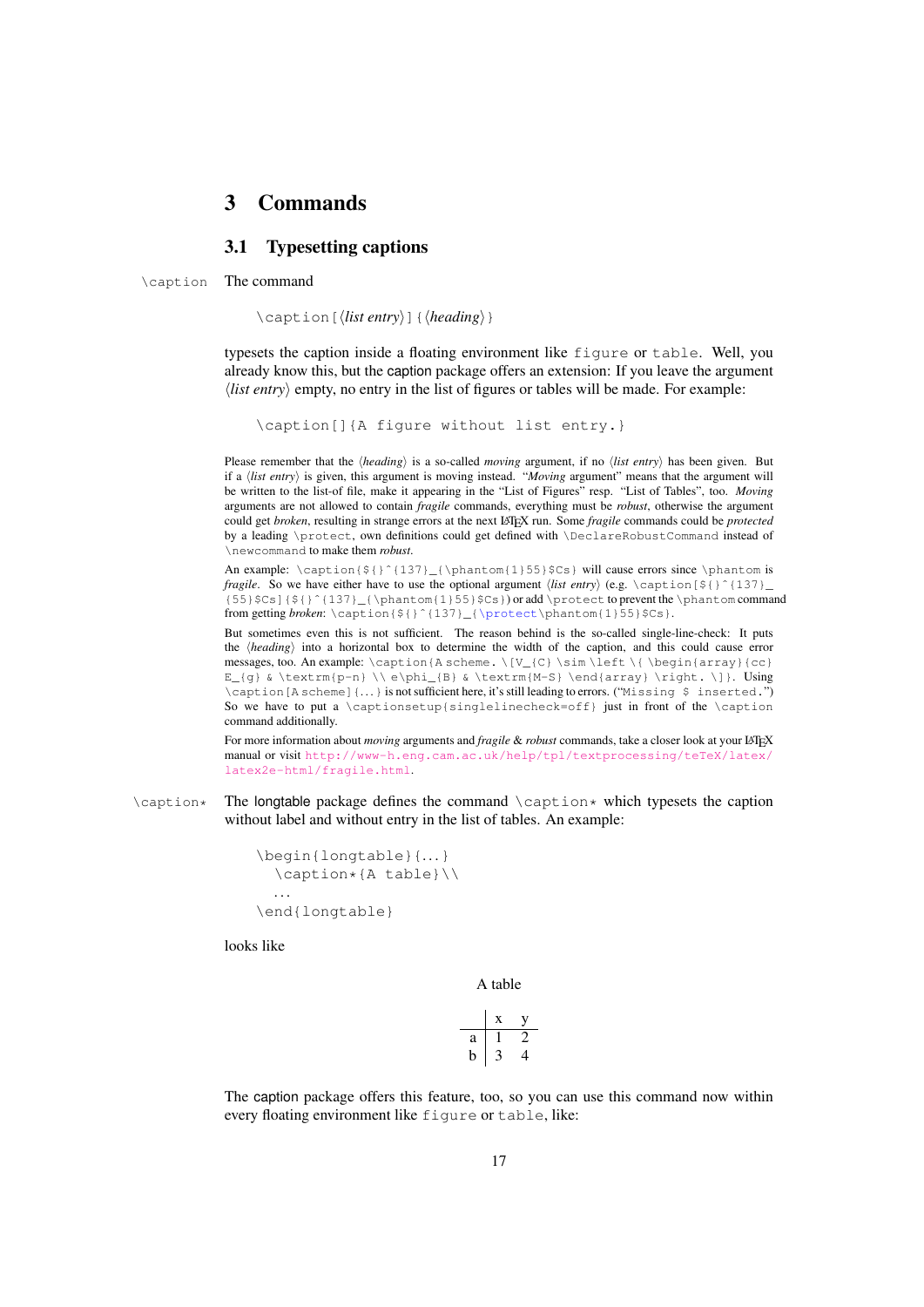```
\begin{table}
  \caption*{A table}
  . . .
\end{table}
```
\captionof Sometimes you want to typeset a caption *outside* a floating environment, putting a figure \captionof\* within a non-floating minipage for instance. For this purpose the caption package offers the command

\captionof{⟨*float type*⟩}[⟨*list entry*⟩]{⟨*heading*⟩} .

Note that the first argument, the *\float type*}, is mandatory here, because the *\captionof* command needs to know which name to put into the caption label (e.g. "Figure" or "Table") and in which list to put the contents entry. An example:

\captionof{table}{A table}

typesets captions like this:

Table 1: A table

The star variant  $\emptyset$ :  $\alpha \neq \alpha$  has the same behavior as the  $\alpha \neq \alpha$  command: It typesets the caption without label and without entry to the list of figures or tables.

 $\sqrt{2}$ .1

New description Since  $\setminus$  caption of uses the option type internally, the same restrictions as for the  $\cdot$ type option apply here, so you should use both \captionof and \captionof\* only *inside* boxes or environments, too. (See [section 2.9:](#page-15-0) *[Types](#page-15-0)*)

New feature v3.1

\captionlistentry Under certain circumstances it could be useful to make a list-of-figure (or table) entry on its own. This could be achieved with

\captionlistentry[⟨*float type*⟩]{⟨*list entry*⟩} .

One example: It's quite easy to have a longtable with captions above the contents and a single list entry which points to the first page of the table:

```
\begin{longtable}{. . .}
   \operatorname{caption}\{... \}\backslash\\endfirsthead
   \operatorname{caption}[\,](\ldots)\,\backslash\,\endhead
   . . .
```
But since the longtable package does not offer an \endfirstfoot command, you cannot easily have captions *below* the table contents and a single list entry which points to the first page of the table. Here is were the \captionlistentry command could be used:

```
\begin{longtable}{. . .}
  \cap [] \{ \ldots \} \backslash \\endfoot
  \captionlistentry{. . .}
  . . .
```
(Another example can be found in [section 4.1:](#page-25-0) *[Further examples](#page-25-0)*.)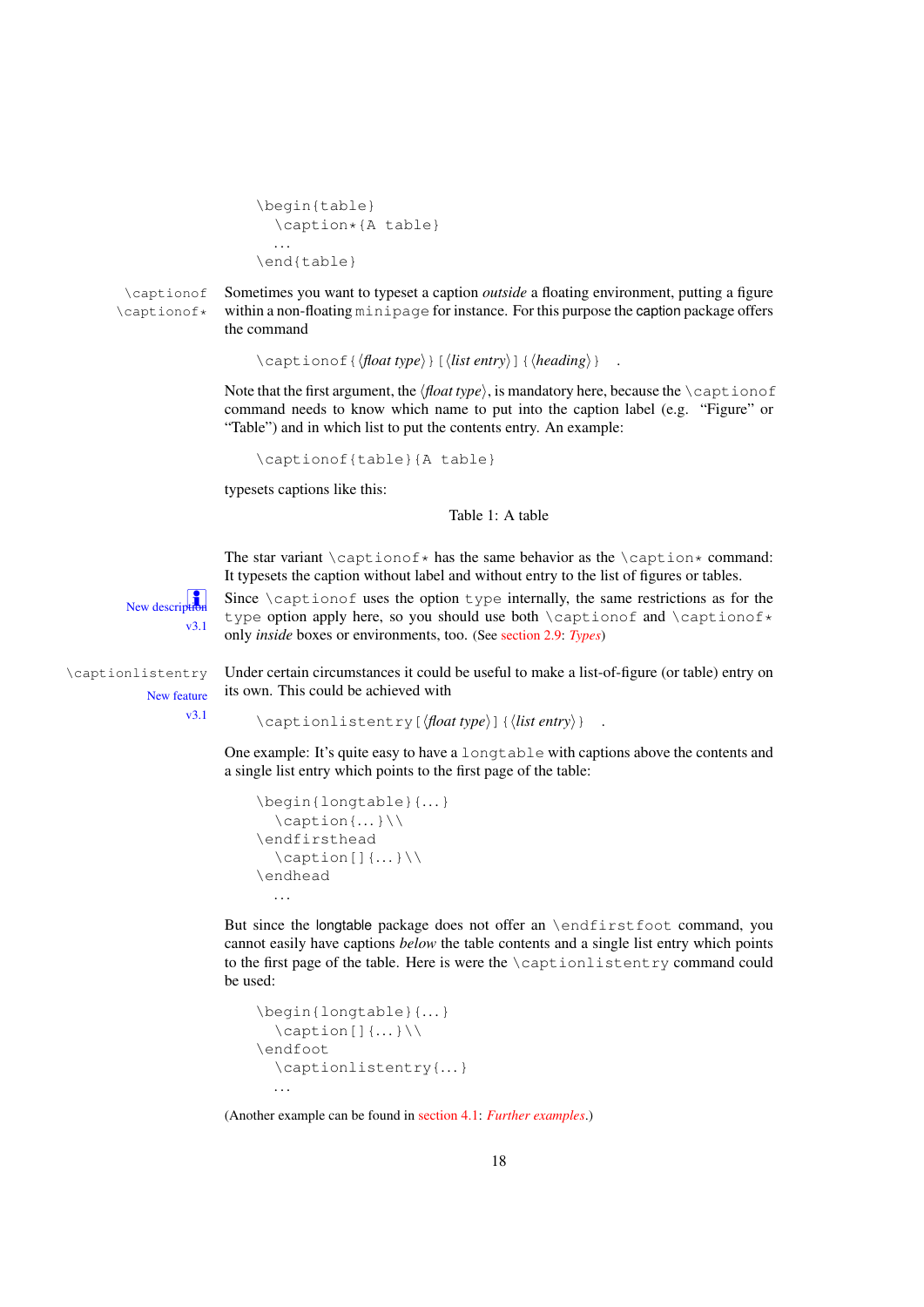There is also a starred variant, \captionlistentry\*, which does not increment the  $\langle$ *float type* $\rangle$  counter. (Note that inside longtable environments \captionlistentry never increments the table counter. See also [section 7.9:](#page-37-1) *[longtable](#page-37-1)*.)

Please note that ⟨*list entry*⟩ is a *moving* argument, so everything it contains must be *robust*. (See also explanation of \caption)

## <span id="page-18-0"></span>3.2 Setting options

\captionsetup We already know the \captionsetup command (see [section 1:](#page-3-0) *[Using this package](#page-3-0)*), but this time we get enlighten about its optional argument ⟨*float type*⟩.

Remember, the syntax of this command is

```
\captionsetup[⟨float type⟩]{⟨options⟩} .
```
If a ⟨*float type*⟩ gets specified, all the ⟨*options*⟩ don't change anything at this time. Instead they only get marked for a later use, when a caption inside of a floating environment of the particular type ⟨*float type*⟩ gets typeset. For example

```
\captionsetup[figure]{⟨options⟩}
```
forces captions within a figure environment to use the given ⟨*options*⟩. Here comes an example to illustrate this:

```
\captionsetup{font=small}
\captionsetup[figure]{labelfont=bf,textfont=it}
```
gives captions like this:

Figure 24: *A figure*

Table 2: A table

As you see the command  $\cap$  is  $[figure]$ ... only changes the look of the figure caption labels, not touching the other ones.

As ⟨*float type*⟩ you can usually give one of these two only: figure or table. But as we will see later some LATEX packages (like the floatrow, longtable, and sidecap package for example) and also this package offer additional environments with captions and these two commands can also be used with them. (See [section 4:](#page-23-0) *[Own enhancements](#page-23-0)* and [section 7:](#page-33-0) *[Supported packages](#page-33-0)*)

New feature There is also a starred variant of \captionsetup:

v3.1 \captionsetup\*[⟨*float type*⟩]{⟨*options*⟩}

While the non-starred variant can give you warnings—for example if the  $\langle options \rangle$  are actually not used throughout the document (e.g. a \captionsetup[table]{font=sf} without a table)—the starred variant will not.

\clearcaptionsetup If you want to get rid of these parameters marked for an automatic use within a particular environment you can use the command

\clearcaptionsetup[⟨*option*⟩]{⟨*float type*⟩} .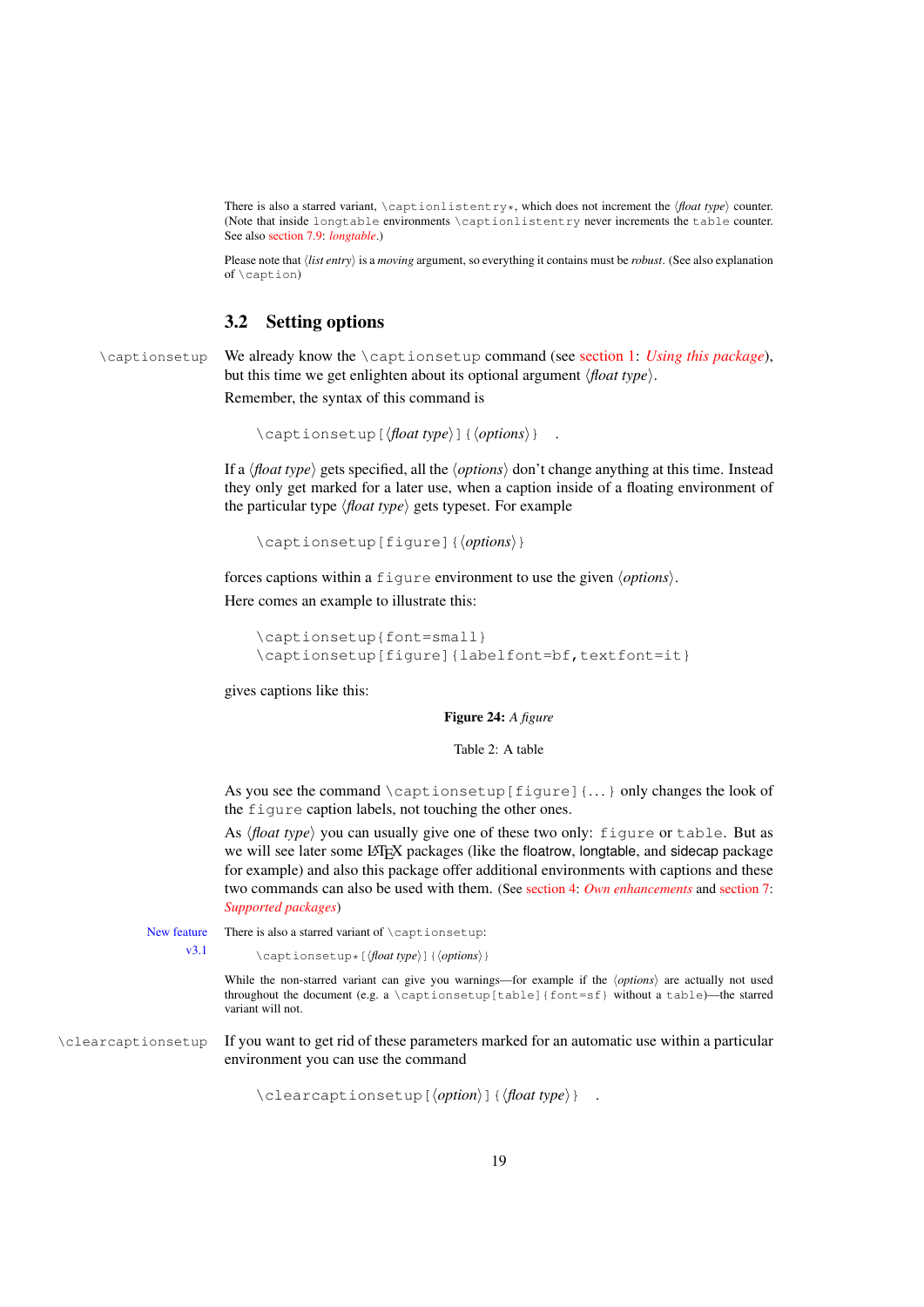For example \clearcaptionsetup{figure} would clear all the extra handling for figures in the example above:

```
\captionsetup{font=small}
\captionsetup[figure]{labelfont=bf,textfont=it}
. . .
  \caption{A figure}
. . .
\clearcaptionsetup{figure}
. . .
 \caption{A figure}
. . .
```
Figure 25: *A figure*

#### Figure 26: A figure

New feature If an optional argument ⟨*option*⟩ is given, only the settings regarding this particular  $\langle$  *v*3.1  $\langle$ *option* $\rangle$  are cleared.<sup>[7](#page-19-0)</sup> While the example above not only clears the options labelfont=bf, text font=it for figures (but all options for figures instead), this one would only clear the labelfont=bf setting, leaving all other settings for figures intact:

```
\captionsetup{font=small}
\captionsetup[figure]{labelfont=bf,textfont=it}
. . .
 \caption{A figure}
. . .
\clearcaptionsetup[labelfont]{figure}
. . .
 \caption{A figure}
. . .
```
Figure 27: *A figure*

#### Figure 28: *A figure*

Analogous to  $\cap$  is also a starred form  $\cdot$  clearcaptionsetup\* which suppresses warnings if the given ⟨*option*⟩ was not setup for the specified ⟨*float type*⟩.

\showcaptionsetup For debugging purposes the command

\showcaptionsetup{⟨*float type*⟩}

is offered. It generates a log file entry, showing the given options for the specified ⟨*float type*⟩. For example

```
\captionsetup[figure]{labelfont=bf,textfont=it}
\showcaptionsetup{figure}
```
<span id="page-19-0"></span><sup>7</sup>You can only specify *one* option here, not a list of options. If you want to clean more than one option, you need to use more than one \clearcaptionsetup.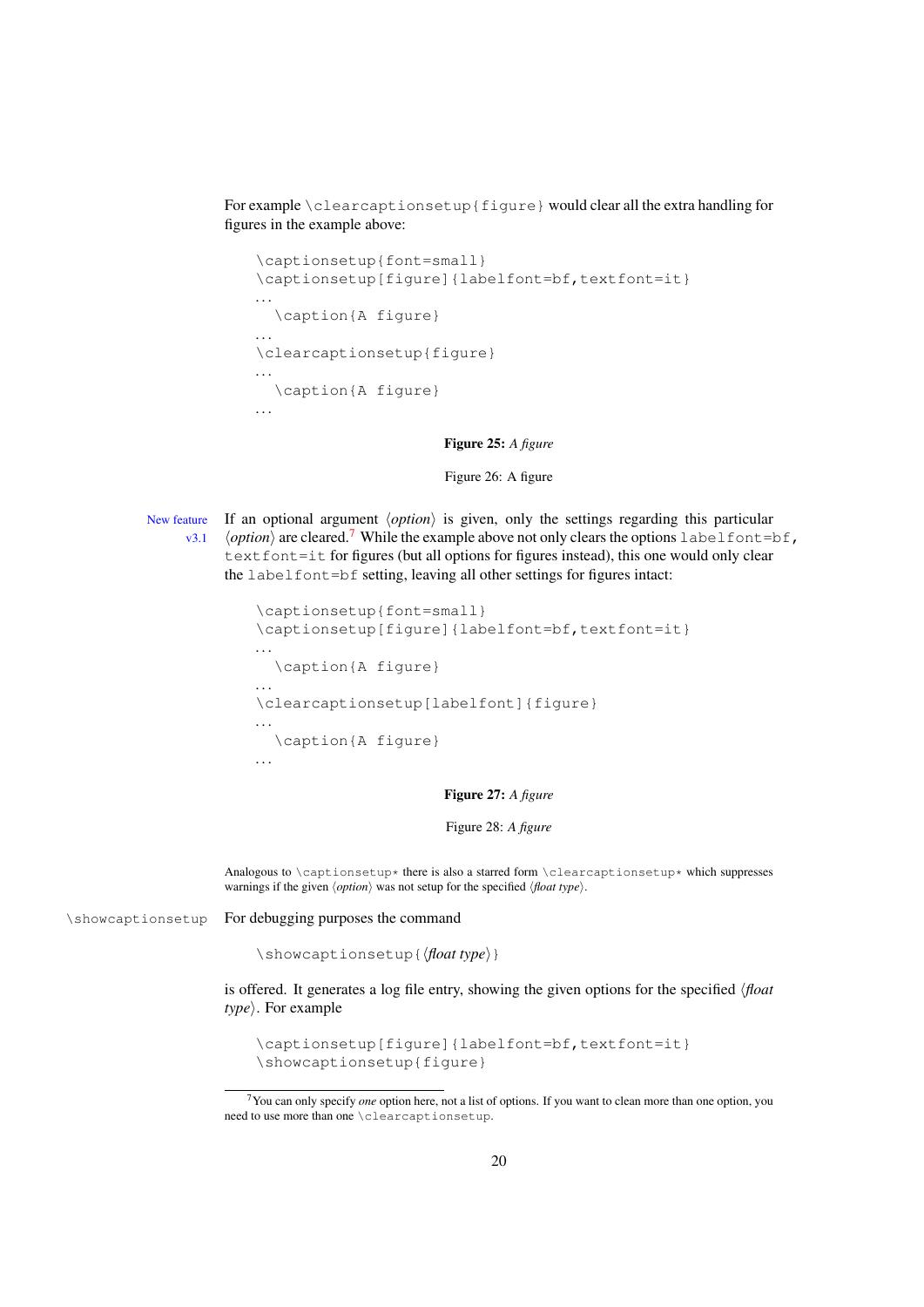gives the info:

```
Caption Info: Option list on 'figure'
Caption Data: {labelfont=bf,textfont=it} on input line 5.
```
## <span id="page-20-0"></span>3.3 Continued floats

\ContinuedFloat Sometimes you want to split figures or tables without giving them their own reference number. This is what the command

```
\ContinuedFloat
```
is for; it should be used as first command inside the floating environment. It prevents the incrementation of the relevant counter (usually done by  $\cap$  caption), so a figure or table containing a \ContinuedFloat inside gets the same reference number as the figure or table before. An example:

```
\begin{table}
  \caption{A table}
 . . .
\end{table}
. . .
\begin{table}\ContinuedFloat
  \caption{A table (cont.)}
 . . .
\end{table}
```
gives the following result:

Table 3: A table

Table 3: A table (cont.) . . .

New feature Furthermore the \ContinuedFloat command executes options associated with the v3.1 type name "ContinuedFloat". For example this can be used to switch to a different label format for continued figures or tables, as shown here:

```
\DeclareCaptionLabelFormat{continued}{Continued #1˜#2}
\captionsetup[ContinuedFloat]{labelformat=continued}
. . .
\begin{table}\ContinuedFloat
 \caption{A table}
 . . .
\end{table}
```
Continued Table 3: A table . . .

(See [section 4:](#page-23-0) *[Own enhancements](#page-23-0)* for an explanation of \DeclareCaptionLabelFormat.)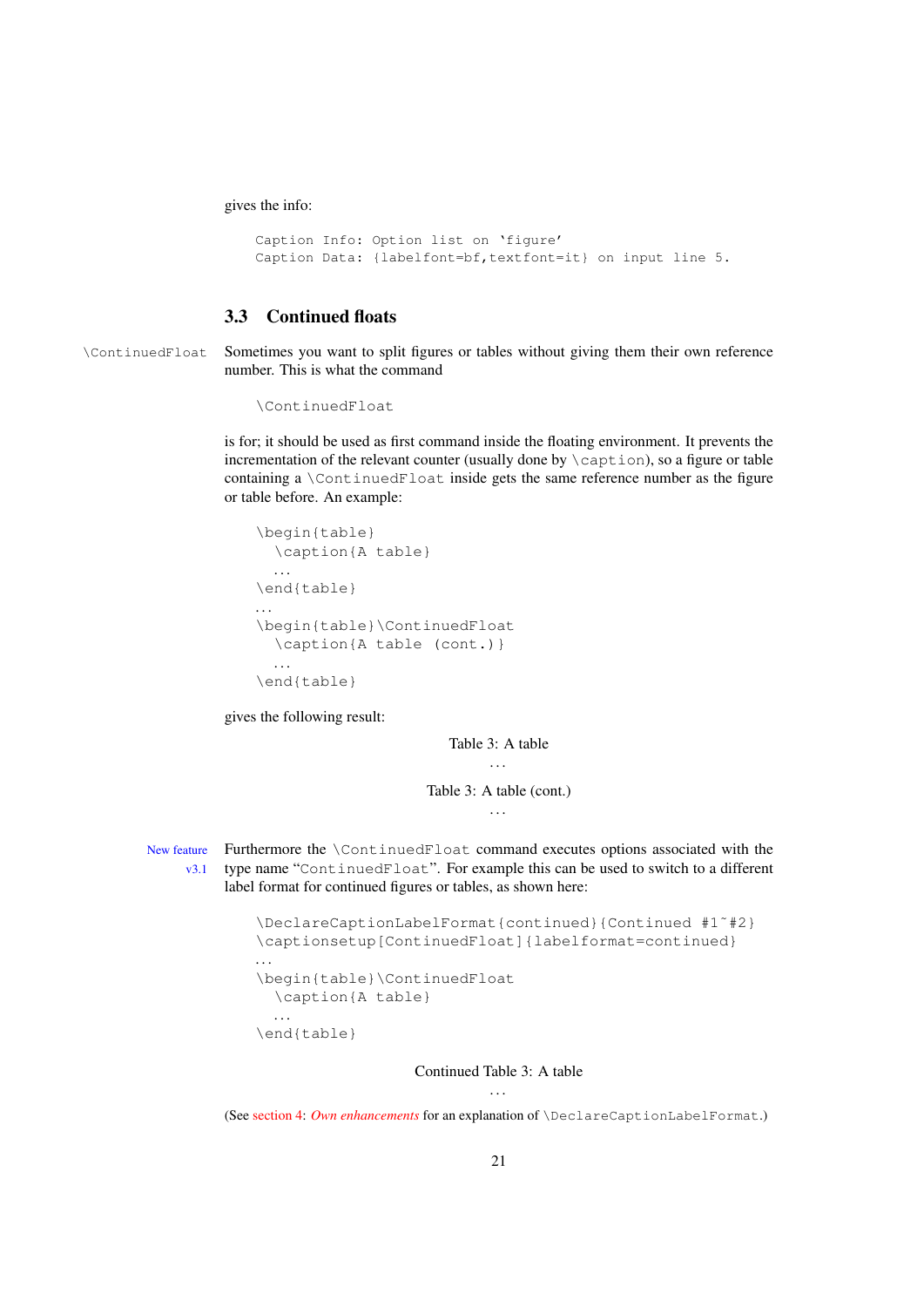There is also a LATEX counter called ContinuedFloat which could be used for own purposes. For ordinary (floating) environments it's set to zero, to one for the first continued float, to two inside the second one, and so on. So every \Continued-Float increments this counter and a floating environment without \Continued-Float command resets this counter to zero. An example:

```
\DeclareCaptionLabelFormat{cont}{#1˜#2\alph{ContinuedFloat}}
\captionsetup[ContinuedFloat]{labelformat=cont}
. . .
\begin{table}\ContinuedFloat
  \caption{A table}
 . . .
\end{table}
```
#### Table 3c: A table

<span id="page-21-0"></span>. . .

A reference to this table would still result in the output ["Table 3"](#page-21-0) since only the caption label format was changed. If you would like to use the ContinuedFloat counter for the references, too, you could redefine the command \theContinuedFloat instead, which will be appended to the figure or table counter automatically in continued floats and is preset to be empty.

```
\renewcommand\theContinuedFloat{\alph{ContinuedFloat}}
. . .
\begin{table}\ContinuedFloat
  \caption{A table}
  . . .
\end{table}
```
<span id="page-21-1"></span>Table 3d: A table . . .

A reference to that table would result in the output ["Table 3d"](#page-21-1).

\ContinuedFloat\* Suppose you want to start the first figure or table of such a series with a kind of "Figure 7a" and not with "Figure 7" (and the second one with "Figure 7b" instead of "Figure 7a"). This is possible, too, by using the starred variant  $\Cont$  investments which—just like \ContinuedFloat—executes options associated with the type name "Continued-Float" and increments the LATEX counter ContinuedFloat, *but* marks the first figure or table of a series instead:

```
\renewcommand\theContinuedFloat{\alph{ContinuedFloat}}
. . .
\begin{figure}\ContinuedFloat*
  . . .
  \caption{First figure of a series}
\end{figure}
. . .
\begin{figure}\ContinuedFloat
  . . .
  \caption{Second figure of a series}
```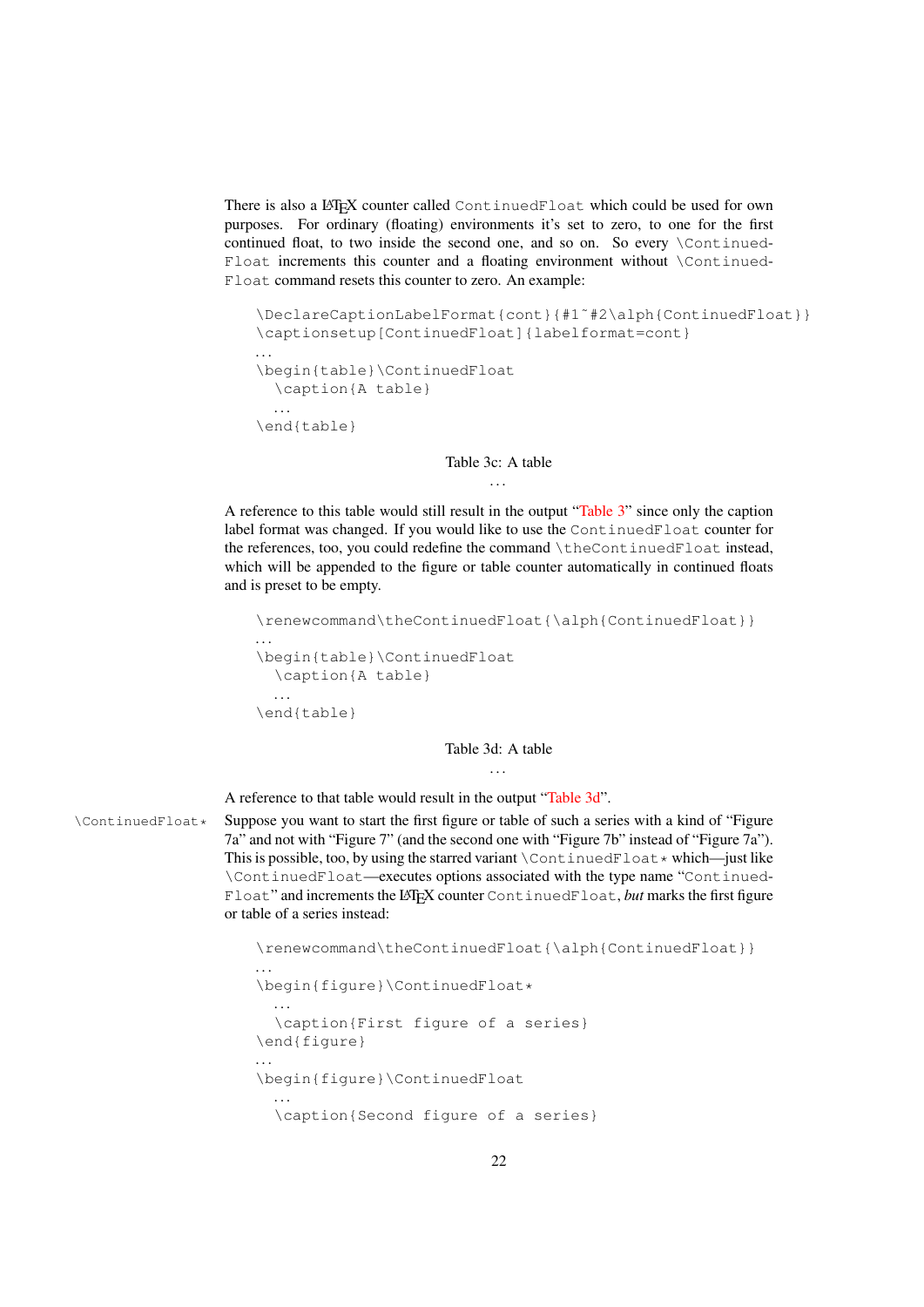```
\end{figure}
. . .
\begin{figure}\ContinuedFloat
 . . .
  \caption{Third figure of a series}
\end{figure}
```
. . . Figure 29a: First figure of a series

#### . . . Figure 29b: Second figure of a series

. . . Figure 29c: Third figure of a series

*Note:* Unfortunately \ContinuedFloat \* is not available if the subfig package[\[20\]](#page-62-2) is loaded.

#### A note about longtables

If you want to have a different caption label in longtables (offered by the longtable package[\[13\]](#page-62-4)) after a page break, this can *not* be archived by using  $\Cont{indF$  loat, but instead you could write something like:

```
\DeclareCaptionLabelFormat{continued}{Continued #1˜#2}
. . .
\begin{longtable}{. . .}
  \caption{A longtable}\\
\endfirsthead
  \captionsetup{labelformat=continued}
  \caption[]{A longtable}\\
\endhead
  . . .
\end{longtable}
```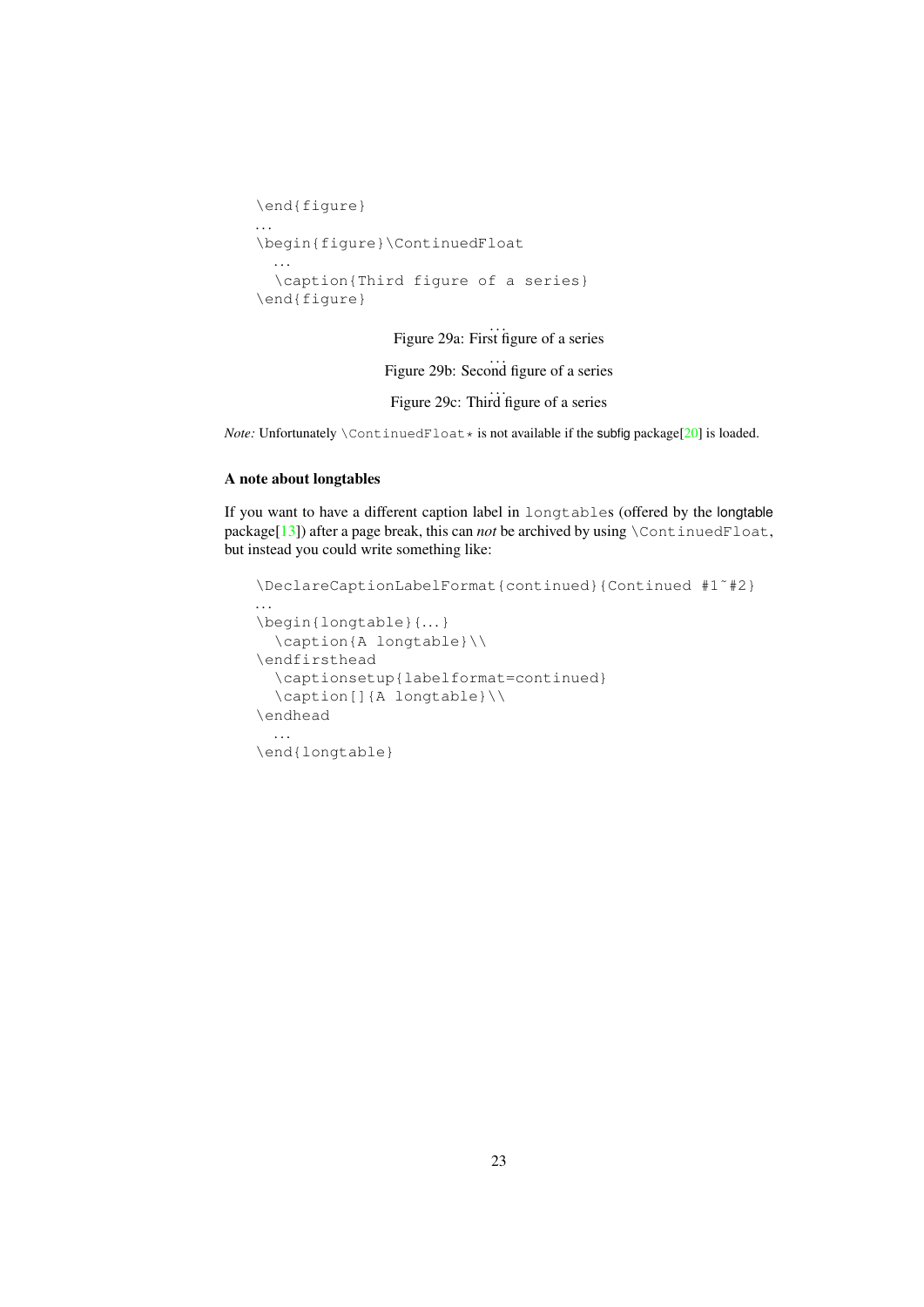## <span id="page-23-0"></span>4 Own enhancements

A family of commands is provided to allow users to define their own formats etc. This enables information on separators, justification, fonts, and styles to be associated with a name and kept in one place. (These commands need to appear in the document preamble, this is the part between  $\dot{\text{class}}$  and  $\begin{array}{c} \text{dom}(1) \end{array}$ . \DeclareCaption- You can define your own caption formats using the command Format \DeclareCaptionFormat{⟨*name*⟩}{⟨*code using #1, #2 and #3*⟩} . At usage the system replaces #1 with the caption label, #2 with the separator and #3 with the text. So the standard format plain is pre-defined by the caption package as \DeclareCaptionFormat{plain}{#1#2#3\par} . There is also a starred variant,  $\Delta$ eclareCaptionFormat\*, which causes the code being typeset in T<sub>E</sub>Xs vertical (instead of horizontal) mode, but does not support the indention= option. \DeclareCaption- Likewise you can define your own caption label formats: LabelFormat \DeclareCaptionLabelFormat{⟨*name*⟩}{⟨*code using #1 and #2*⟩} At usage #1 gets replaced with the name (e.g. "figure") and #2 gets replaced with the reference number (e.g. "12"). An example: \DeclareCaptionLabelFormat{bf-parens}{(\textbf{#2})} \captionsetup{labelformat=bf-parens,labelsep=quad} (30) White sand beaches. The pink smoothness of the conch shell. A sea abundant with possibilities. Duty-free shops filled with Europe's finest gifts and perfumes. Play your favorite game of golf amidst the tropical greens on one of the many championship courses. \bothIfFirst If you define your own caption label formats and use the subcaption or subfig[\[20\]](#page-62-2) \bothIfSecond package, you should take care of empty caption label names. For this purpose the commands \bothIfFirst{⟨*first arg*⟩}{⟨*second arg*⟩} and \bothIfSecond{⟨*first arg*⟩}{⟨*second arg*⟩} are offered. \bothIfFirst tests if the first argument exists (means: is not empty), \bothIfSecond tests if the second argument exists. If yes, both arguments get typeset, otherwise none of them. For example the standard label format simple is *not* defined as \DeclareCaptionLabelFormat{simple}{#1˜#2} , because this could cause an extra space if #1 is empty. Instead simple is defined as

\DeclareCaptionLabelFormat{simple}%  ${\hbox{\sf \char'1}\{\tilde{}}\ {\hbox{\sf \char'1}\,\{\tilde{}}\,\,{\hbox{\sf \char'1}\,\,}\} \quad ,$ 

causing the space to appear only if the label name is present.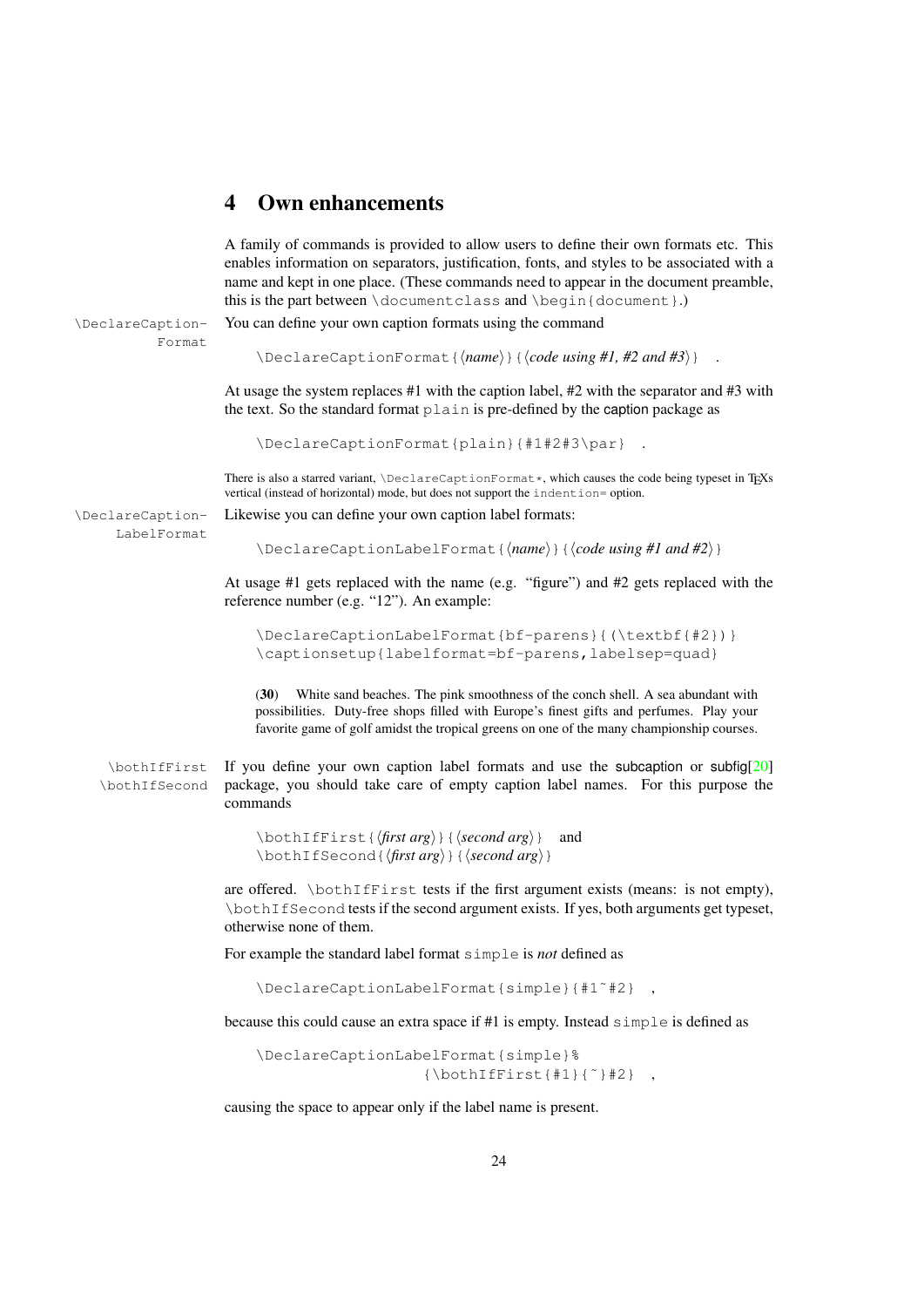| \DeclareCaption-          | Likewise you can define your own caption text formats:                                                                                                                                                                                                                                     |
|---------------------------|--------------------------------------------------------------------------------------------------------------------------------------------------------------------------------------------------------------------------------------------------------------------------------------------|
| TextFormat<br>New feature | $\Delta$ PeclareCaptionTextFormat{ $\langle name \rangle$ }{ $\langle code \ using \ #I \rangle$ }                                                                                                                                                                                         |
| v3.1                      | At usage #1 gets replaced with the caption text.                                                                                                                                                                                                                                           |
| \DeclareCaption-          | You can define your own caption label separators with                                                                                                                                                                                                                                      |
| LabelSeparator            | $\Delta$ PeclareCaptionLabelSeparator{ $\langle name \rangle$ }{ $\langle code \rangle$ }.                                                                                                                                                                                                 |
|                           | Again an easy example taken from the caption package itself:                                                                                                                                                                                                                               |
|                           | \DeclareCaptionLabelSeparator{colon}{: }                                                                                                                                                                                                                                                   |
|                           | There is also a starred variant, \DeclareCaptionLabelSeparator*, which causes the code being<br>typeset without using the labelfont= setting. So for example the label separators quad, newline, and<br>endash are defined in this way.                                                    |
| \DeclareCaption-          | You can define your own caption justifications with                                                                                                                                                                                                                                        |
| Justification             | $\Delta$ PeclareCaptionJustification{ $\langle name \rangle$ }{ $\langle code \rangle$ }                                                                                                                                                                                                   |
|                           | The $\langle code \rangle$ simply gets typeset just before the caption. E.g. using the justification<br>raggedright, which is defined as                                                                                                                                                   |
|                           | \DeclareCaptionJustification{raggedright}{\raggedright}                                                                                                                                                                                                                                    |
|                           | typesets captions with all lines moved to the left margin.                                                                                                                                                                                                                                 |
| \DeclareCaption-          | You can define your own caption fonts with                                                                                                                                                                                                                                                 |
| Font                      | $\Delta$ PeclareCaptionFont{ $\langle name \rangle$ }{ $\langle code \rangle$ }                                                                                                                                                                                                            |
|                           | For example this package defines the options small and bf as                                                                                                                                                                                                                               |
|                           | \DeclareCaptionFont{small}{\small}<br>and<br>\DeclareCaptionFont{bf}{\bfseries}                                                                                                                                                                                                            |
|                           | An example which brings color into life:                                                                                                                                                                                                                                                   |
|                           | \usepackage{color}<br>\DeclareCaptionFont{red}{\color{red}}<br>\DeclareCaptionFont{green}{\color{green}}<br>\DeclareCaptionFont{blue}{\color{blue}}<br>\captionsetup{labelfont={blue, bf}, textfont=green}                                                                                 |
|                           | <b>Figure 31:</b> White sand beaches. The pink smoothness of the conch shell. A sea abundant<br>with possibilities. Duty-free shops filled with Europe's finest gifts and perfumes. Play your<br>favorite game of golf amidst the tropical greens on one of the many championship courses. |
|                           | But since the caption package already includes the tricky definition                                                                                                                                                                                                                       |
|                           | \DeclareCaptionFont{color}{\color{#1}}                                                                                                                                                                                                                                                     |
|                           | you can get the same result simply with                                                                                                                                                                                                                                                    |
|                           | \usepackage{color}<br>\captionsetup{labelfont={color=blue,bf},                                                                                                                                                                                                                             |

textfont={color=green}} .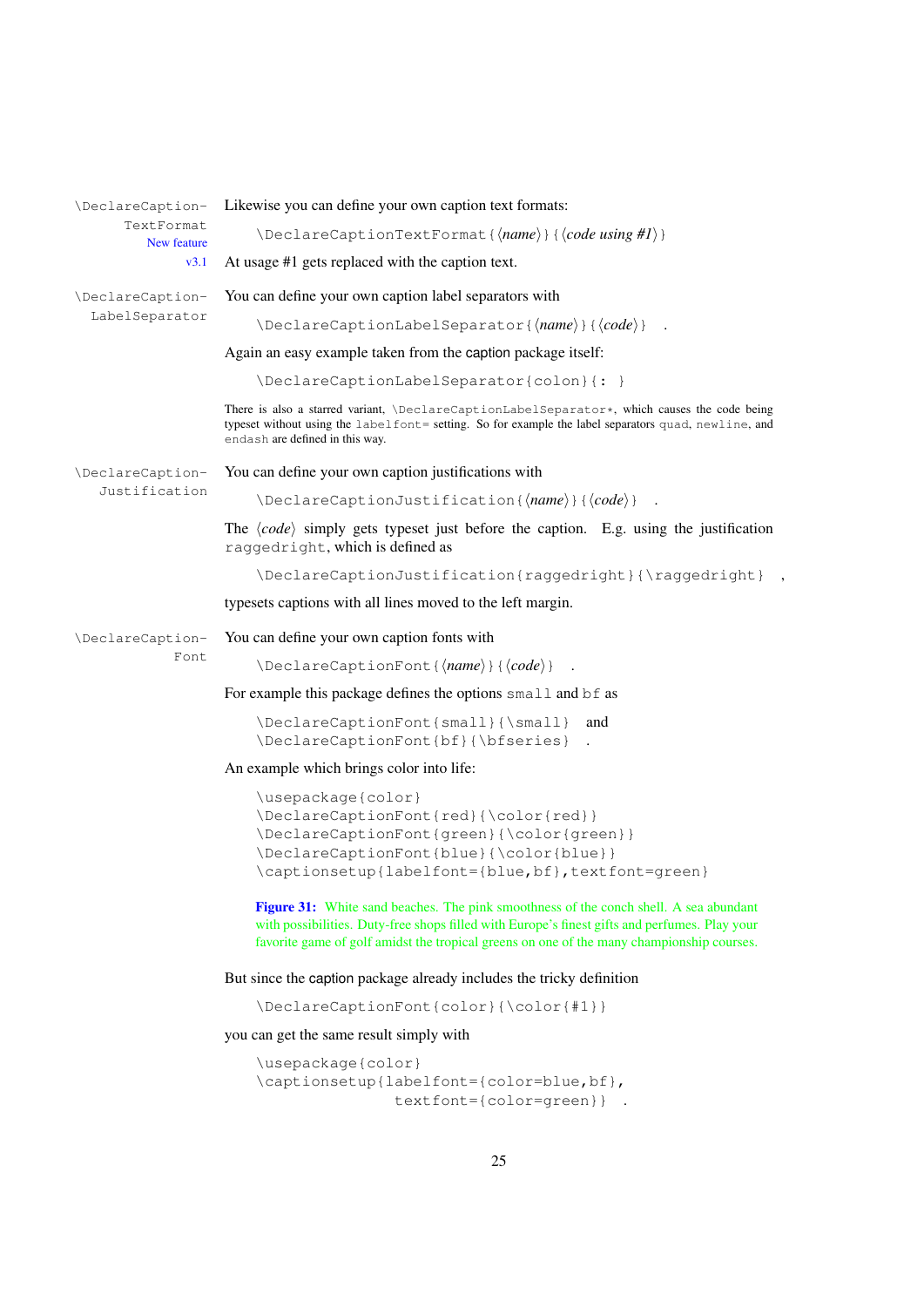\DeclareCaption- You can define your own caption styles with Style

\DeclareCaptionStyle{⟨*name*⟩}[⟨*additional options*⟩]{⟨*options*⟩} .

Remember, caption styles are just a collection of suitable options, saved under a given name. You can wake up these options at any time with the option  $style$  style= $\langle style; name \rangle$ . All caption styles are based on the base set of options. (See [section 2.5:](#page-12-0) *[Styles](#page-12-0)* for a complete list.) So you only need to specify options which are different to them. If you specify ⟨*additional options*⟩ they get used in addition when the caption fits into a single line and this check was not disabled with the option singlelinecheck=off. Again a very easy example taken from the core of this package: The caption style base is pre-defined as

```
\DeclareCaptionStyle{base}%
        [justification=centering, indention=0pt] { } .
```
Something more exciting:

```
\DeclareCaptionStyle{mystyle}%
        [margin=5mm, justification=centering]%
        {font=footnotesize,labelfont=sc,margin={10mm,0mm}}
\captionsetup{style=mystyle}
```
gives you caption like these ones:

FIGURE 32: A short caption.

FIGURE 33: A long long long long long long long long long long long long long long long long long long long long long long long long long long long caption.

ListFormat New feature v3.1

\DeclareCaption- You can define your own caption list formats with

\DeclareCaptionListFormat{⟨*name*⟩}{⟨*code using #1 and #2*⟩} .

At usage #1 gets replaced with the label prefix (e.g.  $\pi$ )  $\theta$  figure), and #2 gets replaced with the reference number (e.g. \thefigure).

## <span id="page-25-0"></span>4.1 Further examples

#### Example 1

If you would like to have a line break between caption label and text you could define it this way:

\DeclareCaptionFormat{myformat}{#1#2\\#3}

If you select this format with \captionsetup{format=myformat} you get captions like this:

#### Figure 34:

White sand beaches. The pink smoothness of the conch shell. A sea abundant with possibilities. Duty-free shops filled with Europe's finest gifts and perfumes. Play your favorite game of golf amidst the tropical greens on one of the many championship courses.

You could even use an indention with this caption format: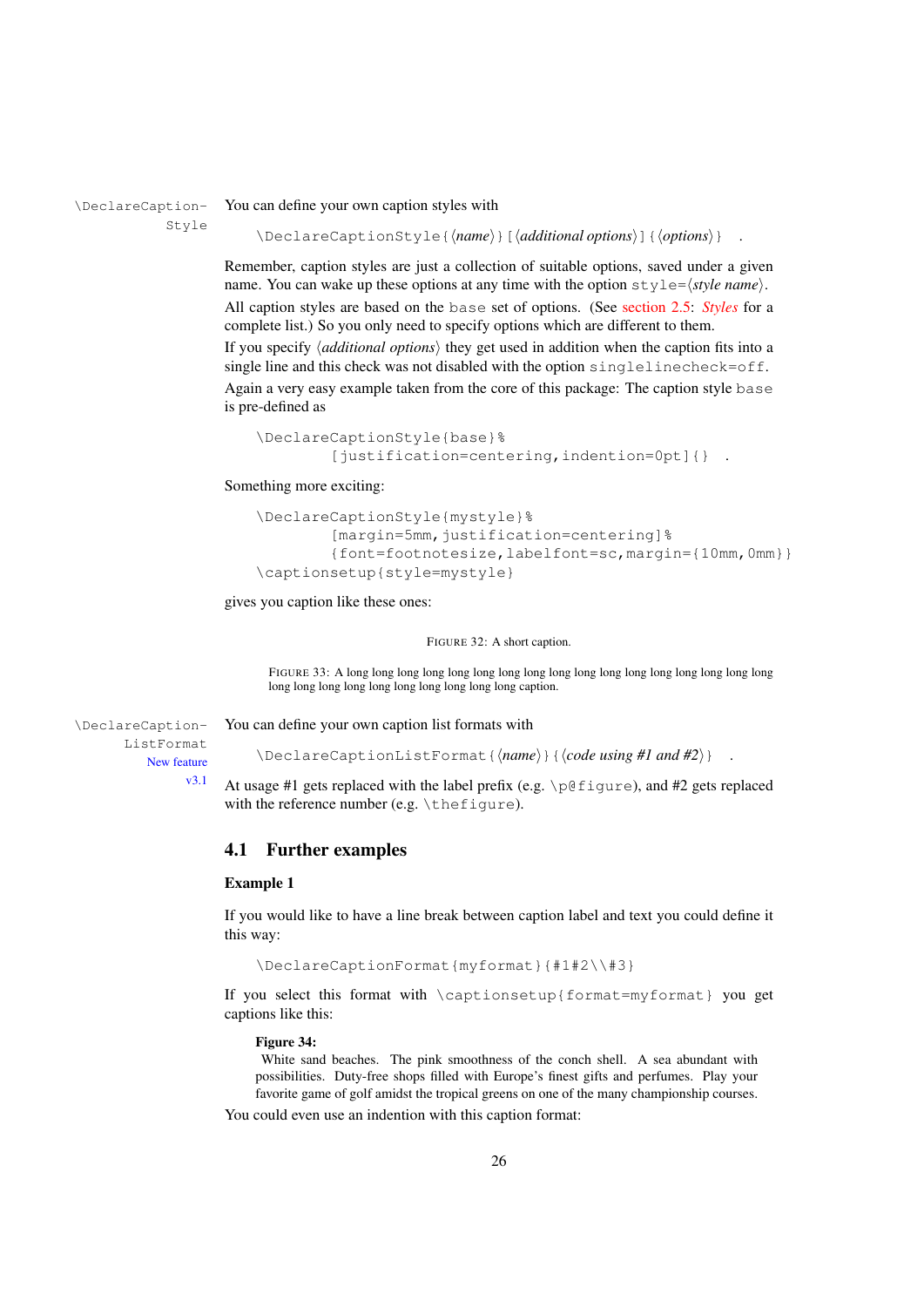\captionsetup{format=myformat,indention=1cm}

This would look like this:

#### Figure 35:

White sand beaches. The pink smoothness of the conch shell. A sea abundant with possibilities. Duty-free shops filled with Europe's finest gifts and perfumes. Play your favorite game of golf amidst the tropical greens on one of the many championship courses.

Instead, you would like to have an indention only of the first line of the caption text? No problem, e.g.

```
\newlength\myindention
\DeclareCaptionFormat{myformat}%
               {#1#2\\\hspace*{\myindention}#3}
. . .
\setlength\myindention{1cm}
\captionsetup{format=myformat}
```
would give you captions like

#### Figure 36:

White sand beaches. The pink smoothness of the conch shell. A sea abundant with possibilities. Duty-free shops filled with Europe's finest gifts and perfumes. Play your favorite game of golf amidst the tropical greens on one of the many championship courses.

But you want to have an caption option for this indention, so you can use it for example with \captionsetup[figure]{myindention=...}? This could be done, too:

```
\newlength\myindention
\DeclareCaptionOption{myindention}%
               {\setlength\myindention{#1}}
\DeclareCaptionFormat{myformat}%
               {#1#2\\\hspace*{\myindention} #3}
. . .
\captionsetup{format=myformat,myindention=1cm}
```
would give the same result as the example above.

#### Example 2

You want captions to look like this:

White sand beaches. The pink smoothness of the conch shell. A sea abundant with possibilities. Duty-free shops filled with Europe's finest gifts and perfumes. Play your favorite game of golf amidst the tropical greens on one of the many championship courses. *(Figure 37)*

You could do it this way:

```
\DeclareCaptionFormat{reverse}{#3#2#1}
\DeclareCaptionLabelFormat{fullparens}%
               {(\bothIfFirst{#1}{˜}#2)}
\DeclareCaptionLabelSeparator{fill}{\hfill}
\captionsetup{format=reverse,labelformat=fullparens,
              labelsep=fill,font=small,labelfont=it}
```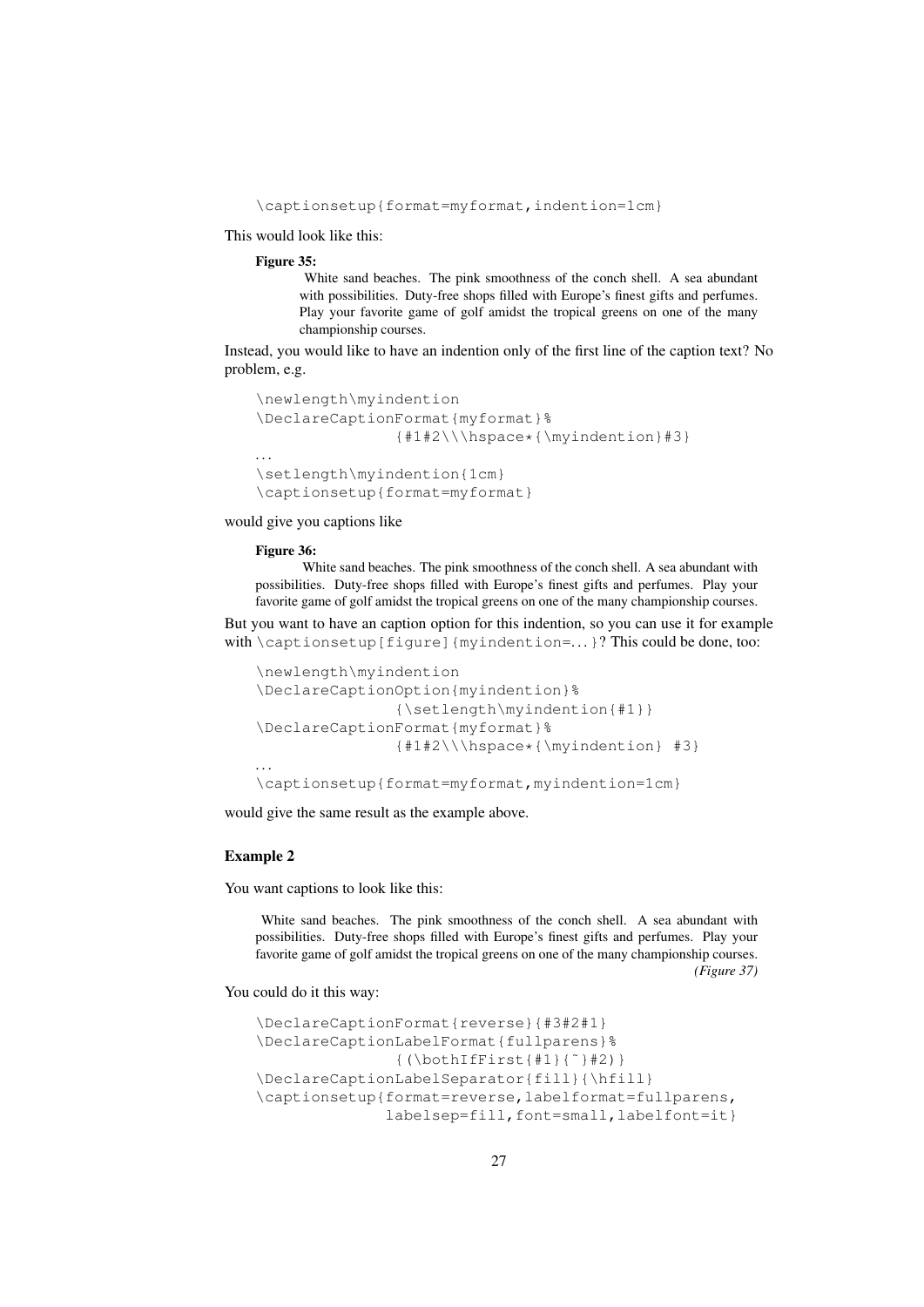## Example 3

The caption text should go into the left margin? A possible solution would be:

```
\DeclareCaptionFormat{llap}{\llap{#1#2}#3\par}
\captionsetup{format=llap,labelsep=quad,singlelinecheck=no}
```
As a result you would get captions like this:

Figure 38 White sand beaches. The pink smoothness of the conch shell. A sea abundant with possibilities. Duty-free shops filled with Europe's finest gifts and perfumes. Play your favorite game of golf amidst the tropical greens on one of the many championship courses.

> If the indention into the margin shall be fixed, you could use a combination of  $\lq$ lap and \makebox, for example:

```
\DeclareCaptionFormat{llapx}%
               {\llap{\makebox[5em][l]{#1}}#3\par}
\captionsetup{format=llapx,singlelinecheck=off}
```
Figure 39 White sand beaches. The pink smoothness of the conch shell. A sea abundant with possibilities. Duty-free shops filled with Europe's finest gifts and perfumes. Play your favorite game of golf amidst the tropical greens on one of the many championship courses.

#### Example 4

This example puts a figure aside a table, but uses only one common caption for both. This will be achieved by a combination of \DeclareCaptionLabelFormat and \captionlistentry:

```
\DeclareCaptionLabelFormat{andtable}%
                {#1˜#2 \& \tablename˜\thetable}
. . .
\begin{figure}
  \centering
  \includegraphics{. . .}%
  \qquad
  \begin{tabular}[b]{\ldots}
    . . .
  \end{tabular}
  \captionlistentry[table]{. . . }
  \captionsetup{labelformat=andtable}
  \caption{. . .}
\end{figure}
                                 \overline{1}
```

$$
\begin{array}{cc}\n & x & y \\
\hline\n\end{array}\n\qquad\n\begin{array}{cc}\n & x & y \\
\hline\na & 1 & 2 \\
b & 3 & 4\n\end{array}
$$

Figure 40 & Table 4: A figure and a table with a common caption  $\frac{8}{3}$  $\frac{8}{3}$  $\frac{8}{3}$ 

(Please remember that \captionlistentry increments the figure resp. table counter.)

<span id="page-27-0"></span><sup>&</sup>lt;sup>8</sup>The picture was taken with permission from the L<sup>AT</sup>EX Companion<sup>[\[1\]](#page-61-2)</sup> examples.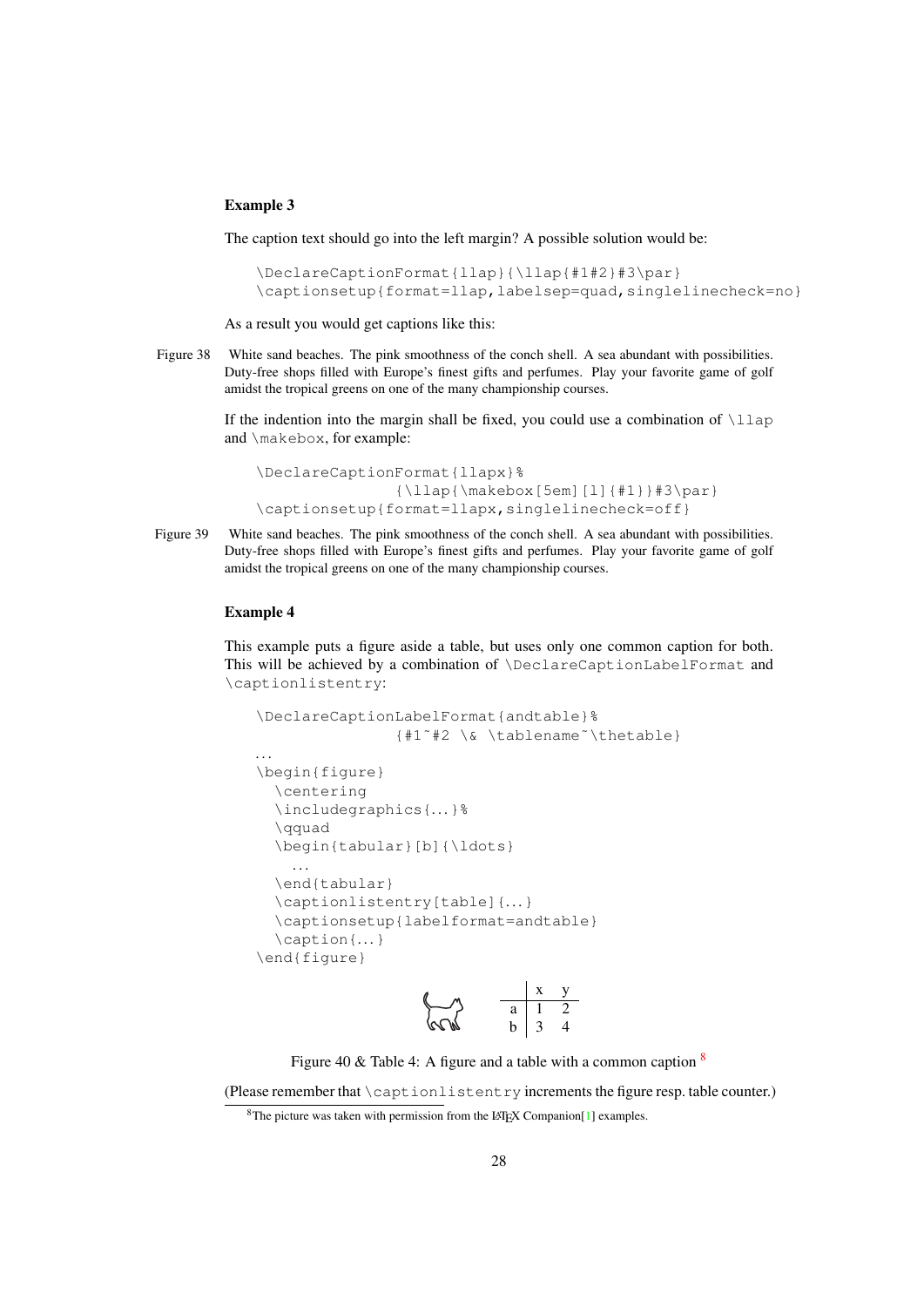# <span id="page-28-0"></span>5 Supported document classes

This section will give you an overview of the document classes the caption supports, what do they already offer regarding captions, what side effects will occur when using the caption package with them, and what are the 'default' settings for them.

New feature The 'default' settings depend on the document class you use; they represent how the class  $v3.1$  author wanted the captions to look like. So for example setting format=default can give you different visual designs when used with different document classes.

**i** default  $= 2.5$ em If you don't find the document class you use in this section, you usually don't have to worry: Many document classes (e.g. the octavo class) are derived from one of the standard document classes article, report, or book, and behave the same regarding captions. The caption package automatically does a compatibility check against the document class used and will give you the clear warning

Package caption Warning: Unsupported document class (or package) detected, (caption) usage of the caption package is not recommended. See the caption package documentation for explanation.

if such an incompatibility was detected. If you don't get such warning everything is fine, but if you get it the usage of the caption package is not recommended and especially not supported.

If you get such a compatibility warning but decide to use the caption package anyway, you should watch carefully what side-effects occur, usually the look and feel of your captions will change by just including the caption package without options, meaning they do not look like as intended by the author of the document class. If this is fine for you, you should first specify the option style=base via \usepackage[style= base]{caption} or \captionsetup{style=base} to set the caption package into a well-defined state. Afterwards you can start setting your own options additionally and keep your fingers crossed.

## <span id="page-28-1"></span>5.1 Standard IAT<sub>E</sub>X: article, report, and book

| Option         | default value |
|----------------|---------------|
| $format =$     | plain         |
| labelformat=   | simple        |
| labelsep=      | colon         |
| justification= | justified     |
| $font =$       | none          |
| labelfont=     | none          |
| $textfont =$   | none          |

(This also applies to document classes derived from them.)

## <span id="page-28-2"></span>5.2  $\mathcal{A}_{\mathcal{M}}\mathcal{S}$ : amsart, amsproc, and amsbook

| Option          | default value                          |
|-----------------|----------------------------------------|
| $format =$      | plain                                  |
| $labelformat =$ | simple                                 |
| labelsep=       | .\enspace                              |
| justification=  | justified                              |
| $font =$        | <i><u><b>Necaptionfont</b></u></i>     |
| $labelfont =$   | <i><u><b>Necaptionheadfont</b></u></i> |
| $textfont =$    | \@captionfont\upshape                  |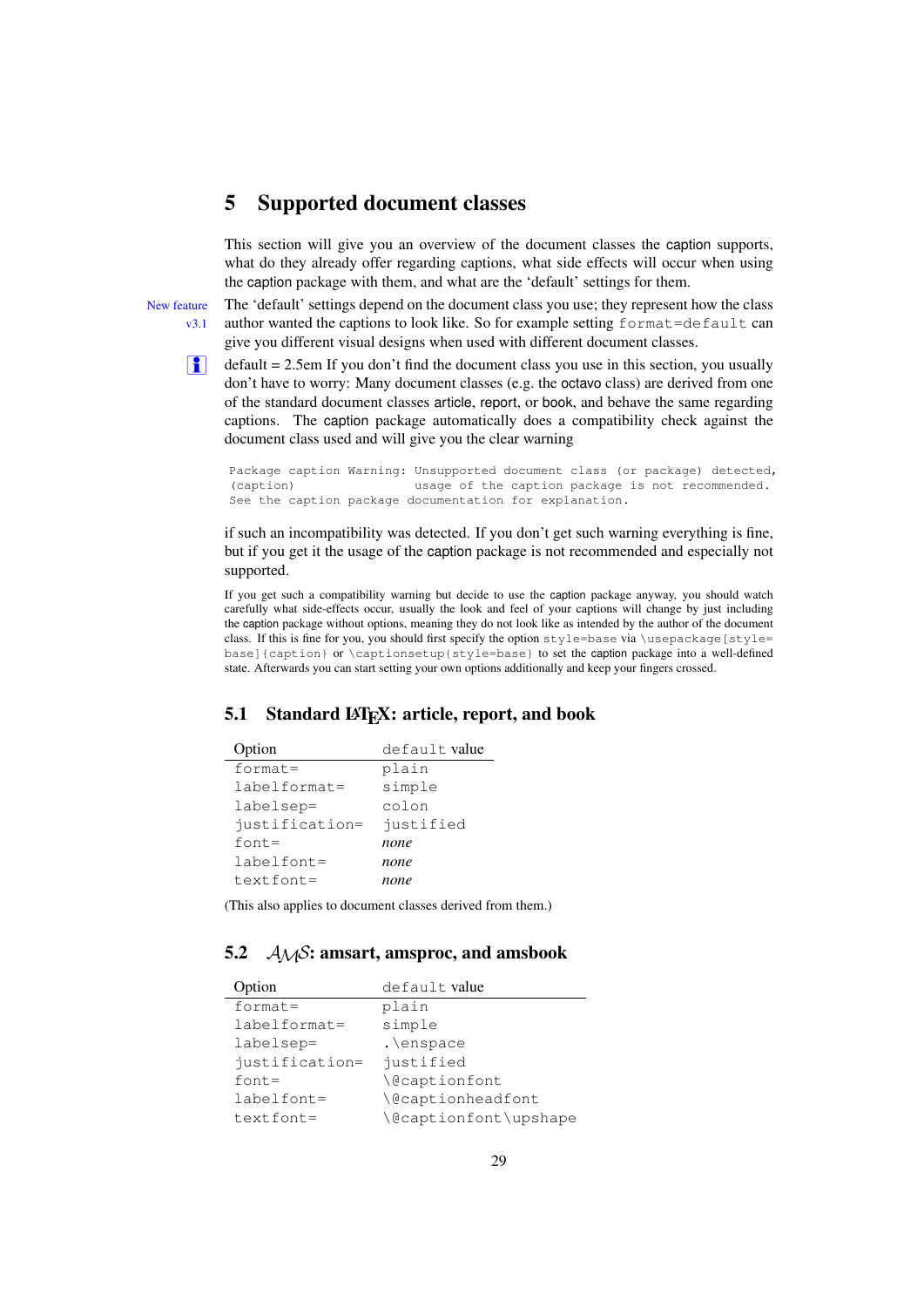( $\Diamond$ captionfont will be set to  $\angle$ normalfont, and  $\Diamond$ captionheadfont to  $\Diamond$ cshape by the  $A_{\mathcal{M}}\mathcal{S}$  document classes.)

Furthermore the margin will be set to \captionindent for more-than-one-line captions (which will be set to 3pc by the  $A_{\mathcal{M}}S$  classes), the margin for single-line captions will be set to the half of it instead. If you want to use a common margin for both, insert \clearcaptionsetup[margin\*]{singleline} into the preamble of your document, after loading the caption package.

Additionally the options figureposition=b,tableposition=t will be set. You can override these settings by specifying other values for figureposition= or tableposition= in the option list while loading the caption package.

## <span id="page-29-0"></span>5.3 beamer

| Option          | default value                  |
|-----------------|--------------------------------|
| $format =$      | plain                          |
| $labelformat =$ | not numbered                   |
| labelsep=       | colon                          |
| justification=  | raqqedright                    |
| $font =$        | beamer "caption" settings      |
| $labelfont =$   | beamer "caption name" settings |
| $textfont =$    | none                           |

## Build-in features, and side-effects

You can setup font and color settings with \setbeamerfont {caption}{ $\{$ *options*}} and \setbeamerfont{caption name}{*\options*}}. This will still work, unless you set a different font with \captionsetup{font=⟨*options*⟩} or \captionsetup{labelfont=⟨*options*⟩}.

Furthermore the beamer classes offer different caption templates which can be chosen with \setbeamertemplate{caption}[ $\langle template \rangle$ ]. Since the caption package replaces this caption template mechanism,  $\def\theta$  methanism  $\lbrace c$ {⟨*template code*⟩} and \setbeamertemplate{caption}[⟨*template*⟩] will have no effect when the caption package is used. (Exception: Selecting the template default, numbered, or caption name own line will be recognized by the caption packageand be mapped to corresponding options.)

## <span id="page-29-1"></span>5.4 **KOMA -Script**: scrartcl, scrreprt, and scrbook

| Option          | default value                                   |
|-----------------|-------------------------------------------------|
| $format =$      | uses set capindent $\&$ set caphanging settings |
| $labelformat =$ | like simple, but with support of "autodot"      |
| labelsep=       | \captionformat                                  |
| justification=  | justified                                       |
| $font =$        | \setkomafont{caption} settings                  |
| $labelfont =$   | \setkomafont{captionlabel} settings             |
| $textfont =$    | none                                            |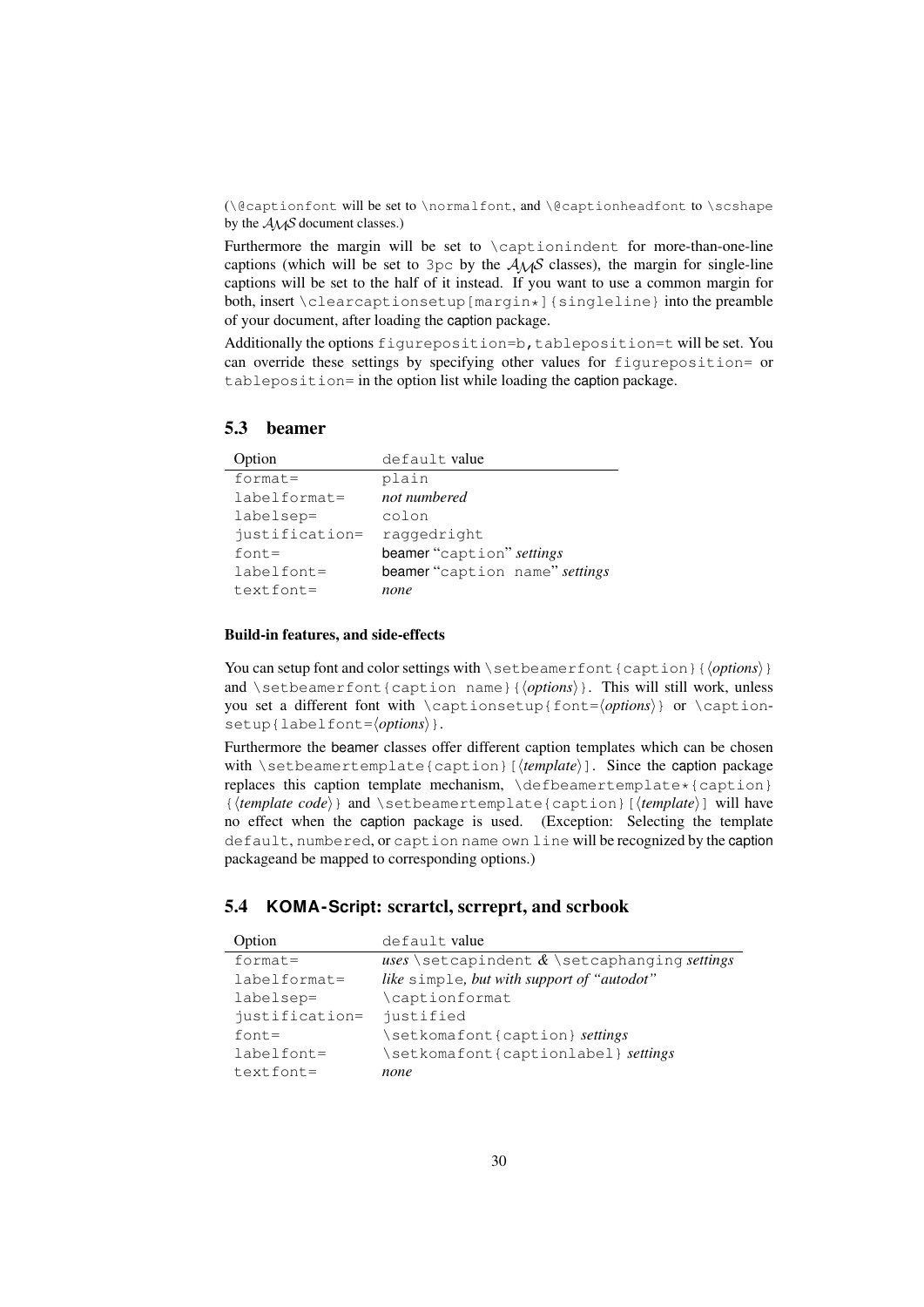## Build-in features

The KOMA-Script document classes offer many ways to customize the look and feel of the captions. For an overview and a full description please take a look at the KOMA-Script documentation, section 'Tables and Figures'.

#### Side effects

The optional argument of \setcapwidth is not supported and will be ignored if used in conjunction with the caption package. Furthermore the KOMA-Script options tablecaptionabove  $\&$  tablecaptionbelow and the commands \captionabove  $\&$ \captionbelow are stronger than the position= setting offered by the caption package.

## <span id="page-30-0"></span>5.5 NTG: artikel, rapport, and boek

| Option         | default value     |
|----------------|-------------------|
| $format =$     | plain             |
| labelformat=   | simple            |
| labelsep=      | colon             |
| justification= | justified         |
| $font =$       | none              |
| $labelfont =$  | \CaptionLabelFont |
| $textfont =$   | \CaptionTextFont  |

#### Build-in features, and side-effects

\CaptionLabelFont and \CaptionTextFont can be set either directly or by using \CaptionFonts. Both is still supported unless you use one of the two options labelfont= or textfont= offered by the caption package.

## <span id="page-30-1"></span>5.6 SMF: smfart and smfbook

Since the SMF document classes are derived from the  $A_{\mathcal{M}}S$  document classes the same default values are valid here.

Additionally the margin is limited up to the tenth of the \linewidth. If you don't like this limitation, you can switch it off with the option maxmargin=off or maxmargin= false (which both means the same).

## <span id="page-30-2"></span>5.7 thesis

| Option         | default value                                  |
|----------------|------------------------------------------------|
| $format =$     | hang                                           |
| labelformat=   | <i>like</i> simple, <i>but with short name</i> |
| labelsep=      | colon                                          |
| justification= | justified                                      |
| $font =$       | none                                           |
| $labelfont =$  | \captionheaderfont                             |
| $textfont =$   | \captionbodyfont                               |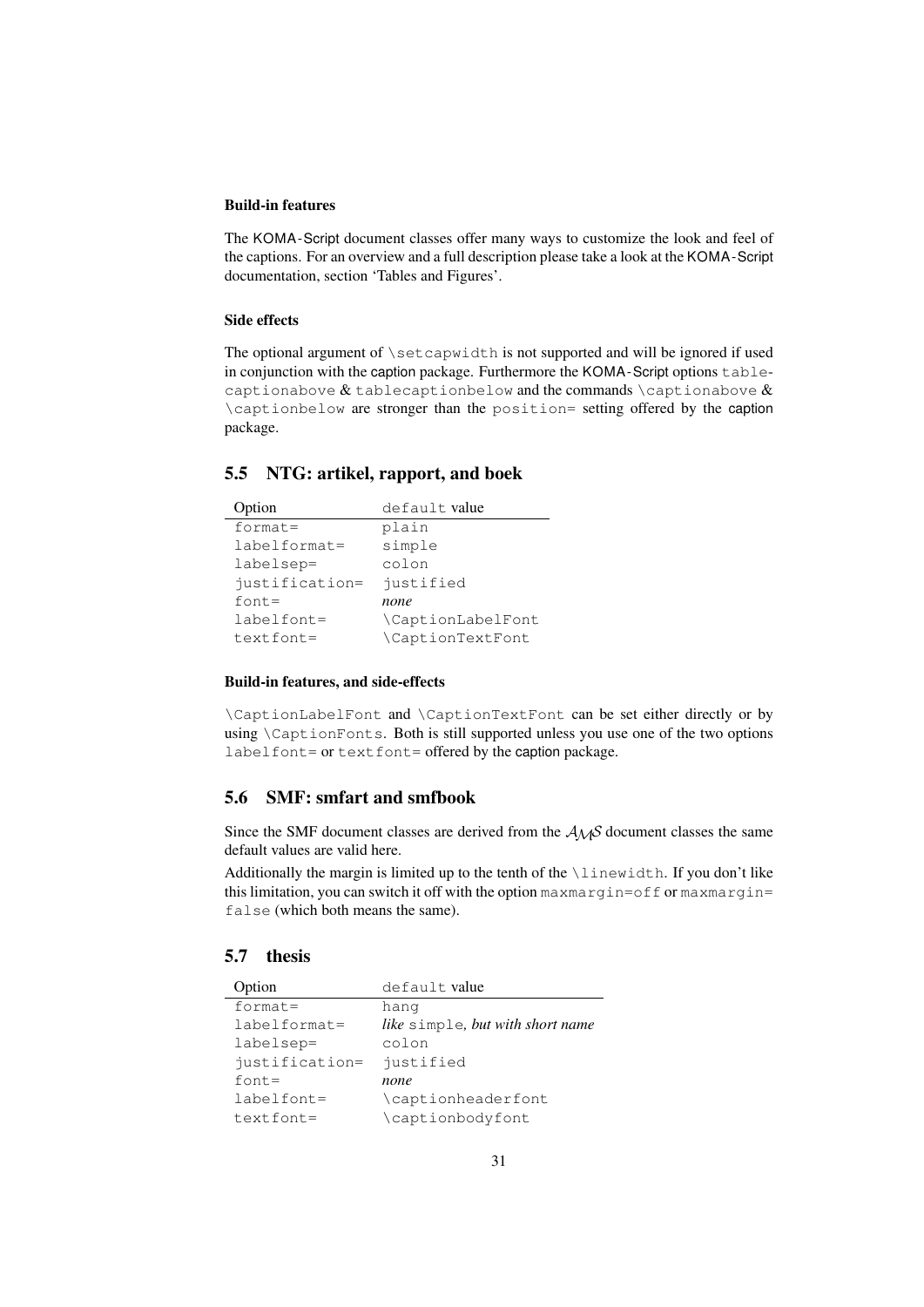## Build-in features, and side-effects

The caption label font can be set with \captionheaderfont, the caption text font with \captionbodyfont. Both is still supported unless you use one of the two options labelfont= or textfont= offered by the caption package.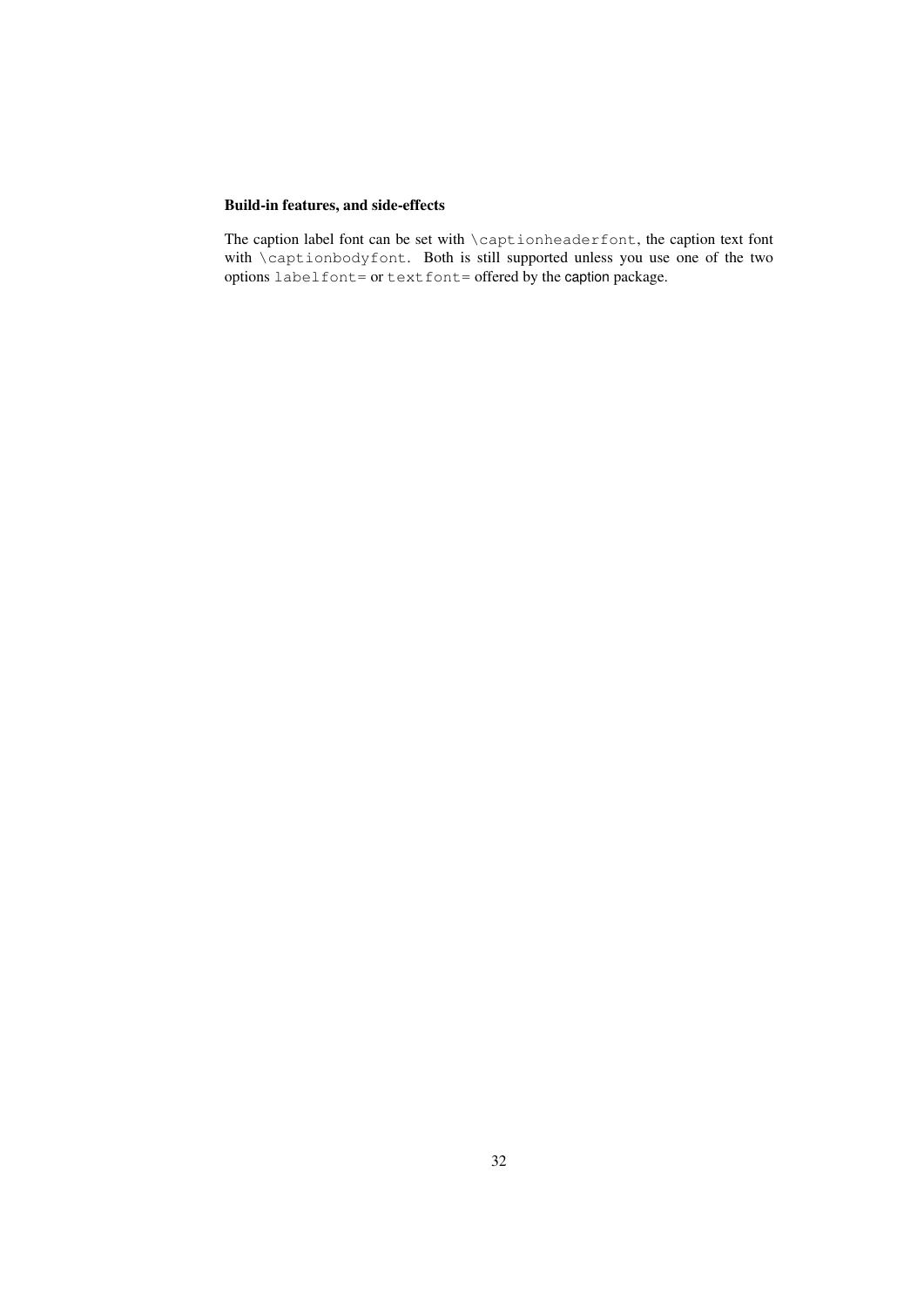# <span id="page-32-0"></span>6 Supported babel package options

New feature Since version v3.5 of the caption package the support is independent on the load order of v3.5 caption and babel.

## <span id="page-32-1"></span>6.1 french babel option

If you use the french option of the babel package with one of the three standard LATEX classes (or a one derived from them) the default labelsep= will be set to \Caption-Separator (offered by french), overriding the default value set by the document class. So redefining \CaptionSeparator will still work, unless you don't select a different labelsep= than the default one.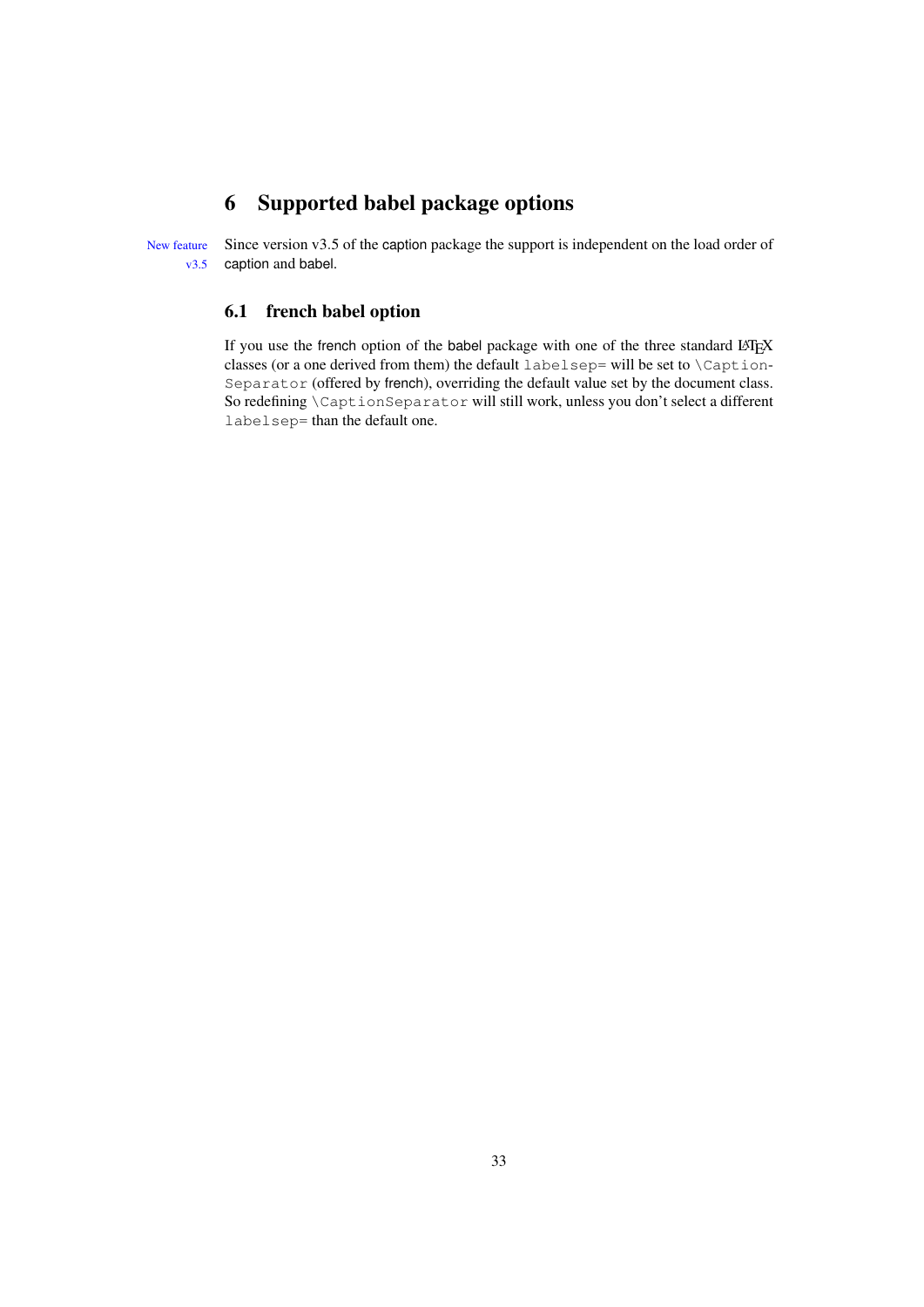# <span id="page-33-0"></span>7 Supported packages

The caption package was adapted to the following packages which deals with captions, too:

float, floatflt, fltpage, hyperref, hypcap, listings, longtable, picinpar, picins, rotating, setspace, sidecap, subfigure, supertabular, threeparttable, wrapfig, and xtab

Furthermore the floatrow package<sup>[\[8\]](#page-61-0)</sup>, the subcaption package (which is part of the caption package bundle), and the subfig package[\[20\]](#page-62-2) support the caption package and use its \captionsetup interface.

**i** default = 2.5em If a package (or document class) unknown to the caption package redefines the \caption command as well, this redefinition will be preferred over the one this package offers, providing maximum compatibility and avoiding conflicts. If such a potential incompatibility is detected, you will see this warning message:  $9$ 

```
Package caption Warning: \caption will not be redefined since it's already
(caption) redefined by a document class or package which is
(caption) unknown to the caption package.
See the caption package documentation for explanation.
```
As a result, the following features offered by the caption package will not be available:

- the options labelformat=, position=auto, list=, and listformat=
- $\operatorname{caption} *$  (to produce a caption without label)
- $\setminus$  caption []  $\{... \}$  (to produce no entry in the List of Figures or Tables)
- \caption{} (to produce an empty caption without label separator)
- \ContinuedFloat
- correctly justified captions in environments like wide and addmargin which add extra margins
- the hypcap feature (See [section 7.6:](#page-35-2) *[hyperref](#page-35-2)* )
- the sub-caption feature (See subcaption package documentation)

compatibility= You can override this compatibility mode by specifying the option

```
compatibility=false
```
when loading the caption package. But please note that using this option is neither recommended nor supported since unwanted side-effects or even errors could occur afterwards. (For that reason you will get a warning about this.)

<span id="page-33-1"></span> $9$ You can suppress this warning by specifying the option compatibility=true when loading the caption package.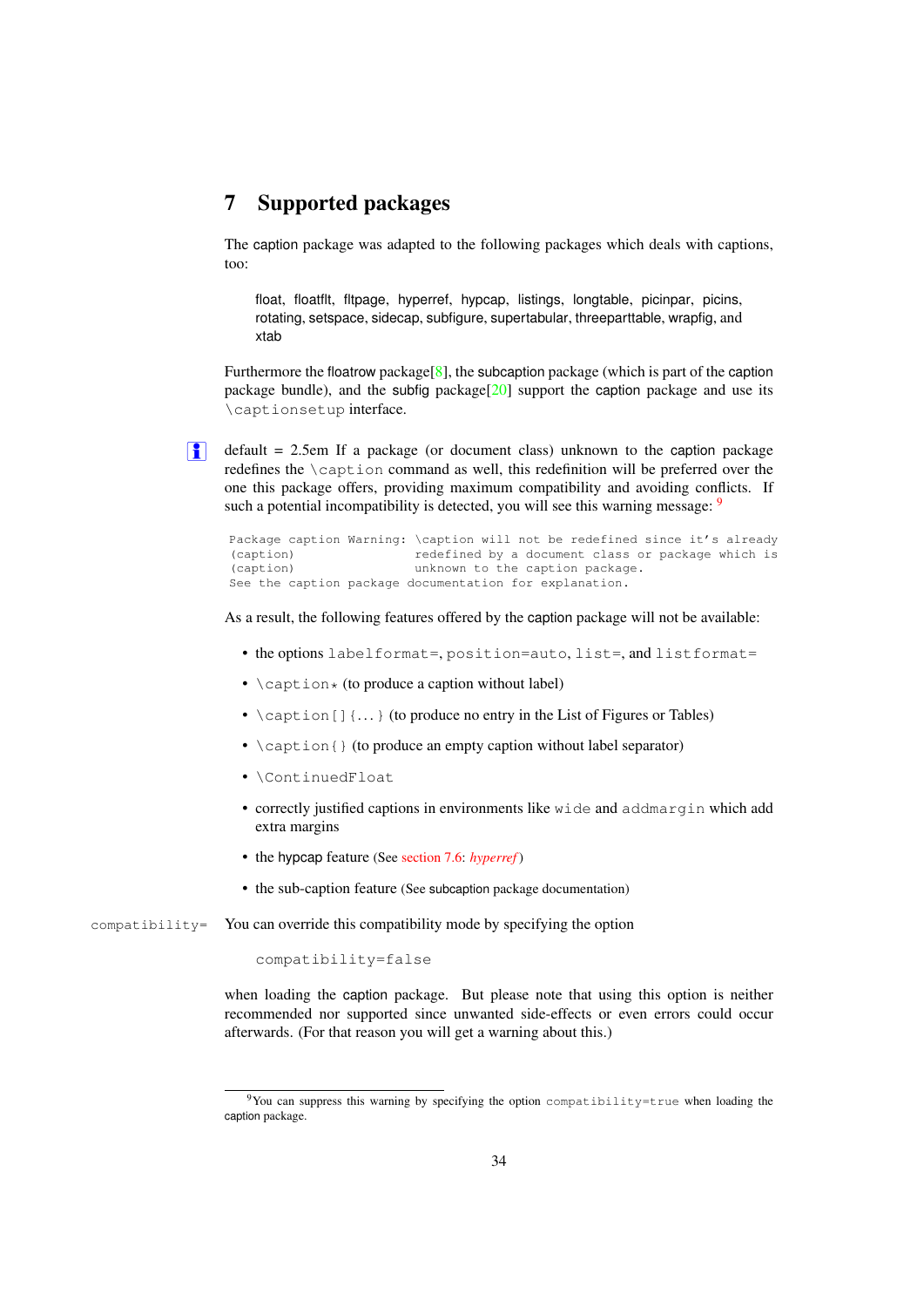#### <span id="page-34-0"></span>7.1 algorithms

The algorithms package bundle<sup>[\[5\]](#page-61-3)</sup> provides two environments: The algorithmic environment provides a possibility for describing algorithms, and the algorithm environment provides a "float" wrapper for algorithms.

Since the algorithm environment is implemented via  $\neq$  float provided by the float package[\[6\]](#page-61-1), please see [section 7.2:](#page-34-1) *[float](#page-34-1)*.

## <span id="page-34-1"></span>7.2 float

The float package[\[6\]](#page-61-1) introduces the commands \restylefloat to give existing floating environments a new look & feel and \newfloat to define new floating environments. It also provides the "H" float placement option which places the environments "here" instead of letting them floating around.

For floating environments defined with \newfloat or \restylefloat the position option has no effect on the main caption anymore, since its placement and spacing will be controlled by the selected float style instead.

A caption style and options defined with the name of the float style will be executed additionally to the regular ones. Using this mechanism the caption package emulates the default look & feel of the ruled captions: It defines the caption style

```
\DeclareCaptionStyle{ruled}%
       {labelfont=bf,labelsep=space,strut=off} .
```
So to change this you need either define your own caption style called ruled or use \captionsetup[ruled]{⟨*options*⟩} to specify additional options.

Also by using this mechanism the skip between a boxed float and its caption is specified, overriding its global value:

\captionsetup[boxed]{skip=2pt}

For changing this, just use \captionsetup[boxed]{skip=⟨*value*⟩} with an appropriate value. Or if you want to use the global skip setting instead, you can remove the usage of the local setting for these floats with \clearcaptionsetup[skip]{boxed}.

*Note:* Only one single caption can be typeset inside environments defined with \newfloat or \restylefloat, furthermore these environments are not behaving exactly like the pre-defined floats figure and table. As a consequence many packages do not cooperate well with these. Furthermore the float package has some caveats  $\&$  limitations, so if you just want to define a new simple floating environment—behaving like figure or table—I recommend using \Declare-FloatingEnvironment offered by the newfloat package instead. And for defining non-simple floating environments and customization I recommend using \DeclareNewFloatType offered by the floatrow package[\[8\]](#page-61-0).

## <span id="page-34-2"></span>7.3 floatflt

The floatflt package[\[7\]](#page-61-4) offers figures and tables which do not span the full width of a page and are float around by text.

New feature If you want to setup special options for the floatingfigure and floatingtable v3.1 environments you can use

```
\captionsetup[floatingfigure]{⟨options⟩} and
\captionsetup[floatingtable]{⟨options⟩} .
```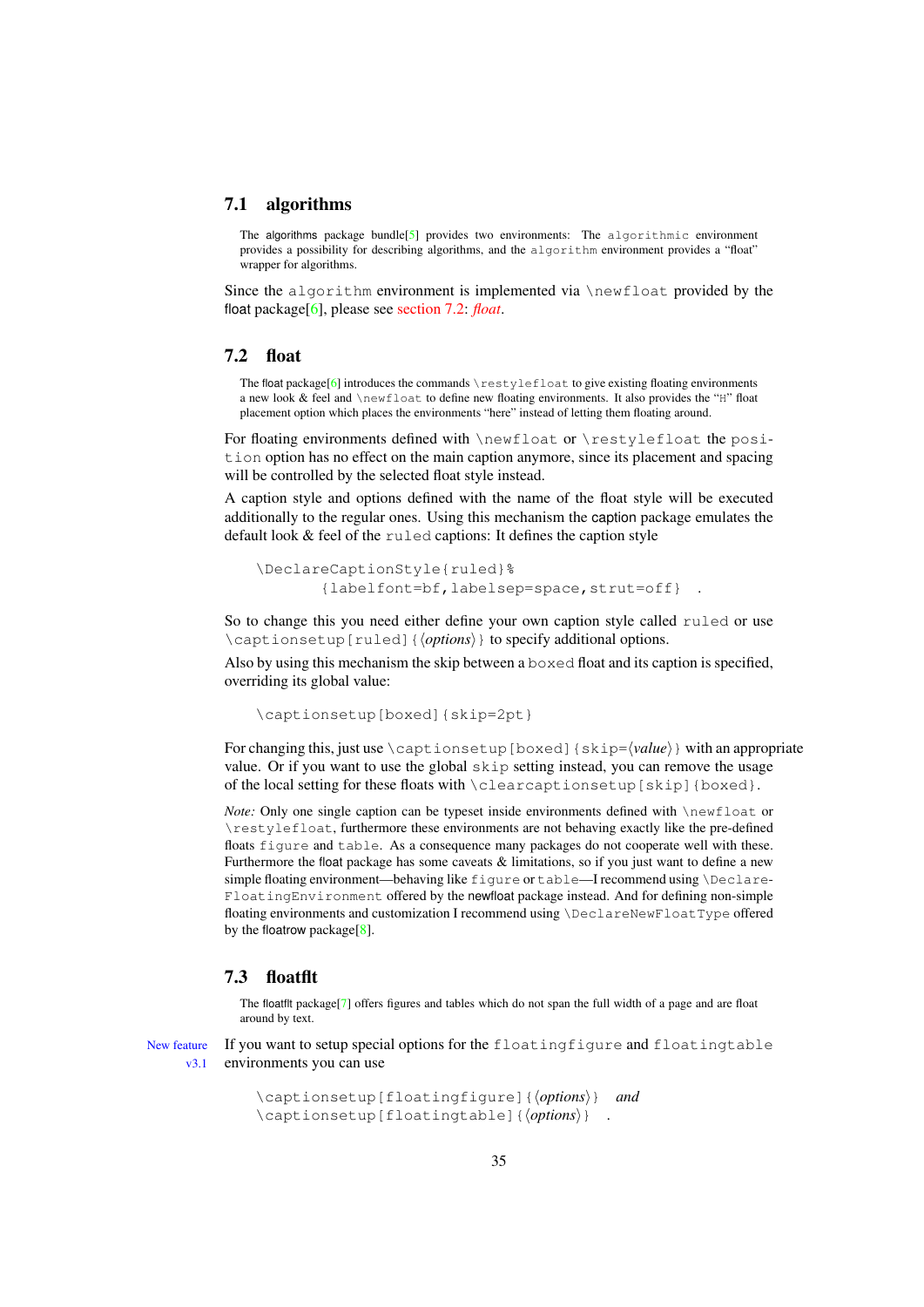These options will be executed additionally to the regular ones for figure resp. table.

*Note:* The margin resp. width setting will not be used for these figures resp. tables, unless you set it explicit with \captionsetup[floatingfigure]{. . . } resp. \captionsetup[floatingtable]{. . . }.

## <span id="page-35-0"></span>7.4 fltpage

The fltpage package<sup>[\[9\]](#page-62-5)</sup> offers the outhouse of the caption for figures or tables which needs the whole page for its contents. This will be done by placing the caption on the bottom of the previous or next page.

If you want to setup special options for the FPfigure and FPtable environments you can use

```
\captionsetup[FPfigure]{⟨options⟩} and
\captionsetup[FPtable]{⟨options⟩} .
```
These options will be executed additionally to the regular ones for figure or table.

## <span id="page-35-1"></span>7.5 frenchle and frenchpro packages

If you use the frenchle or frenchpro package, the default labelsep= will be set to \captionseparator (offered by frenchle/pro) plus \space, overriding the default value set by the document class. So redefining \captionseparator will still work, unless you don't select a different labelsep= than the default one.

Furthermore the default  $text$  text font= will be set to text font=it, since this emulates the default setting of \captionfont defined by the frenchle or frenchpro package. Please note that the command \captionfont is used by the caption package internally for a different purpose, so you should not change it (anymore).

The command \unnumberedcaptions{⟨*figure* or *table*⟩} will still work, but only unless you don't select a different labelformat= than the default one.

New feature Since version v3.5 of the caption package the support is independent on the load order of v3.5 caption and frenchle resp .frenchpro.

## <span id="page-35-2"></span>7.6 hyperref

The hyperref package<sup>[\[10\]](#page-62-3)</sup> is used to handle cross referencing commands in LaTeX to produce hypertext links in the document.

New feature There are two options available to control the placement of hyperlink anchors:  $\frac{10}{10}$  $\frac{10}{10}$  $\frac{10}{10}$ 

v3.1

hypcap=true or hypcap=false

If set to true all hyperlink anchors – where entries in the List of Figures,  $\text{ref}$ , and \autoref will link to – are placed at the beginning of the (floating) environment.

If set to false the hyperlink anchor is (usually) placed at the caption.

(The default setting is hypcap=true.)

<span id="page-35-3"></span> $10$ These options are named after the hypcap package which they supersede.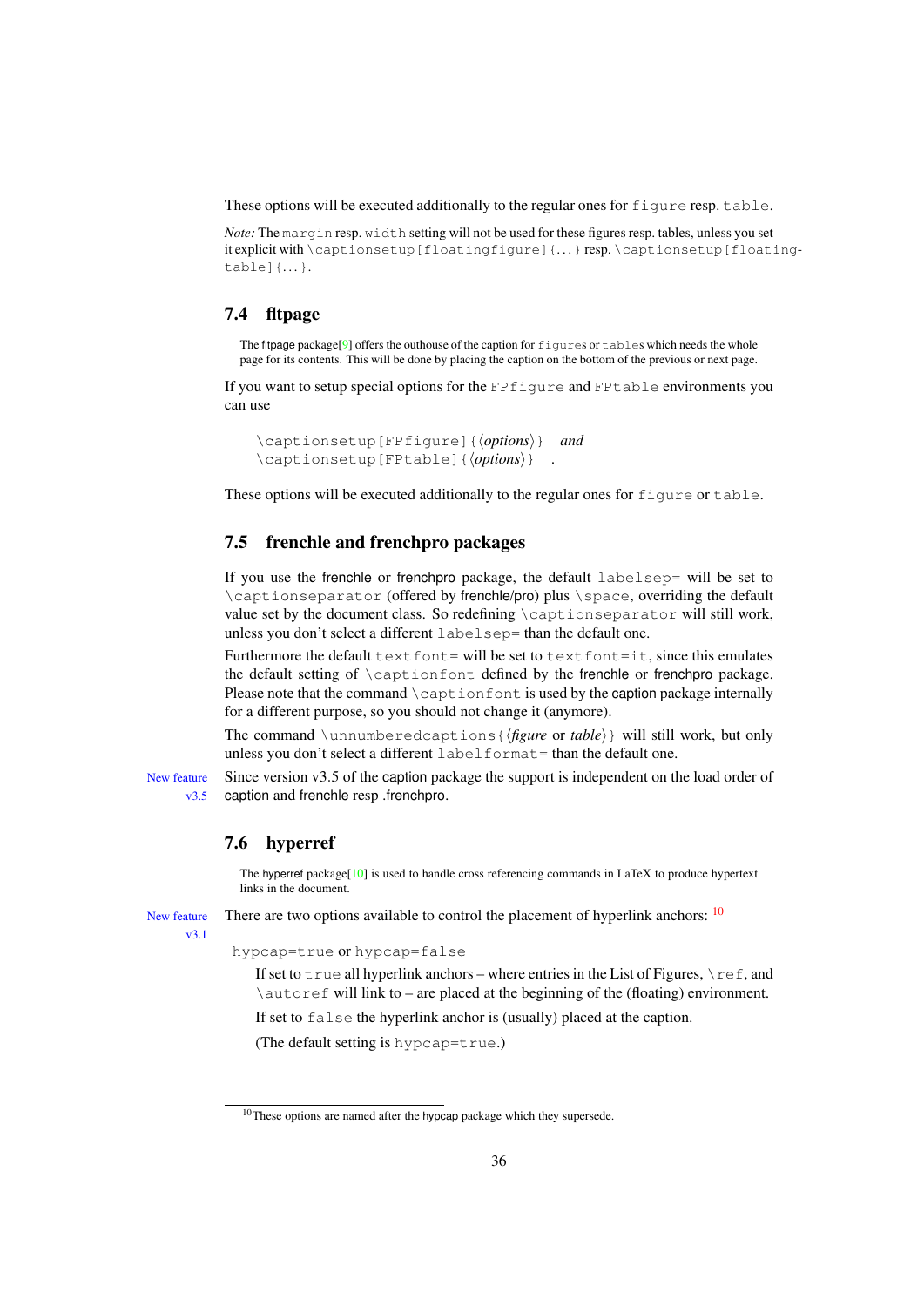hypcapspace=⟨*amount*⟩

Because it looks poor if the hyperlink points exactly at the top of the figure or table, you can specify a vertical distance between the hyperlink anchor and the (floating) environment itself, e.g. hypcapspace=0pt removes this distance.

(The default setting is hypcapspace=0.5\baselineskip.)

Both settings have no effect in lstlistings (provided by the listings package), longtables (provided by the longtable package), supertabulars (provided by the supertabular package), and xtabulars (provided by the xtab package), within these environments hyperlink anchors will always be placed as if hypcap=true and hypcapspace=0pt would be set.

Please note:

```
\captionof{\langle type \rangle} {...} vs. \captionsetup{type=\langle type \rangle}+\caption{...}
```
Without hyperref loaded, both will give you identical results. But with hyperref loaded, and with hypcap=true requested, the hyperlink anchor will be placed different. For example:

```
\begin{minipage}{\linewidth}
  . . .
  \captionof{figure}{A figure}
\end{minipage}
```
will place the hyperlink anchor at the caption. (And if hypcap=true is set, you will get a warning about this.) But

```
\begin{minipage}{\linewidth}
  \captionsetup{type=figure}
  . . .
  \caption{A figure}
\end{minipage}
```
will place the hyperlink anchor at the beginning of the minipage, since  $\setminus$  captionsetup{type=figure} does not only set the caption type to "figure" but does place a hyperlink anchor, too.

\caption[]{...} vs. \captionsetup{list=false}+\caption{...}

Again, without hyperref loaded, both will give you identical results. But with hyperref loaded, the difference is in the nuances. So for example the optional argument of \caption will also be written to the aux file, and will be used by the \nameref command. So if you choose to use \caption with empty optional argument, \nameref will also give you an empty result. So it's better to use \captionsetup{list=false} if you don't want an entry in the List of Figures or List of Tables.

## <span id="page-36-0"></span>7.7 hypcap

The hypcap package[\[11\]](#page-62-6) offers a solution to the problem that links to a float using hyperref may anchors to the caption rather than the beginning of the float. Since the caption package v3.1 already solves this problem for itself, the hypcap package is usually not needed.

If the hypcap package is loaded additionally to the hyperref package, it takes over the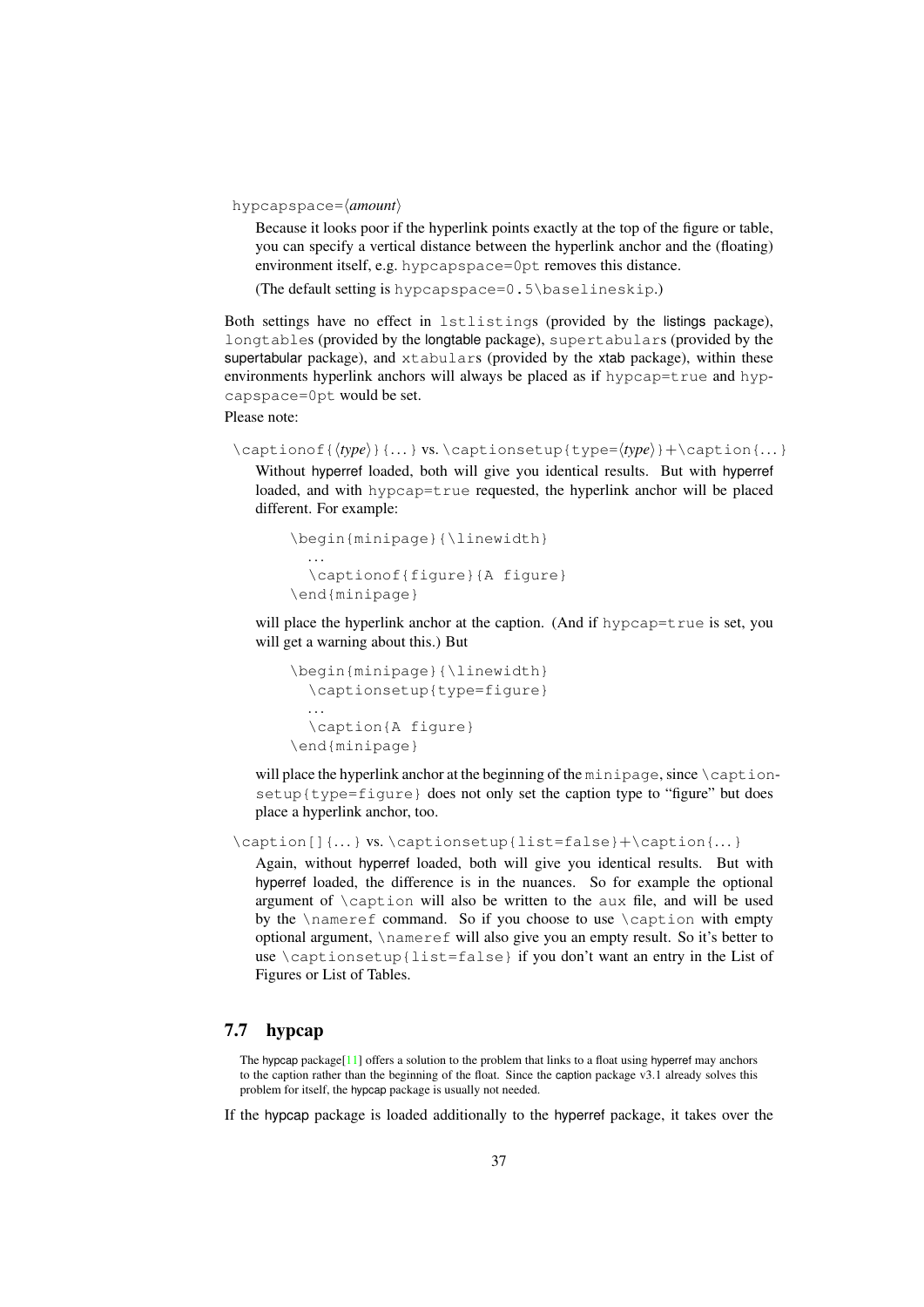control of the hyperlink anchor placement from the caption package, overriding the options hypcap= and hypcapspace=.

So for a manual placement of hyperlink anchors \captionsetup{type= $\langle type \rangle$ } is not sufficient anymore, instead you need to use \capstart (provided by the hypcap package) for this.

Regarding the automatically placement the hypcap package offers good placement of hyperlink anchors for the floating environments figure and table only. In contrast the hypcap=true option of the caption package also offers good placements of hyperlink anchors for floatingfigures (provided by the floatflt package), FPfigures  $\&$ FPtables (provided by the fltpage package), figwindows (provided by the picinpar package), parpics (provided by the picins package), SCfigures (provided by the sidecap package), threeparttables (provided by the threeparttable package), and wrapfigures (provided by the wrapfig package).

## <span id="page-37-0"></span>7.8 listings

The listings package<sup>[\[12\]](#page-62-7)</sup> typesets programming code.

If you want to setup special options for the lstlisting environment you can use

\captionsetup[lstlisting]{⟨*options*⟩} .

Please note that the listings package has its very own options for controlling the position and the skips of the caption: captionpos=, abovecaptionskip=, and belowcaptionskip=. (See listings documentation for details.) These listings options override the caption's ones, but can be again overwritten by \captionsetup[lstlisting]{. . . }, e.g.

\captionsetup[lstlisting]{skip=10pt} .

## <span id="page-37-1"></span>7.9 longtable

The longtable package [\[13\]](#page-62-4) offers an environment which behaves similar to the tabular environment, but the table itself can span multiple pages.

If you want to setup special options for the longtable environment you can use

\captionsetup[longtable]{⟨*options*⟩} .

These options will be executed additionally to the regular ones for table.

The margin and width settings usually override \LTcapwidth, so you get an equal look & feel of the captions in tables and longtables. But if you set \LTcapwidth to a value different than its default  $= 4 \text{ in}$ , the caption package will follow that. (But \LTcapwidth will be overwritten by \captionsetup[longtable]{width= ⟨*value*⟩}, even if it is set to a value different than 4in.)

*Note:* \captionof and \ContinuedFloat do *not* work for longtables. Furthermore neither \caption nor \captionlistentry will increment the table counter here; it's New feature incremented by the longtable environment instead. If you need a longtable which does not v3.1 increment the table counter please use the longtable  $*$  environment (offered by the ltcaption package which is part of the caption package bundle and will be loaded automatically).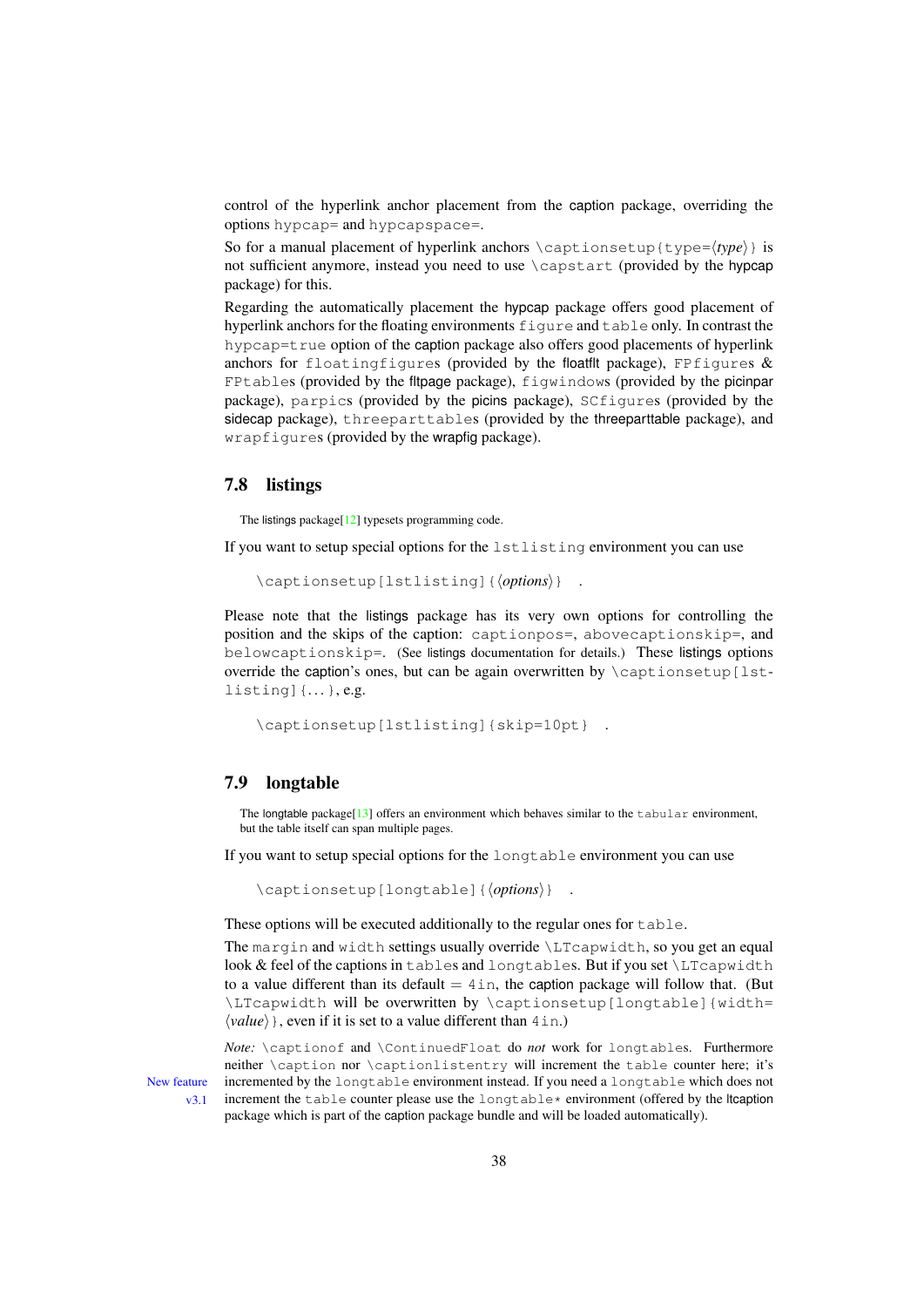## <span id="page-38-0"></span>7.10 picinpar

Similar to the floatflt package the picinpar package $[14]$  offers figures and tables which do not span the full width of a page and are float around by text. For a detailed discussion about the differences between these packages please take a look at The LAT<sub>E</sub>X Companion<sup>[\[1\]](#page-61-2)</sup>.

New feature If you want to setup special options for the figwindow and tabwindow environments v3.1 you can use

```
\captionsetup[figwindow]{⟨options⟩} and
\captionsetup[tabwindow]{⟨options⟩} .
```
These options will be executed additionally to the regular ones for figure or table.

*Note:* The margin resp. width setting will not be used for these figures and tables, unless you set it explicit with  $\cap$   $\{figwindown\}$ ...  $\}$  or  $\cap$   $\cap$   $\{figwindown\}$ table]{. . . }.

## <span id="page-38-1"></span>7.11 picins

Similar to the floatflt and picinpar package the picins package[\[15\]](#page-62-9) offers figures and tables which do not span the full width of a page and are float around by text. For a detailed discussion about the differences between these packages please take a look at The LATEX Companion[\[1\]](#page-61-2).

New feature If you want to setup special options for the parpic environment you can use

v3.1

\captionsetup[parpic]{⟨*options*⟩} .

These options will be executed additionally to the regular ones for figure or table.

Furthermore \piccaption[]{...} produce no entry in the List of Figures, and \piccaption  $\{ \ldots \}$  gives an unlabeled & unnumbered caption.

*Note:* The margin resp. width setting will not be used for these figures and tables. But you can override this by setting it explicit with  $\cap$  settionsetup [parpic]  $\{ \dots \}$ .

If you want to have a \piccaption of another type as figure, please do *not* re-define  $\deg$  as suggested by the picins documentation. Please use the  $\pi$ -captiontype { $\langle \text{type} \rangle$ } command which is offered by the caption package instead, e.g.:

```
\piccaptiontype{table}
\piccaption{An example table}
\parpic(50mm,10mm)[s]{. . .}
```
## <span id="page-38-2"></span>7.12 rotating

The rotating package<sup>[\[16\]](#page-62-10)</sup> offers the floating environments sidewaysfigure and sidewaystable which are just like normal figures and tables but rotated by 90 resp. 270 degree. Furthermore a command \rotcaption is offered for rotated captions only.

The command  $\cdot$  rotcaption will be extended by the caption package, so  $\cdot$ caption  $*$  and \rotcaptionof can be used analogous to \caption  $*$  and \captionof.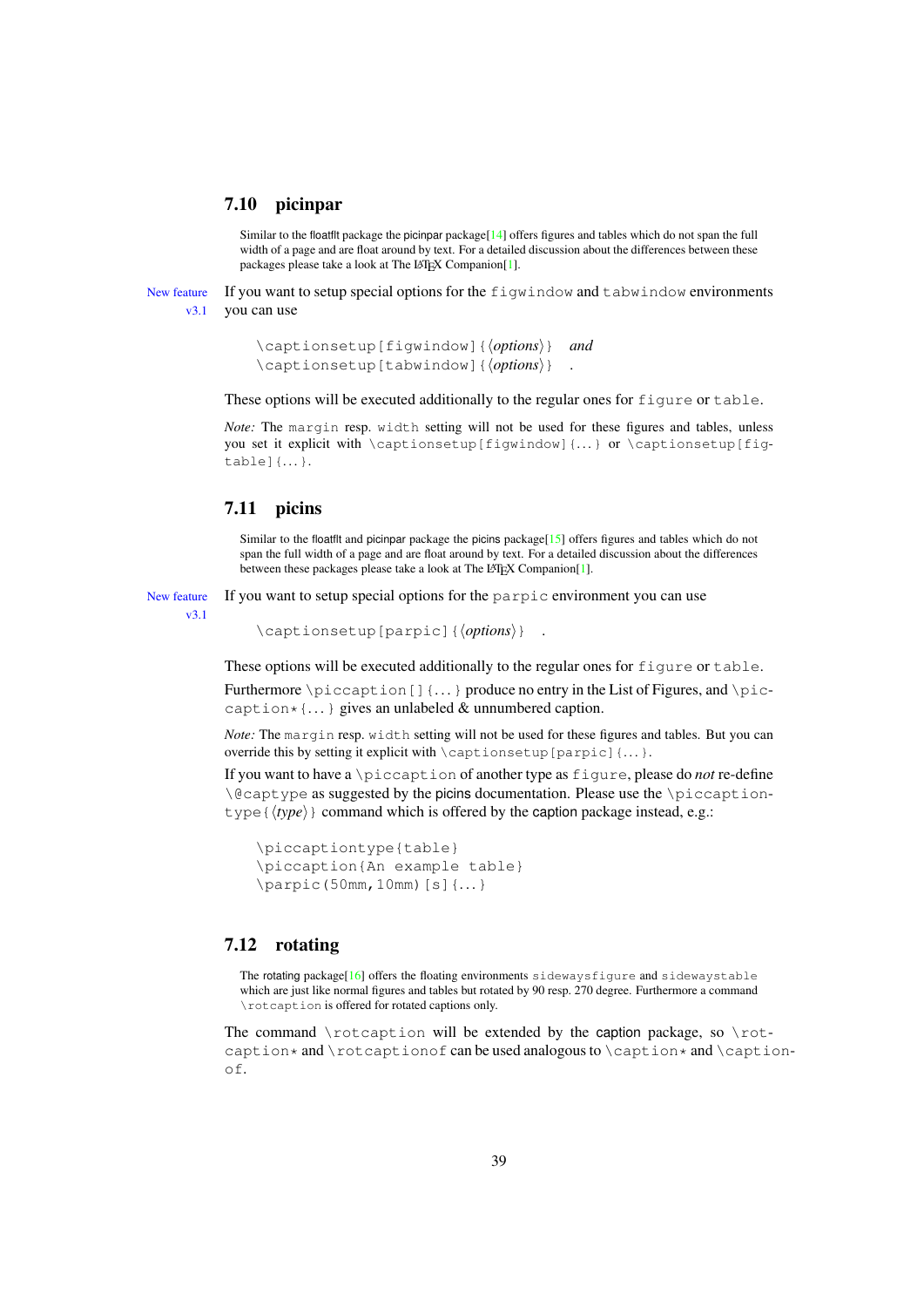## <span id="page-39-0"></span>7.13 setspace

The setspace package[\[17\]](#page-62-11) offers options and commands to change the spacing, e.g.  $\iota$ usepackage [onehalfspacing] {setspace} causes the document to be typeset in one-and-a-half spacing.

If the setspace package is used in conjunction with the caption package, the caption will be typeset with single spacing as default. This can be changed by specifying either font=onehalfspacing, font=doublespacing, or font={stretch= ⟨*amount*⟩}. (See also [section 2.3:](#page-8-0) *[Fonts](#page-8-0)*)

## <span id="page-39-1"></span>7.14 sidecap

The sidecap package[\[18\]](#page-62-1) offers the floating environments SCfigure and SCtable which are like usual figures and tables but the caption will be put *beside* the contents.

If you want to setup special options for the SCfigure and SCtable environments you can use

```
\captionsetup[SCfigure]{⟨options⟩} and
\captionsetup[SCtable]{⟨options⟩} .
```
These options will be executed additionally to the regular ones for figure or table.

*Note:* The sidecap package offers its own options for justification. If set, they will override the one specified with the caption option justification= for captions beside their contents.

*Note:* The margin resp. width setting will not be used for these figures and tables, unless you set it explicit with  $\cap$   $\cup$   $[SCfigure](...)$  or  $\cap$   $\cap$   $\cup$   $[SCtable](...)$ .

(Instead of using the sidecap package you can also use the more powerful and flexible floatrow package[\[8\]](#page-61-0) for typesetting captions beside the contents.)

#### Undocumented features

The sidecap package v1.6 has some undocumented package options and commands which allow further customization of the side-captions:

margincaption The package option

margincaption (e.g. \usepackage[margincaption]{sidecap})

causes all side-captions to be placed into the margin.

\sidecaptionvpos The command

\sidecaptionvpos{⟨*float type*⟩}{⟨*pos*⟩}

sets the vertical position of the side-caption.  $\langle pos \rangle$  can be either 't' (for top alignment), 'b' (for bottom alignment), or 'c' (for center alignment). The default setting for  $\text{table}$  is 't', for figure and all other ones defined with \DeclareFloatingEnvironment it's 'b'.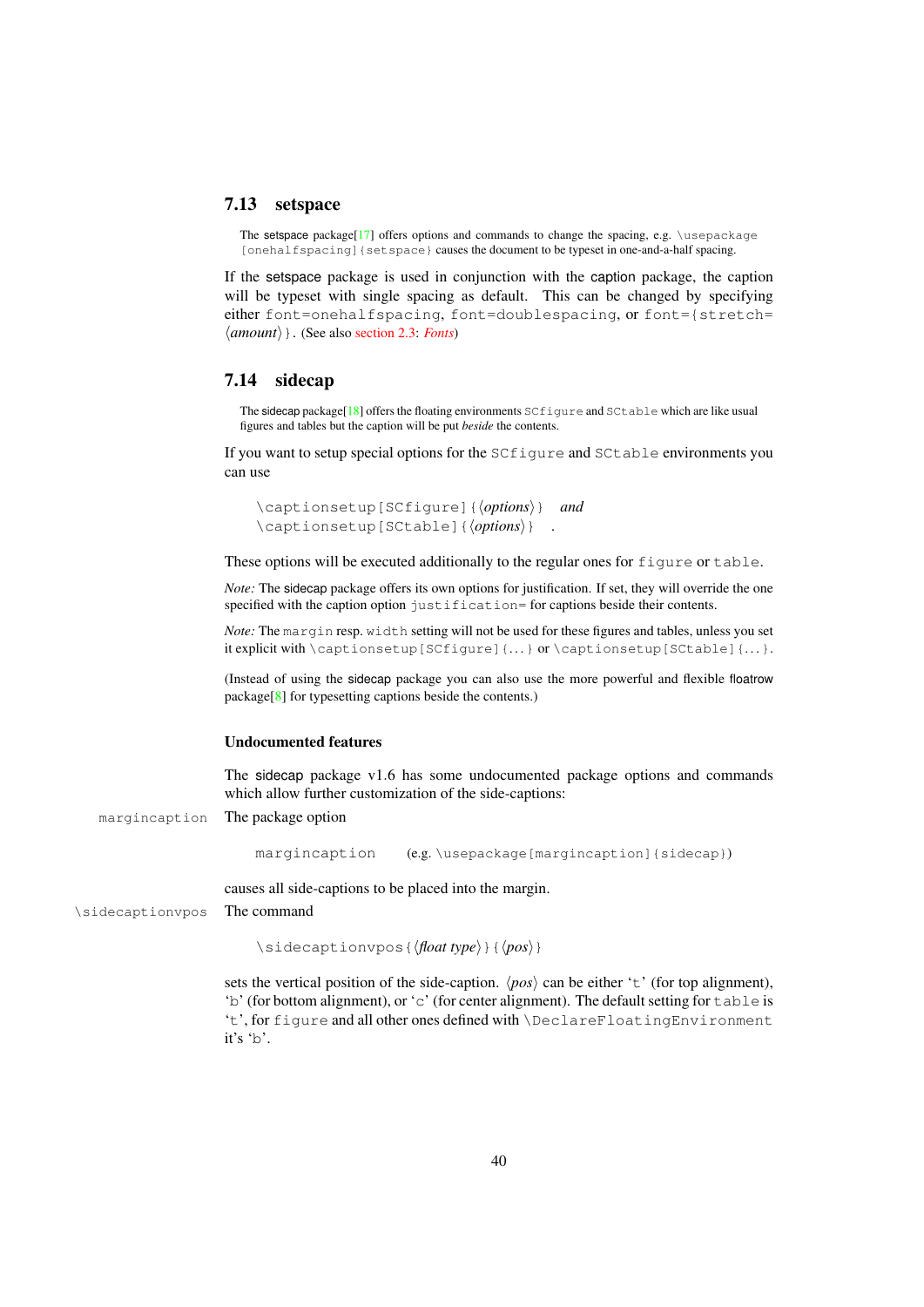## <span id="page-40-0"></span>7.15 subfigure

The subfigure package<sup>[\[19\]](#page-62-12)</sup> provides support for small or 'sub' figures and tables within a single figure or table environment. This package is obsolete, new users should use subfig instead.

Since the subfigure package is obsolete it will only be supported in a way that old documents (which have used the caption package v1.*x* during development) should still compile as expected.

Please use the subfig or subcaption package instead which both supports the caption package v3.*x*.

(See the subfig package[\[20\]](#page-62-2) documentation for details.)

## <span id="page-40-1"></span>7.16 supertabular and xtab

The supertabular<sup>[\[21\]](#page-62-13)</sup> and xtab<sup>[\[24\]](#page-63-1)</sup> packages offer an environment which can span multiple pages and is quite similar to the longtable environment provided by the longtable package[\[13\]](#page-62-4). For a detailed discussion about the differences between these powerful packages please take a look at The LATEX Companion[\[1\]](#page-61-2).

If you want to setup special options for the supertabular resp. xtabular environment you can use

\captionsetup[supertabular]{⟨*options*⟩} *resp.* \captionsetup[xtabular]{⟨*options*⟩} .

These options will be executed additionally to the regular ones for  $table$ .

*Note:* \ContinuedFloat does not work for supertabulars and xtabulars.

## <span id="page-40-2"></span>7.17 threeparttable

The threeparttable package[ $22$ ] provides a scheme for tables that have a structured note section after the table contents and the caption. This scheme provides an answer to the old problem of putting footnotes in tables—by making footnotes entirely unnecessary.

New feature If you want to setup special options for the threeparttable and measuredfigure v3.1 environments you can use

```
\captionsetup[threeparttable]{⟨options⟩} and
\captionsetup[measuredfigure]{⟨options⟩} .
```
These options will be executed additionally to the regular ones for table or figure.

*Note:* Since the caption will have the same width as the contents here, the margin resp. width setting will not be used for these figures and tables, at least unless you set it explicit with  $\cap$  \captionsetup[threeparttable]{...} or  $\cap$  \captionsetup[measuredfigure]{...}.

(Instead of using the threeparttable package you can also use the floatrow package[\[8\]](#page-61-0) for this purpose.)

## <span id="page-40-3"></span>7.18 wrapfig

Similar to the floatflt, the picinpar, and the picins package the wrapfig package[ $23$ ] offers figures and tables which do not span the full width of a page and are float around by text. For a detailed discussion about the differences between these packages please take a look at The LAT<sub>E</sub>X Companion[\[1\]](#page-61-2).

New feature If you want to setup special options for the wrapfigure and wraptable environments v<sub>3.1</sub> vou can use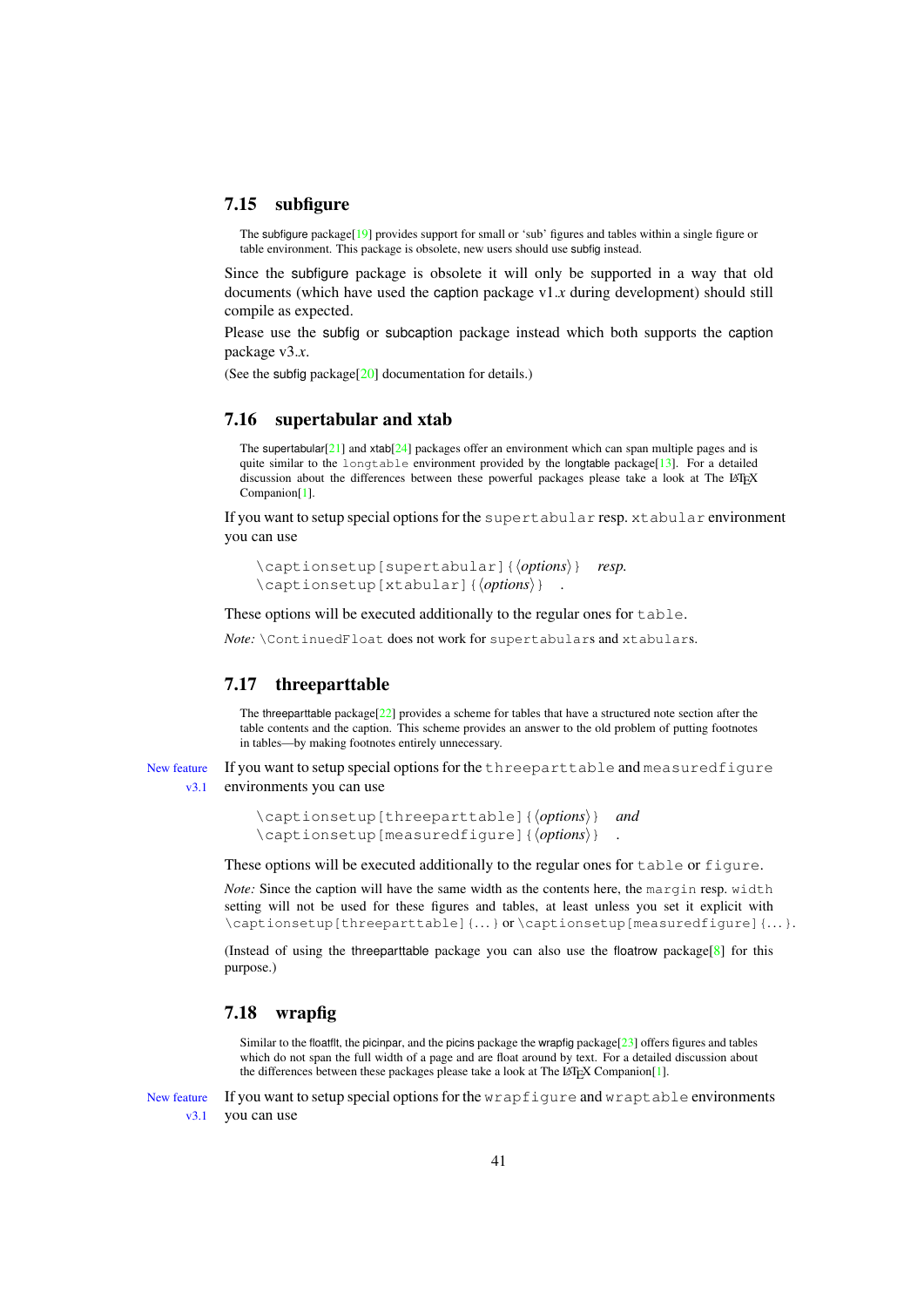```
\captionsetup[wrapfigure]{⟨options⟩} and
\captionsetup[wraptable]{⟨options⟩} .
```
These options will be executed additionally to the regular ones for figure or table.

*Note:* The margin resp. width setting will not be used for these figures and tables, unless you set it explicit with \captionsetup[wrapfigure]{...} or \captionsetup[wrap $table$   $\ldots$  }.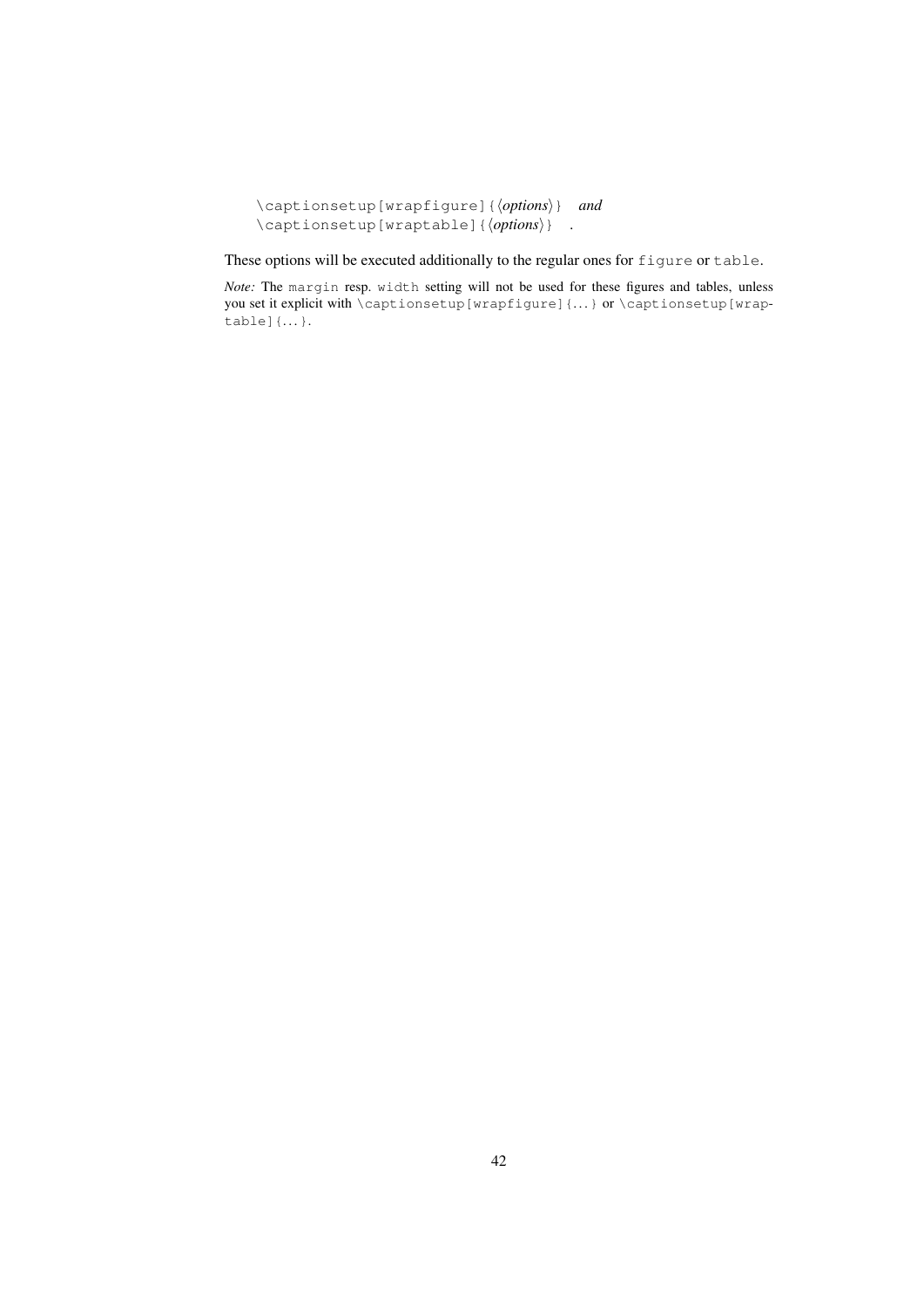# <span id="page-42-0"></span>8 Further reading

I recommend the following documents for further reading:

• The T<sub>E</sub>X FAQ – Frequently asked questions about T<sub>E</sub>X and L<sup>AT</sup>EX:

<http://faq.tug.org/>

• A French FAQ can be found at

<http://www.grappa.univ-lille3.fr/FAQ-LaTeX/>

• "What is a minimal working example?" from Christian Faulhammer and Ulrich Schwarz:

<http://www.minimalbeispiel.de/mini-en.html>

• epslatex from Keith Reckdahl contains many tips around including graphics in LΑΤ<sub>Ε</sub>Χ 2<sub>ε</sub> documents. You will find this document in the directory

<http://mirror.ctan.org/info/epslatex/>

## <span id="page-42-1"></span>9 Thanks

I would like to thank Katja Melzner, Steven D. Cochran, Frank Mittelbach, Olga Lapko, David Carlisle, Carsten Heinz, Keith Reckdahl, Markus Kohm, Heiko Oberdiek, and Herbert Voß. Thanks a lot for all your help, ideas, patience, spirit, and support!

Also I would like to thank Harald Harders, Peter Loffler, Peng Yu, Alexander Zimmermann, ¨ Matthias Pospiech, Jürgen Wieferink, Christoph Bartoschek, Uwe Stöhr, Ralf Stubner, Geoff Vallis, Florian Keiler, Jürgen Göbel, Uwe Siart, Sang-Heon Shim, Henrik Lundell, David Byers, William Asquith, Prof. Dr. Dirk Hoffmann, Frank Martini, Danie Els, Philipp Woock, Fadi Semmo, Matthias Stevens, and Leo Liu who all helped to make this package a better one.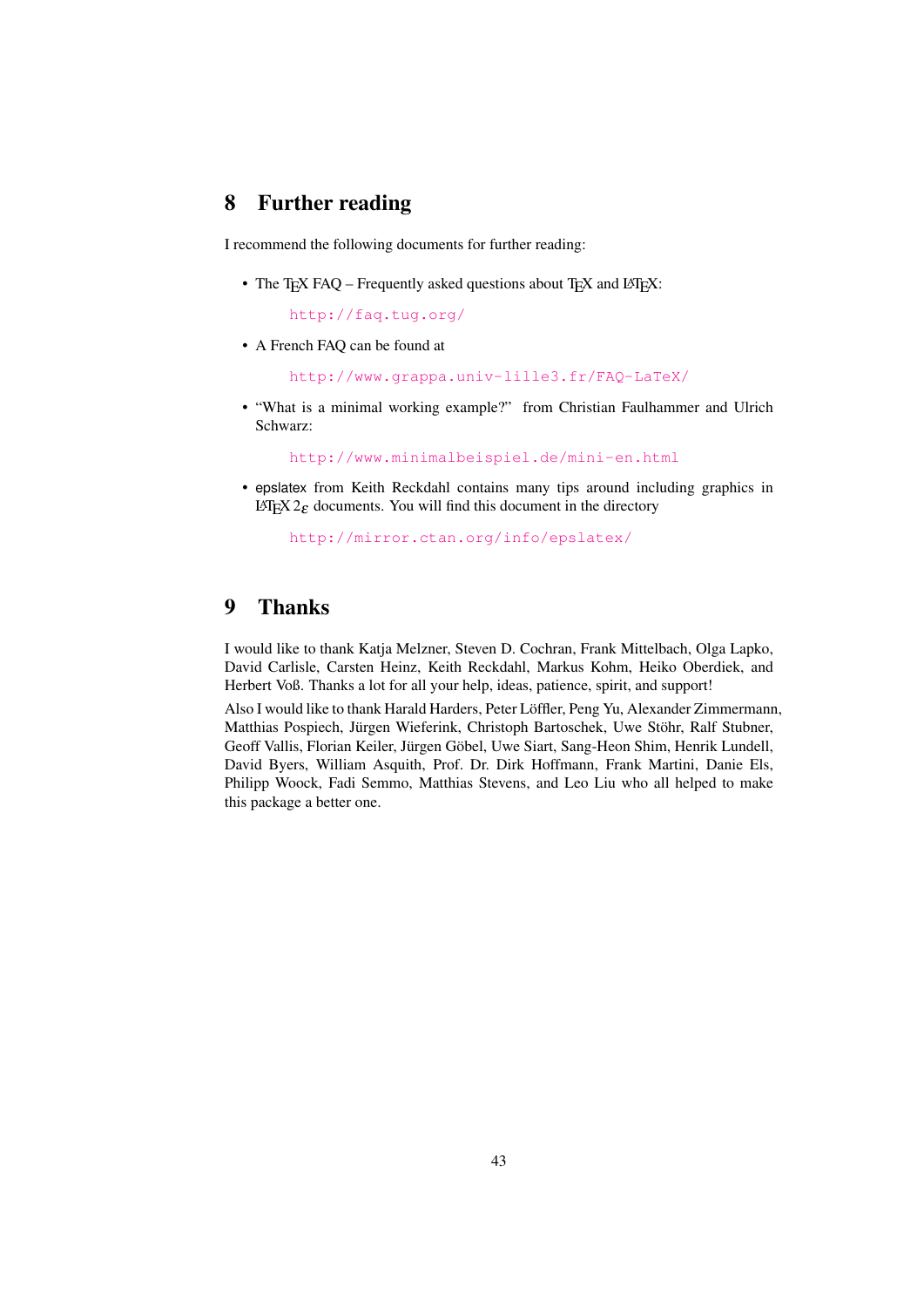# <span id="page-43-0"></span>A Alphabetical Reference

# <span id="page-43-1"></span>A.1 Options

| Option                     | Short description                                 | Section        |
|----------------------------|---------------------------------------------------|----------------|
| aboveskip                  | sets the skip above caption                       | 2.6            |
| belowskip                  | sets the skip below caption                       | 2.6            |
| compatibility <sup>†</sup> | force (non-)compatibility                         | $\overline{7}$ |
| Ť<br>figureposition        | gives a hint about the figure caption position    | 2.6            |
| $font(+)$                  | sets the font                                     | 2.3            |
| format                     | sets the format                                   | 2.1            |
| hangindent                 | sets the hang indention                           | 2.4            |
| hypcap                     | selects 'hypcap' feature                          | 7.6            |
| hypcapspace                | sets the distance between hyperlink and contents  | 7.6            |
| indention                  | sets the indention                                | 2.4            |
| justification              | sets the justification                            | 2.2            |
| $labelfont(+)$             | sets the font of the caption label                | 2.3            |
| labelformat                | sets the format of the caption label              | 2.1            |
| labelsep                   | sets the label separator                          | 2.1            |
| labelseparator             | -same as labelsep-                                | 2.1            |
| list                       | switches the entries in the List on or off        | 2.7            |
| listformat                 | sets the 'List of Figure/Table' entry format      | 2.7            |
| margin                     | sets the margin                                   | 2.4            |
| margin*                    | sets the margin, but only if no width is set      | 2.4            |
| maxmargin                  | sets the max. margin                              | 2.4            |
| minmargin                  | sets the min. margin                              | 2.4            |
| name                       | sets the name of the current environment          | 2.8            |
| oneside                    | selects the one-side mode                         | 2.4            |
| options                    | executes the given option list                    |                |
| parindent                  | sets the paragraph indention                      | 2.4            |
| parskip                    | sets the skip between paragraphs                  | 2.4            |
| position                   | gives a hint about the caption position           | 2.6            |
| singlelinecheck            | switches the single-line-check on or off          | 2.2            |
| skip                       | sets the skip between content and caption         | 2.6            |
| strut                      | switches the usage of \struts on or off           | 2.1            |
| style                      | sets the caption style                            | 2.5            |
| subtype                    | sets the sub-caption type                         | $\equiv$ 11    |
| Ť<br>tableposition         | gives a hint about the table caption position     | 2.6            |
| $textfont(+)$              | sets the font of the caption text                 | 2.3            |
| textformat                 | sets the format of the caption text               | 2.1            |
| twoside                    | selects the two-side mode                         | 2.4            |
| type                       | sets the caption type & places a hyperlink anchor | 2.9            |
| type*                      | sets the caption type only                        | 2.9            |
| width                      | sets a fixed caption width                        | 2.4            |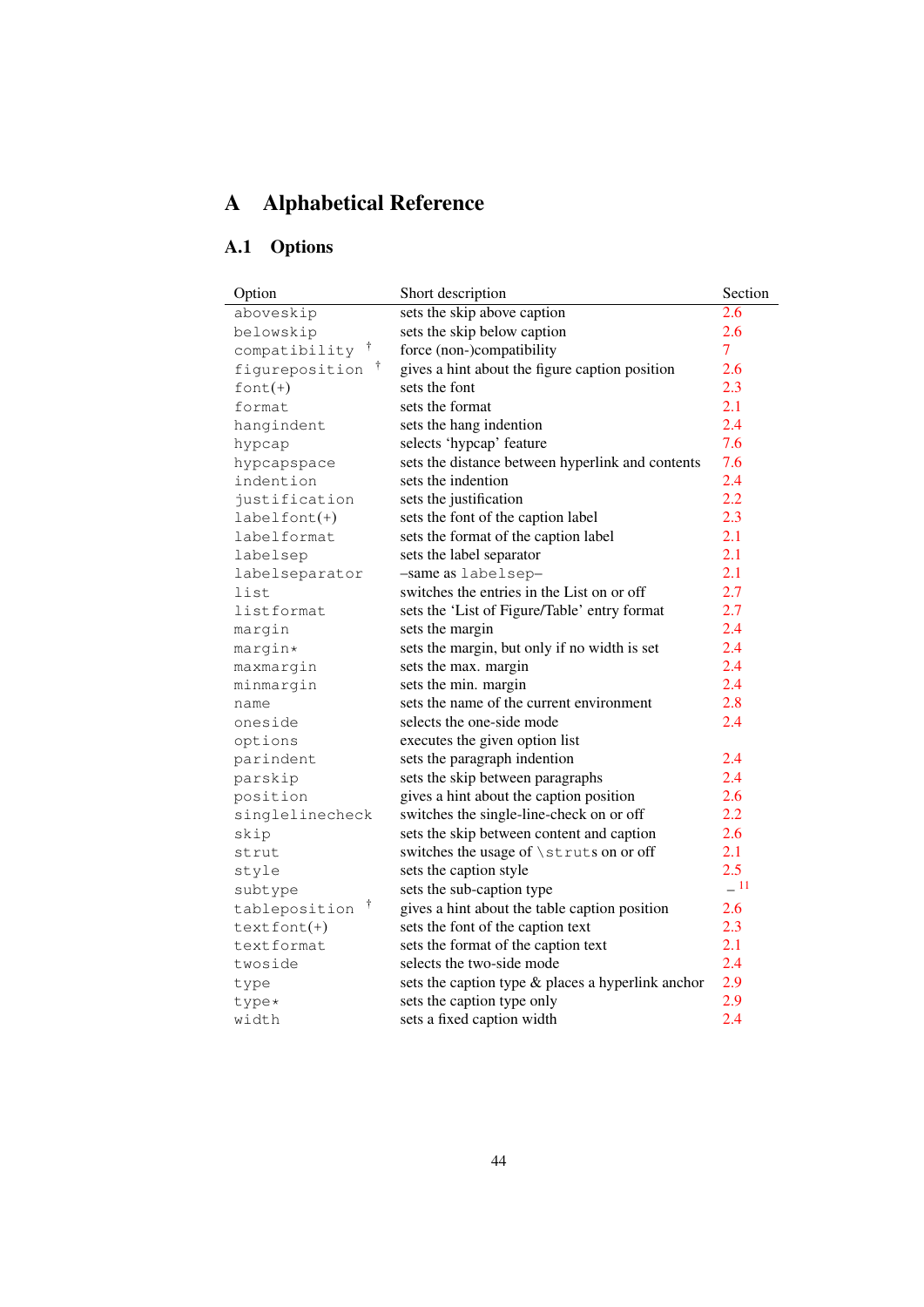prevent from page break

*Note:* Obsolete options are not listed here. See [section C.1:](#page-53-1) *[caption v](#page-53-1)*1.*x* and [section C.2:](#page-54-0) *[caption2](#page-54-0)*  $v2.x$  $v2.x$  $v2.x$  for a list of these options.

# <span id="page-44-0"></span>A.2 Commands

| Command                        | Section        |
|--------------------------------|----------------|
| \abovecaptionskip              | 2.6            |
| \belowcaptionskip              | 2.6            |
| \caption                       | 3.1            |
| \caption*                      | 3.1            |
| \captionlistentry              | 3.1            |
| \captionof                     | 3.1            |
| \captionof*                    | 3.1            |
| \captionsetup                  | 3.2            |
| \captionsetup*                 | 3.2            |
| \centerfirst                   | 2.2            |
| \centerlast                    | 2.2            |
| \clearcaptionsetup             | 3.2            |
| \clearcaptionsetup*            | 3.2            |
| \ContinuedFloat                | 3.3            |
| \DeclareCaptionFont            | 4              |
| \DeclareCaptionFormat          | 4              |
| \DeclareCaptionFormat*         | 4              |
| \DeclareCaptionJustification   | 4              |
| \DeclareCaptionLabelFormat     | 4              |
| \DeclareCaptionLabelSeparator  | 4              |
| \DeclareCaptionLabelSeparator* | 4              |
| \DeclareCaptionListFormat      | 4              |
| \DeclareCaptionOption          | 4              |
| \DeclareCaptionStyle           | 4              |
| \DeclareCaptionSubType         | $-12$          |
| \DeclareCaptionTextFormat      | $\overline{4}$ |
| \showcaptionsetup              | 3.2            |

<sup>†</sup>These options are only available in the preamble of the document.

<span id="page-44-1"></span> $11$ The option subtype is explained in the subcaption package documentation.

<span id="page-44-2"></span> $12\backslash$ DeclareCaptionSubType is explained in the subcaption package documentation.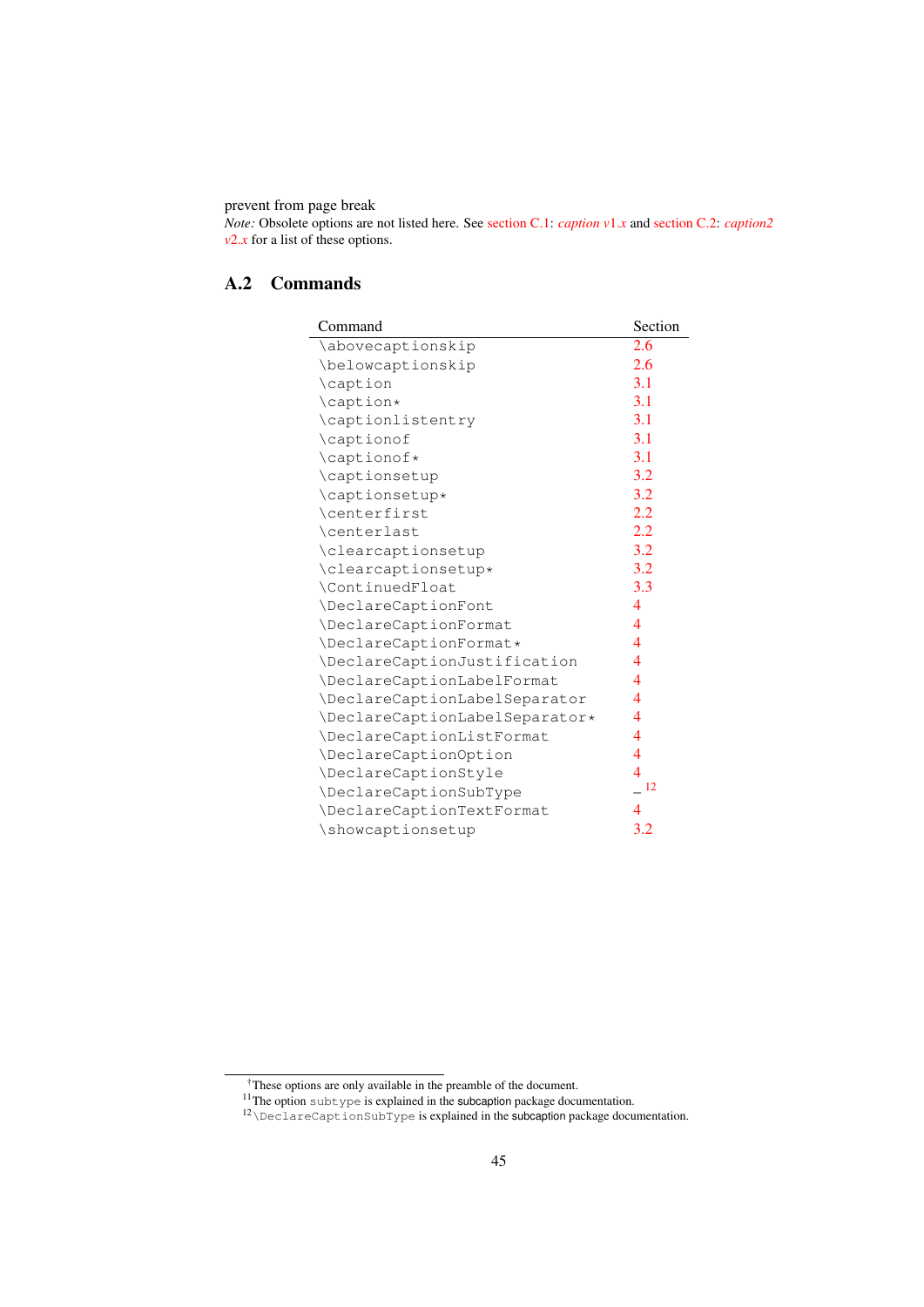## <span id="page-45-0"></span>A.3 Warnings

```
\caption outside box or environment.
  – or –
\captionsetup{type=...} outside box or environment.
  – or –
\captionsetup{type*=...} or \captionof outside box
or environment.
```
You have placed a \caption, \captionof, or \captionsetup{type= ⟨*type*⟩} command outside an box, group, or environment. You should not do this since it could cause some bad side-effects.

(See [section 2.9:](#page-15-0) *[Types](#page-15-0)* and [section 3.1:](#page-16-1) *[Typesetting captions](#page-16-1)*)

```
\caption will not be redefined since it's already
redefined by a document class or package which is
unknown to the caption package.
```
If the caption package detects that some (unknown) document class or package has enhanced  $\c{$ caption, it will not redefine  $\c{$ caption, too, since this would simply kill the enhancement. As a result some features, like  $\cap*$ ,  $\cdot \cdot$ Float, using the optional argument of  $\cap$  captionsetup, or the options list= and hypcap= will not be available.

If you don't care about the original enhancements but would like to use the full range of features of the caption package instead you can give the unsupported(!) option compatibility=false a try and keep your fingers crossed. (But you will get the next warning instead.)

(See [section 5:](#page-28-0) *[Supported document classes](#page-28-0)* and [section 7:](#page-33-0) *[Supported packages](#page-33-0)*)

## Forced redefinition of \caption since the unsupported(!) package option 'compatibility=false' was given.

Since you were so keen to specify the option compatibility=false the caption package will try to do its best to fulfill your wishes. But depending on the document class or other packages you use that can end in non-functional features or even errors. So keep your fingers crossed!

(See [section 7:](#page-33-0) *[Supported packages](#page-33-0)*)

Hyperref support is turned off because hyperref has stopped early.

If the hyperref package stops early during loading (because of what-ever reason), the hyperref support of the caption package will not be available. As a result you could get hyperref warnings and non-functional hyperlinks to figures or tables.

(See [section 7.6:](#page-35-2) *[hyperref](#page-35-2)* )

#### Ignoring optional argument [⟨*pos*⟩] of \setcapwidth.

The caption package tries to emulate the KOMA-Script commands regarding captions as best as it can. But the optional argument of the KOMA-Script command \setcapwidth is not (yet) working if you use this package, so if you try to use it anyway, you will get this warning.

(See [section 5.4:](#page-29-1) *KOMA -Script[: scrartcl, scrreprt, and scrbook](#page-29-1)*)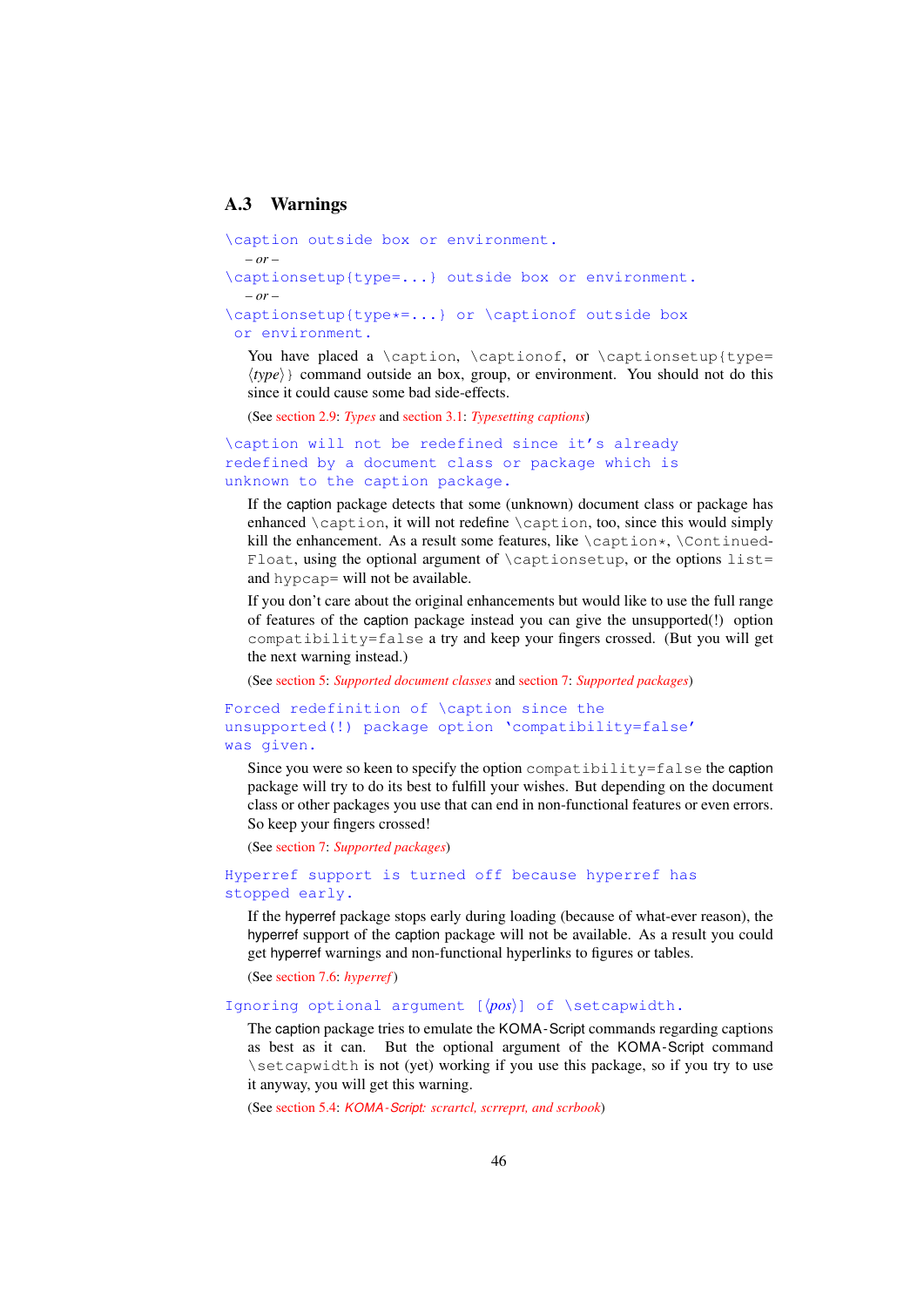#### Internal Warning: ⟨*warning message*⟩.

You should never see this warning, either you use a package which redefines figure or table and which is unknown to the caption package, or this is a bug in the caption package. Please send me an e-mail reporting this issue.

### \label without proper \caption

Regarding  $\lambda$  abel the floating environments behave differently than its non-floating counterparts: The internal reference will not be generated at the beginning of the environment, but at \caption instead. So you have to place the \label command either just *after* or *inside* the caption text (mandatory argument of \caption).

#### Option '⟨*option*⟩' was not in list '⟨*option list*⟩'.

If you try to remove a specific option of an option list, for example with  $\c$ learcaptionsetup[position]{table}, and this option can not be found inside the option list, you will get this warning. If this is not because of a typo and you would like to suppress this warning, use  $\clap{\text{clear-} \text{c}}$  instead of  $\clap{\text{clear-}}$ captionsetup.

(See [section 3.2:](#page-18-0) *[Setting options](#page-18-0)*)

#### Option list '⟨*option list*⟩' undefined.

If you try to remove a specific option of an option list, for example with  $\c{lear-}$ captionsetup[format]{figure}, and this option list is not defined (yet), you will get this warning. If this is not because of a typo and you would like to suppress this warning, use  $\clap{\text{cleancaption}}$  instead of  $\clap{\text{cleancaption}}$ 

(See [section 3.2:](#page-18-0) *[Setting options](#page-18-0)*)

#### Obsolete option 'ignoreLTcapwidth' ignored.

The caption2 package option ignoreLTcapwidth will not be emulated by this version of the caption package, usually you can simply wipe it away.

(See [section C.2:](#page-54-0) *[caption2 v](#page-54-0)*2.*x* and [section 7.9:](#page-37-1) *[longtable](#page-37-1)*)

#### 'ragged2e' support has been changed. Rerun to get captions right.

The ragged2e package will only be loaded by the caption package if it is actually needed. At least two LATEX runs are needed for that, so on the first run you could get this warning. Just compile your document again and this warning should go away.

(See [section 2.2:](#page-7-0) *[Justification](#page-7-0)*)

#### Reference on page ⟨*page no.*⟩ undefined.

If you use a twoside page layout, the caption package needs to track the page numbers to get the margins right. At least two LATEX runs are needed for that, on the first run you could get this warning. Just compile your document again and this warning should go away.

(See [section 2.4:](#page-10-0) *[Margins and further paragraph options](#page-10-0)*)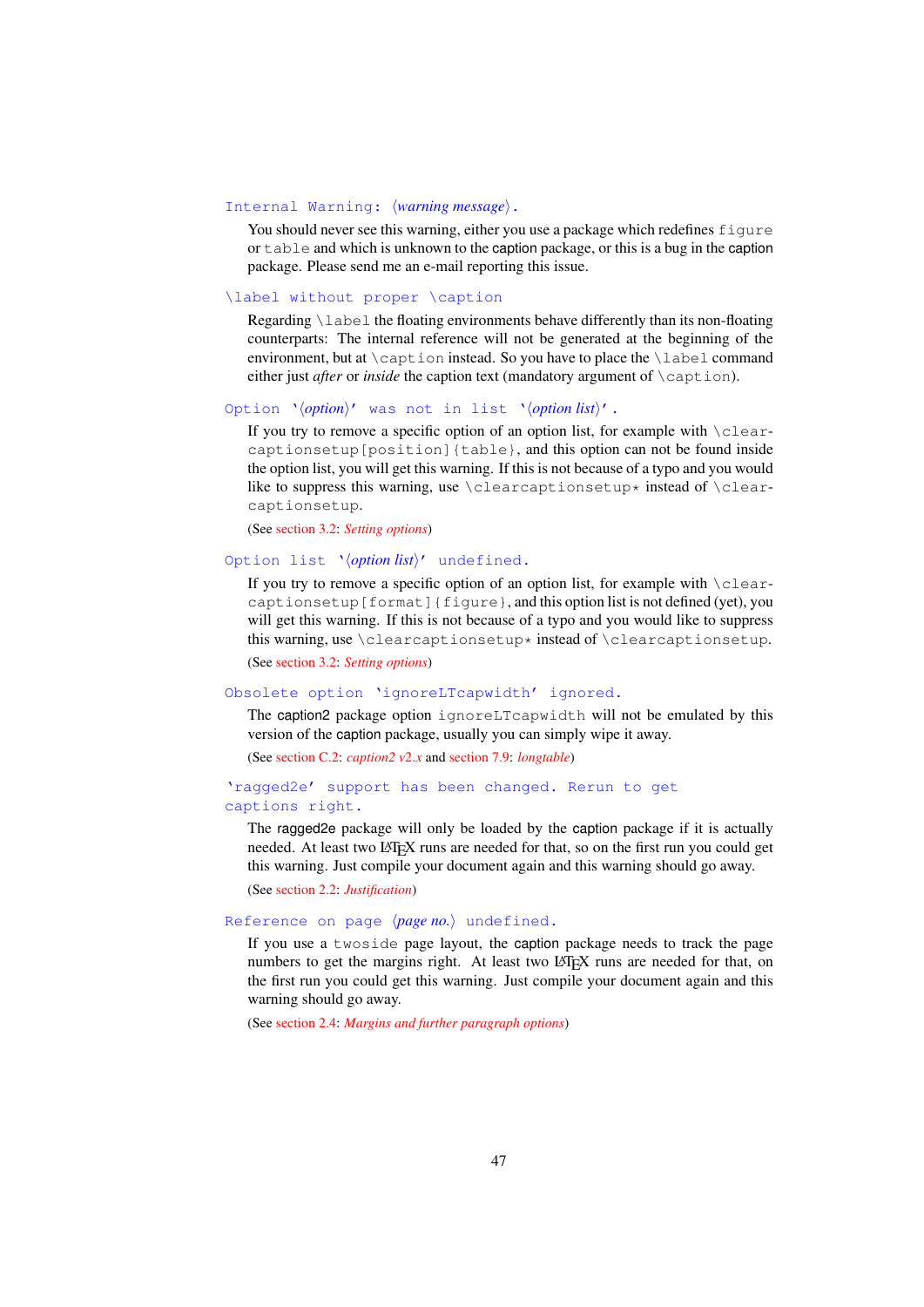#### The caption type was already set to '⟨*type*⟩'.

This warning informs you about mixed caption options. For example if you use a \captionsetup{type=table} or \captionof{table}{...} inside a figure environment, this would result in using both option sets for that specific caption, the one for figure (specified with  $\cap$  set ionsetup [figure]{...}) and the one for table (specified with  $\cap$  table [table]  $\{... \}$  as well.

(You can suppress this warning by using the starred form  $\cap$  exptionsetup\*{type=...}.)

(See [section 3.2:](#page-18-0) *[Setting options](#page-18-0)*)

## The option 'hypcap=true' will be ignored for this particular \caption.

The caption package hasn't found a proper hyperlink anchor for this particular caption, so it decides to ignore the setting hypcap= $true$  (which is set by default). As a result a link to this caption (e.g. in the List of Figures, or set by  $\lceil$  ref or  $\lceil$  autoref) will link you to the caption of the figure or table, not to the figure or table itself. This can happen if you use  $\emptyset$  caption of inside a non-floating environment, but also if you use some package which redefines figure or table, and which is unknown to the caption package.

If this is ok for you but you want to suppress this warning, simply place a  $\cap$ setup{hypcap=false} just before the  $\cap$  or  $\cap$   $\cap$  for  $\cap$  command which is causing the warning. If this is not ok for you, you can set a hyperlink anchor with \captionsetup{type=⟨*float type*⟩} for yourself.

(See [section 7.6:](#page-35-2) *[hyperref](#page-35-2)* )

Unsupported document class (or package) detected, usage of the caption package is not recommended.

Either the document class you use is unknown to the caption package, or you have included a package in your document which redefines \@makecaption (which is responsible for typesetting the caption internally) as well. This means the caption package will either change the design of captions in an unwanted way, or it even refuses to work correctly at all.

(See [section 5:](#page-28-0) *[Supported document classes](#page-28-0)* and [section 7:](#page-33-0) *[Supported packages](#page-33-0)*)

#### Unused \captionsetup[⟨*type*⟩].

You have specified options with \captionsetup[⟨*type*⟩] which are not used later on. This can be because of a typo in ⟨*type*⟩, or because you use a package which redefines figure or table and which is unknown to the caption package, or simply because you don't have any usage of the environment  $\langle type \rangle$  after this line. (If you want to suppress this warning you can use  $\cap$  captionsetup\* instead of \captionsetup.)

(See [section 3.2:](#page-18-0) *[Setting options](#page-18-0)*)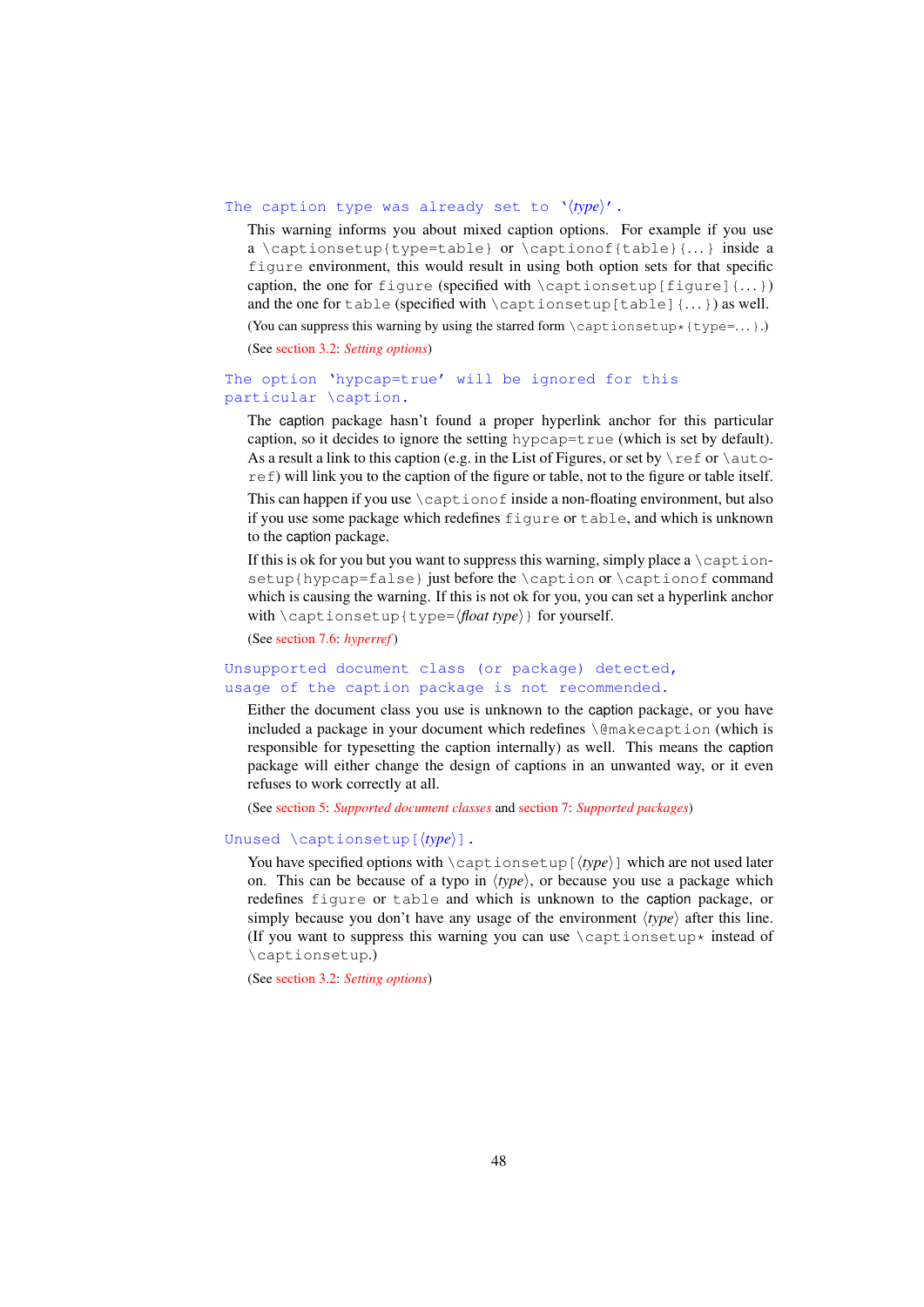```
Usage of the ⟨package⟩ package together with the
caption package is strongly not recommended.
Instead of loading the ⟨package⟩ package you should
use the caption package option 'tableposition=top'.
```
The package  $\langle package \rangle$  is dealing with caption skips as well. Please decide which one do you actually want to use, the caption package or the other one, using both can lead to wrong skips above or below the caption.

(See [section 2.6:](#page-12-1) *[Skips](#page-12-1)*)

## <span id="page-48-0"></span>A.4 Errors

```
Argument of \@caption has an extra }.
  – or –
```
Paragraph ended before \@caption was complete.

If you want to typeset something special (like a tabular) as caption, you need to give an optional argument to \caption resp. \captionof for the List of Figures resp. List of Tables, too, even if you don't use such list.

(See [section 3.1:](#page-16-1) *[Typesetting captions](#page-16-1)*, [section 2.7:](#page-14-0) *[Lists](#page-14-0)*, and [section 7.6:](#page-35-2) *[hyperref](#page-35-2)* )

#### \caption outside float.

You have placed a \caption command outside a floating environment, or a longtable or wrapfigure. If this is what you want to, please use either \caption- $\text{step}$ {*type=* $\langle \text{type} \rangle$ } + \caption or \captionof.

(See [section 3.1:](#page-16-1) *[Typesetting captions](#page-16-1)*)

#### \ContinuedFloat outside float.

You have placed a \ContinuedFloat command outside a floating environment. or longtable. If this is what you want to, please use the combination \captionsetup{type= $\langle type \rangle$ } + \ContinuedFloat.

Please note that \ContinuedFloat inside a longtable is not working, but maybe using the longtable\* environment, which typesets a longtable without incrementing the table counter, if sufficient for you.

(See [section 3.3:](#page-20-0) *[Continued floats](#page-20-0)* and [section 7.9:](#page-37-1) *[longtable](#page-37-1)*)

## Continued '⟨*type*⟩' after '⟨*type*⟩'.

Continued figures or tables are not allowed to be interrupted by a floating environment (or longtable) of another type, e.g. a table between a figure and a continued figure. (See [section 3.3:](#page-20-0) *[Continued floats](#page-20-0)*)

# For a successful cooperation we need at least version '⟨*date*⟩' of package ⟨*package*⟩, but only version

'⟨*old-date*⟩' is available.

The caption package does not work with such an outdated package, please update it to a more recent version, at least to the one requested.

#### Internal Error: ⟨*error message*⟩.

You should never see this error. Please send me an e-mail reporting this issue.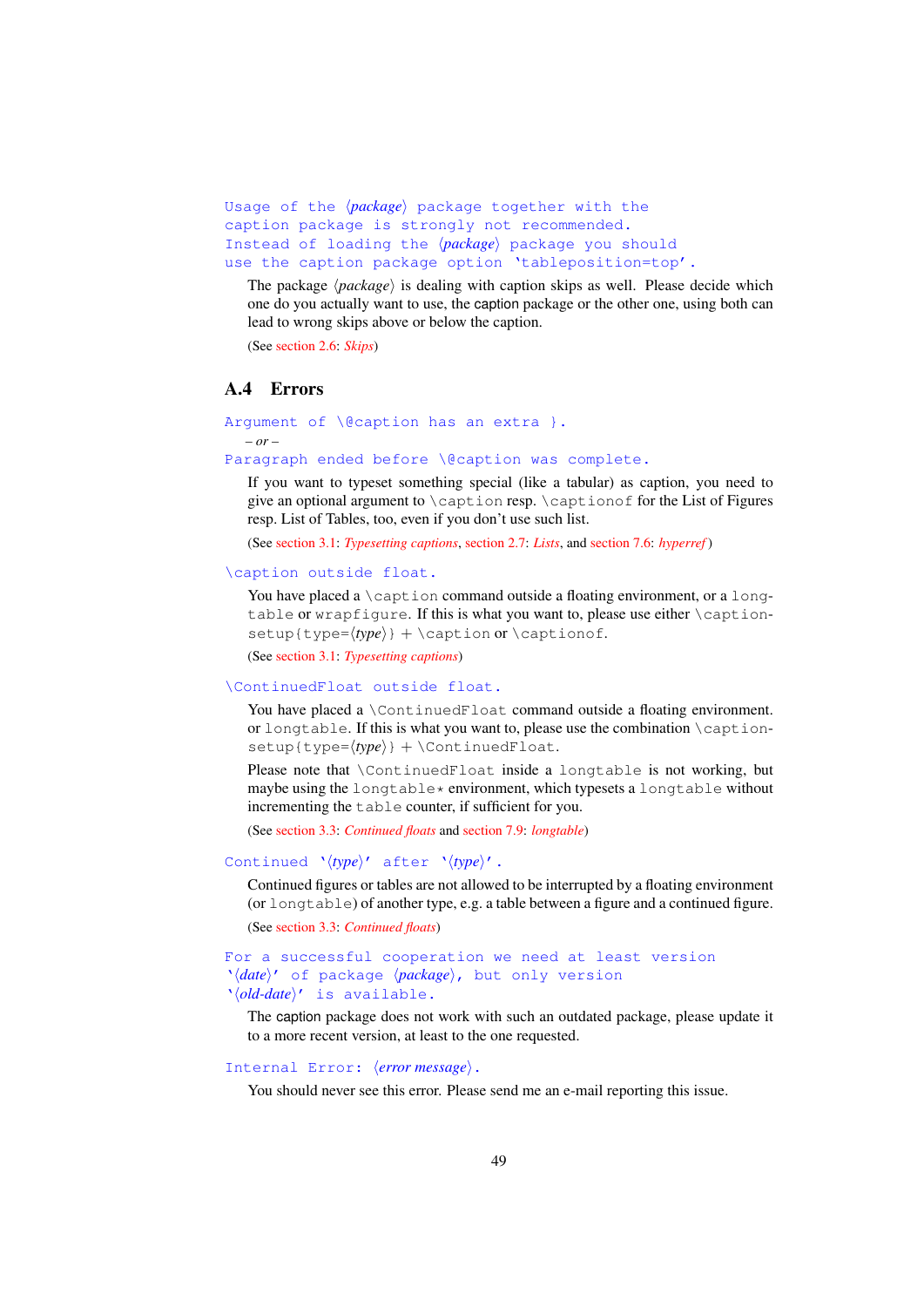#### No float type '⟨*type*⟩' defined.

The  $\langle type \rangle$  you have specified in \captionsetup{type= $\langle type \rangle$ }, \captionof{⟨*type*⟩}, or \DeclareCaptionSubType is not defined. ⟨*type*⟩ should be either 'figure' or 'table', or any other floating environment defined with \DeclareFloatingEnvironment offered by the newfloat package, \new-float offered by the float package[\[6\]](#page-61-1), or  $\DeclarenNewFloatType$  offered by the floatrow package[\[8\]](#page-61-0).

#### Not allowed in longtable\* environment.

The usage of  $\cap$  is not allowed inside the longtable\* environment. Please use either  $\cap *$  for a caption without label or use the regular longtable environment instead.

#### Not available in compatibility mode.

The feature required is not supported in compatibility mode. 'compatibility mode' means that the caption package has detected either an incompatible document class or an incompatible package which also extents the \caption command. Leaving the original extension intact, some features of the caption package are not supported.

(See [section 7:](#page-33-0) *[Supported packages](#page-33-0)*)

## Only one \caption can be placed in this environment.

Inside the environments offered by the fltpage and sidecap package only *one* caption can be placed. (This is due implementation design.)

#### Option clash for package caption.

*– but sometimes also –*

*– or –*

#### Missing \begin{document}.

The caption package has already been loaded by some other LATEX package, so you can't do that again specifying different options. A candidate causing this could be the subfig package; if this is the case, please load the caption package *before* the subfig package or specify the option caption=false while loading the subfig package. (See the subfig package[\[20\]](#page-62-2) documentation)

Paragraph ended before \caption@makecurrent was complete.

Paragraph ended before \caption@prepareanchor was complete.

If you want to typeset multi-paragraph captions, you need to give an optional argument to \caption resp. \captionof for the List of Figures resp. List of Tables, too, even if you don't use such list.

(See [section 3.1:](#page-16-1) *[Typesetting captions](#page-16-1)*, [section 2.7:](#page-14-0) *[Lists](#page-14-0)*, and [section 7.6:](#page-35-2) *[hyperref](#page-35-2)* )

Something's wrong--perhaps a missing \caption in the last figure or table.

It seems that you have used a  $\sub$ subcaption command (or a different one which has typeset a sub-caption) without a corresponding \caption command. This is not supported.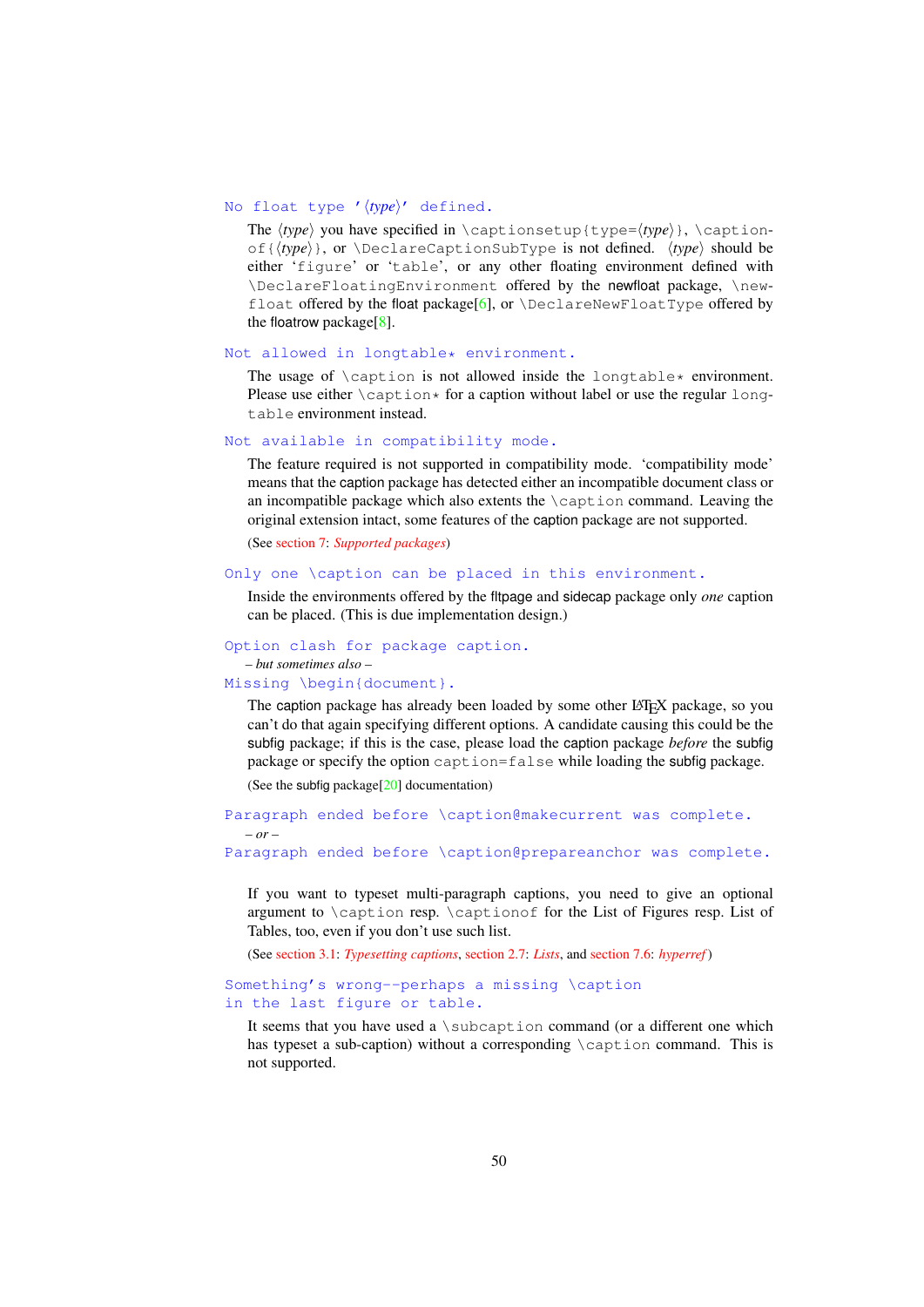```
The option 'labelsep=⟨name⟩' does not work
with 'format=hang'.
  – or –
The option 'labelsep=⟨name⟩' does not work
```
with \setcaphanging (which is set by default).

A caption label separator which contains a  $\setminus \setminus$  command (like labelsep= newline) can not be combined with a hanging caption format (like format= hang). Please select either another caption label separator (e.g. labelsep=colon) or another caption format (e.g. format=plain).

(See [section 2.1:](#page-4-1) *[Formatting](#page-4-1)* resp. [section 5.4:](#page-29-1) *KOMA -Script[: scrartcl, scrreprt, and scrbook](#page-29-1)*)

#### The package option 'caption=false' is obsolete. Please pass this option to the subfig package instead and do \*not\* load the caption package anymore.

You have specified the option caption=false. This used to be a workaround for not using the whole caption package (leaving the caption stuff offered by the document class or other packages intact), but keeping the subfig package working. This mechanism is obsolete and not offered anymore, please pass this option to the subfig package instead and do not load the caption package anymore.

(See the subfig package[\[20\]](#page-62-2) documentation)

## Undefined boolean value '⟨*value*⟩'.

You tried to set a boolean option (like singlelinecheck= or hypcap=) with an improper value. Only false, no, off, 0 or true, yes, on, 1 is allowed here.

#### Undefined format '⟨*name*⟩'.

You tried to set a caption format which does not exists. Maybe a typo!? (See [section 2.1:](#page-4-1) *[Formatting](#page-4-1)*)

#### Undefined label format '⟨*name*⟩'.

You tried to set a caption label format which does not exists. Maybe a typo!? (See [section 2.1:](#page-4-1) *[Formatting](#page-4-1)*)

## Undefined label separator '⟨*name*⟩'.

You tried to set a caption label separator which does not exists. Maybe a typo!? (See [section 2.1:](#page-4-1) *[Formatting](#page-4-1)*)

#### Undefined list format '⟨*name*⟩'.

You tried to set a caption list-of format which does not exists. Maybe a typo!? (See [section 2.7:](#page-14-0) *[Lists](#page-14-0)*)

#### Undefined position '⟨*name*⟩'.

You tried to set a caption position with an improper value. Maybe a typo!? (See [section 2.6:](#page-12-1) *[Skips](#page-12-1)*)

## Undefined style '⟨*name*⟩'.

You tried to set a caption style which does not exists. Maybe a typo!? (See [section 2.5:](#page-12-0) *[Styles](#page-12-0)*)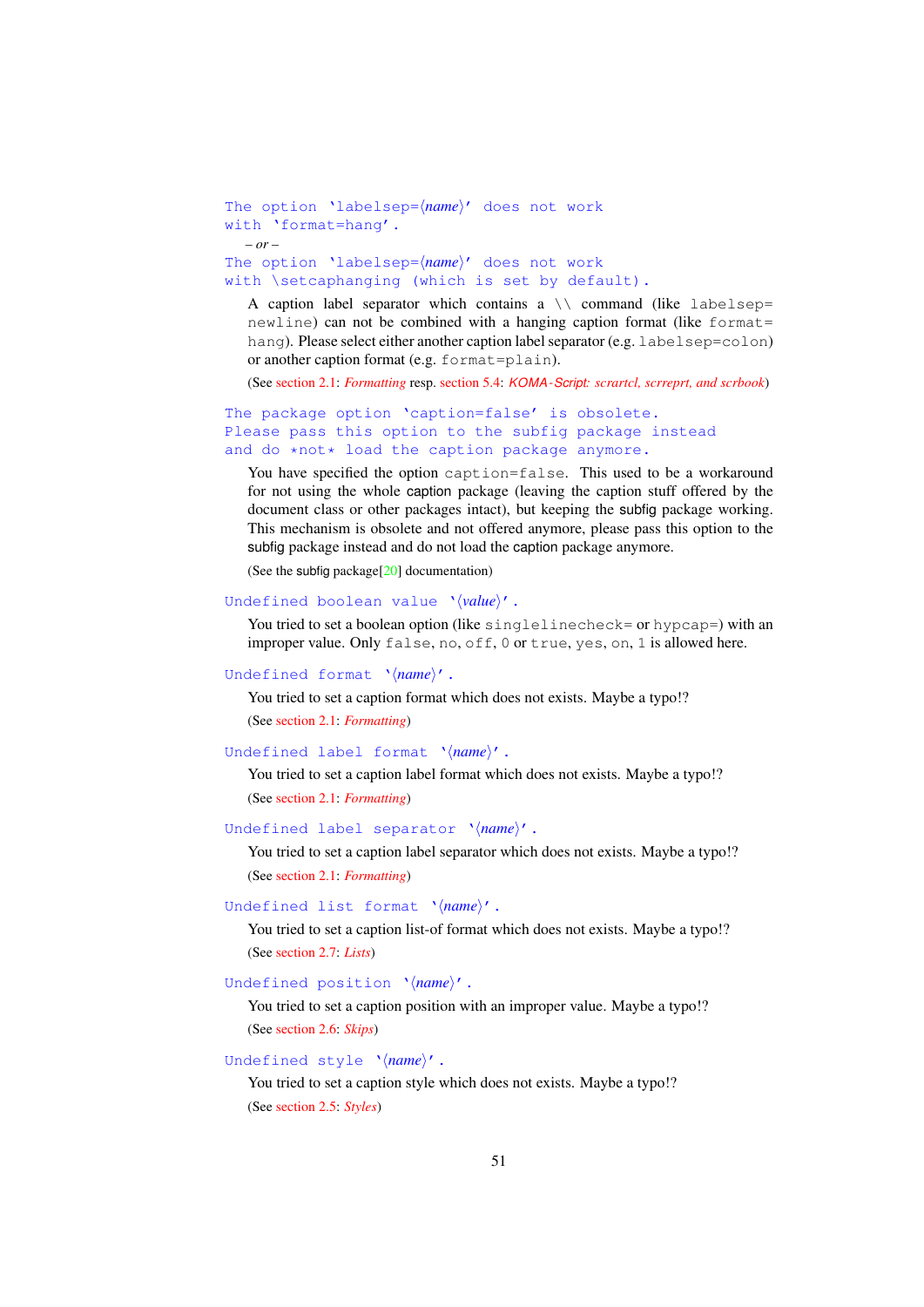## Usage of the 'position' option is incompatible to the '⟨*package*⟩' package.

The given package is dealing with caption skips as well. Please decide which one do you actually want to use: The position= option of the caption package or the mechanism of the other one; using both this way would lead to wrong skips above or below the caption and is therefore not supported.

(See [section 2.6:](#page-12-1) *[Skips](#page-12-1)*)

## Undefined text format '⟨*name*⟩'.

You tried to set a caption text format which does not exists. Maybe a typo!?

(See [section 2.1:](#page-4-1) *[Formatting](#page-4-1)*)

## You can't use both, the (obsolete) caption2 \*and\* the (current) caption package.

This error message says it all, you simply can't do that. Please use only the caption package.

(See [section C.2:](#page-54-0) *[caption2 v](#page-54-0)*2.*x*)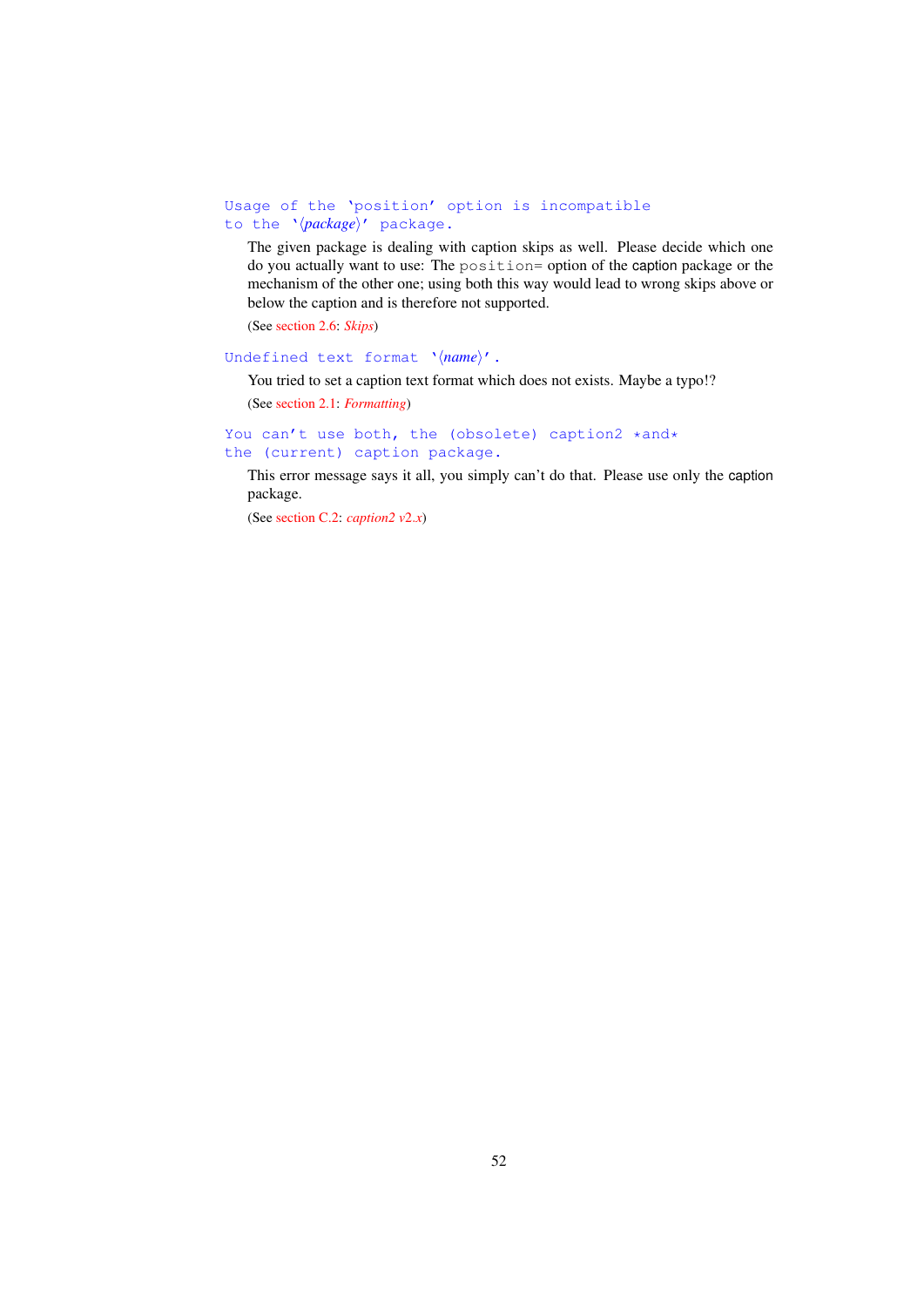# <span id="page-52-0"></span>B Version history

The version 1.0 was written in 1994 and was offering a handful of options to customize the look & feel of the captions. Furthermore this version already supported the rotating and subfigure packages. Version 1.1 introduced the centerlast option; version 1.2 added the support of the float package. Version 1,3 offered a better support of the subfigure package, while version 1.4 came with the new option nooneline.

The caption2 package 2.0 was an experimental side-version of the regular caption package. It was made public as beta test version without proper documentation in 1995 because of the strong demand for new features and adaptations to additional packages like the longtable package. Furthermore it offered a revised support of the subfigure package. (An improved version 2.1 was offered in 2002.)

In 2003 I finally found some time, so a new regular release 3.0 of the caption package could be build in cooperation with Frank Mittelbach and Steven Cochran. It was released in December 2003 and superseded the neglected caption2 package. Main parts were rewritten and it provided a complete re-work of the user interface. Furthermore it supported the hyperref, hypcap, listings, sidecap, and supertabular packages additionally.

While all the previous versions were designed for usage with the standard LATEX document classes article, report, and book, the current version 3.1 released in 2007 also supports the  $A<sub>MS</sub>$ , KOMA-Script, NTG, and SMF document classes, and the beamer class as well. Furthermore it was adapted to the french Babel option, the frenchle  $&$  frenchpro packages, and the floatflt, fltpage, picinpar, picins, setspace, threeparttable, and wrapfig packages. New options and commands were introduced as well, among other things font+, figurewithin  $\&$  tablewithin, list  $\&$  listformat, maxmargin  $\&$ minmargin, \captionlistentry, \DeclareCaptionListFormat. Further benefits are the new compatibility check (see [section 7:](#page-33-0) *[Supported packages](#page-33-0)*), the new "hypcap" feature (see [section 7.6:](#page-35-2) *[hyperref](#page-35-2)* ), and the sub-caption feature (see subcaption package documentation).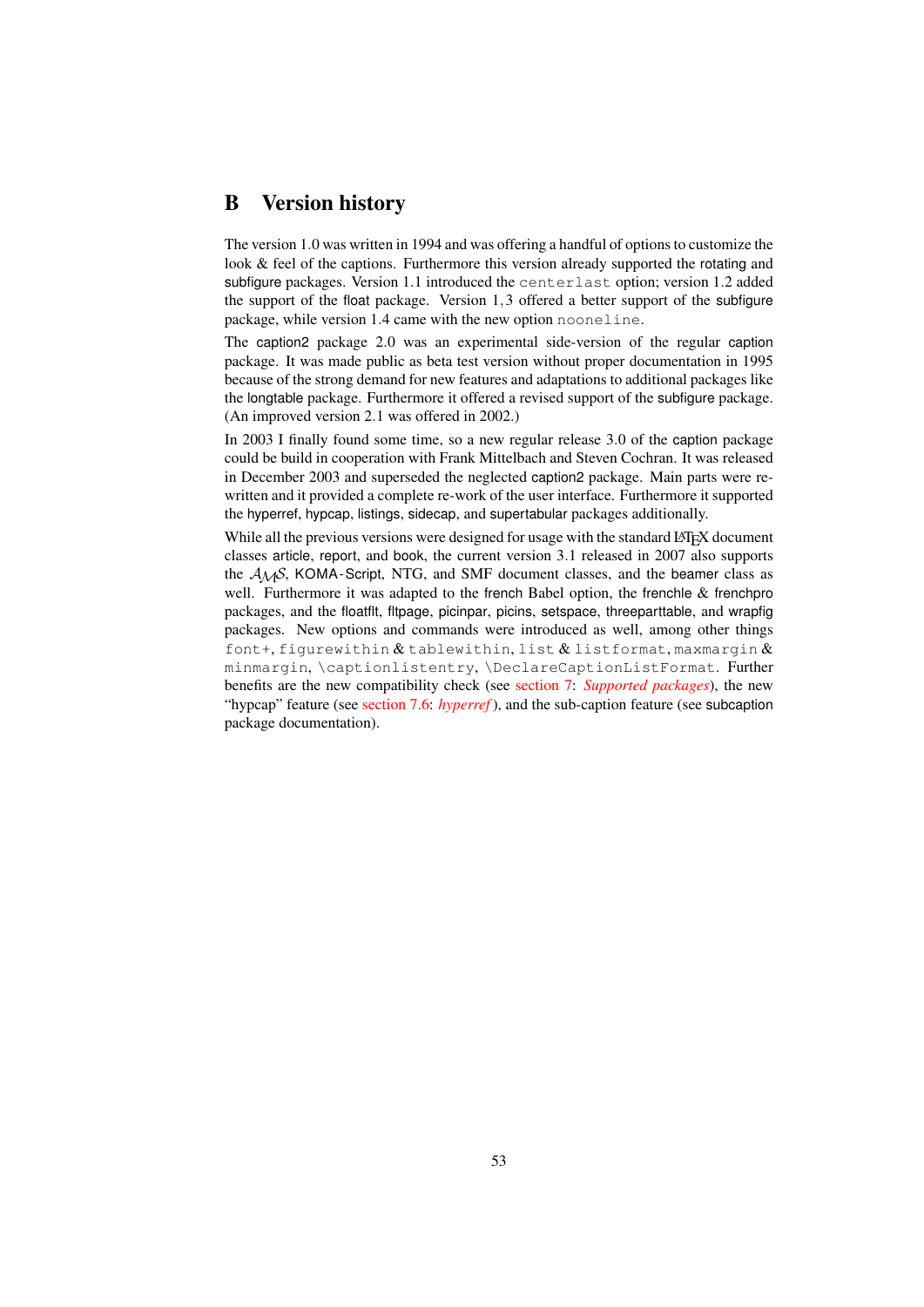# <span id="page-53-0"></span>C Compatibility to older versions

## <span id="page-53-1"></span>C.1 caption v1.*x*

This version of the caption package still supports the old options and commands provided by the version 1.0 to 1.4 of this package. So there shouldn't occur any problems compiling old documents, but please don't mix old options and commands with the new ones. This isn't supported and can cause ugly side effects.

Here comes a short oversight of the obsolete options and how they have been replaced within this version of the caption package:

| caption $v1.x$ | caption $v3.x$           |
|----------------|--------------------------|
| normal         | format=plain             |
| hang           | format=hang              |
| isu            | format=hang              |
| center         | justification=centering  |
| centerlast     | justification=centerlast |
| nooneline      | singlelinecheck=off      |
| scriptsize     | font=scriptsize          |
| footnotesize   | font=footnotesize        |
| small          | font=small               |
| normalsize     | font=normalsize          |
| large          | font=large               |
| Large          | font=Large               |
| up             | labelfont=up             |
| it             | labelfont=it             |
| sl             | labelfont=sl             |
| SC             | labelfont=sc             |
| md             | labelfont=md             |
| bf             | labelfont=bf             |
| rm             | labelfont=rm             |
| sf             | labelfont=sf             |
| t.t.           | labelfont=tt             |

Beside the options for setting up the desired font there were also the commands \captionsize resp. \captionfont and \captionlabelfont who could be redefined with \renewcommand and allowed an alternate and more flexible way to change the font used for captions. This mechanism was replaced by the commands

```
\DeclareCaptionFont{...}{...} and
\captionsetup{font=...,labelfont=...}
```
(See [section 4:](#page-23-0) *[Own enhancements](#page-23-0)*)

Setting the margin for captions was done in v1.*x* with

\setlength{\captionmargin}{...} .

This was replaced by

\captionsetup{margin=. . .} .

(See [section 2.4:](#page-10-0) *[Margins and further paragraph options](#page-10-0)*) For example the old-style code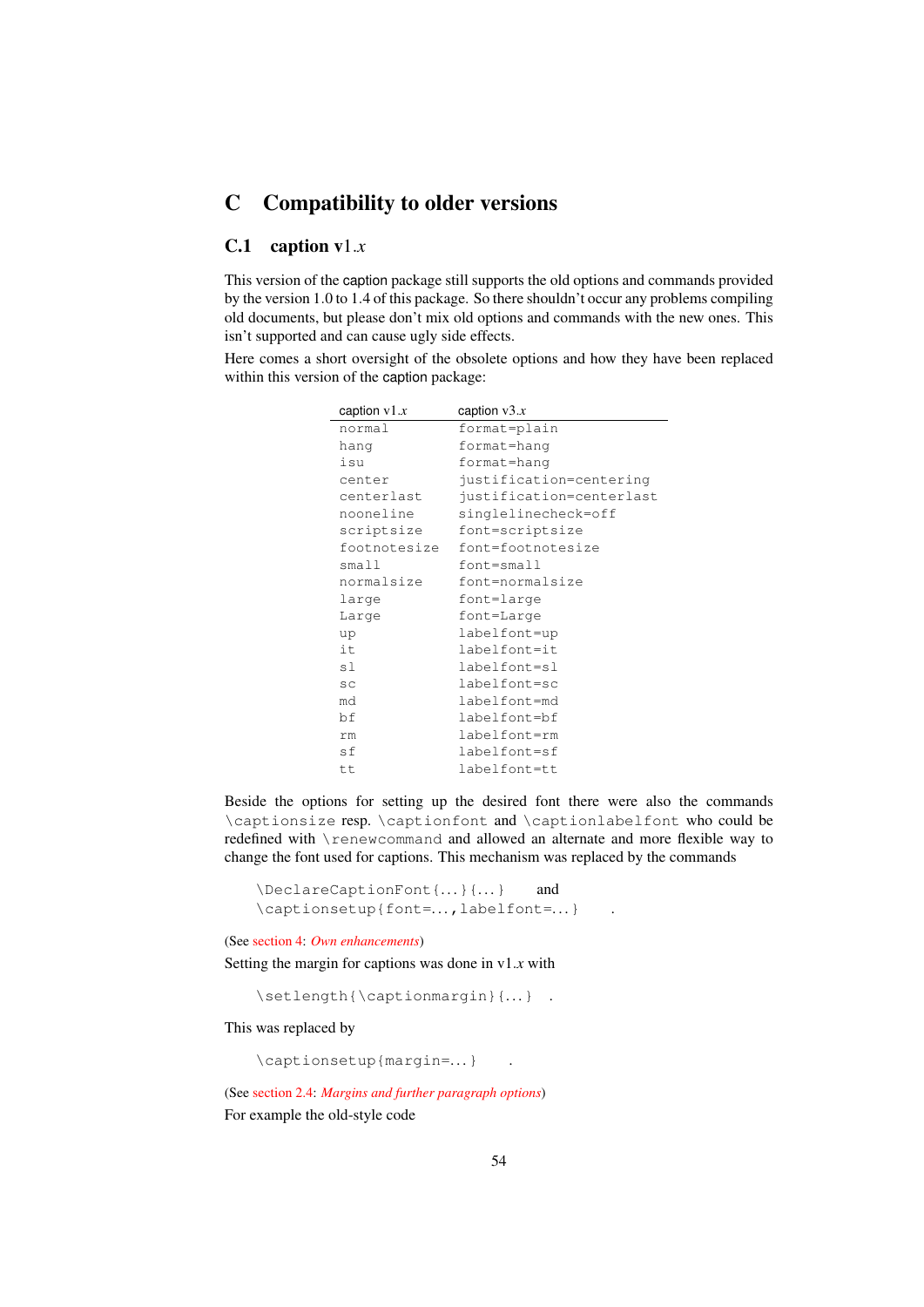```
\usepackage[hang,bf]{caption}
\renewcommand\captionfont{\small\sffamily}
\setlength\captionmargin{10pt}
```
will still work fine, but should be written today as

```
\usepackage[format=hang,labelfont=bf,font={small,sf},
           margin=10pt]{caption}
```
or

```
\usepackage{caption}
\captionsetup{format=hang,labelfont=bf,font={small,sf},
              margin=10pt} .
```
The quite exotic option ruled which allowed a partial usage of the caption settings for ruled floats defined with the float package will be emulated by this version of the caption package, too. But using this option is not recommended anymore since this version of the caption package offers a more flexible way for changing the captions of these floating environments:

```
\DeclareCaptionStyle{ruled}{. . .}
```
resp.

```
\captionsetup[ruled]{. . .} .
```
(See [section 4:](#page-23-0) *[Own enhancements](#page-23-0)*, [section 3.2:](#page-18-0) *[Setting options](#page-18-0)*, and [section 7.2:](#page-34-1) *[float](#page-34-1)*)

## <span id="page-54-0"></span>C.2 caption2  $v2.x$

Although they do very similar stuff, the packages caption and its experimental and now obsolete variant caption2 have a very different implementation design. Therefore a full compatibility could not be offered. For that reason you will still find a file called caption2.sty in this package distribution, so old documents using the caption2 package will still compile fine.

Newly created documents should use the actual version of the caption package instead. In most cases it's sufficient to replace the command

```
\usepackage[...]{caption2}
```
by

\usepackage[...]{caption} .

But some options and commands will not be emulated, so you can get error messages afterwards. This section will hopefully help you removing these errors. If you have problems migrating from caption2 to caption please don't hesitate to send me an e-mail asking for help.

In addition to the obsolete options shown in the last section these ones will be emulated, too: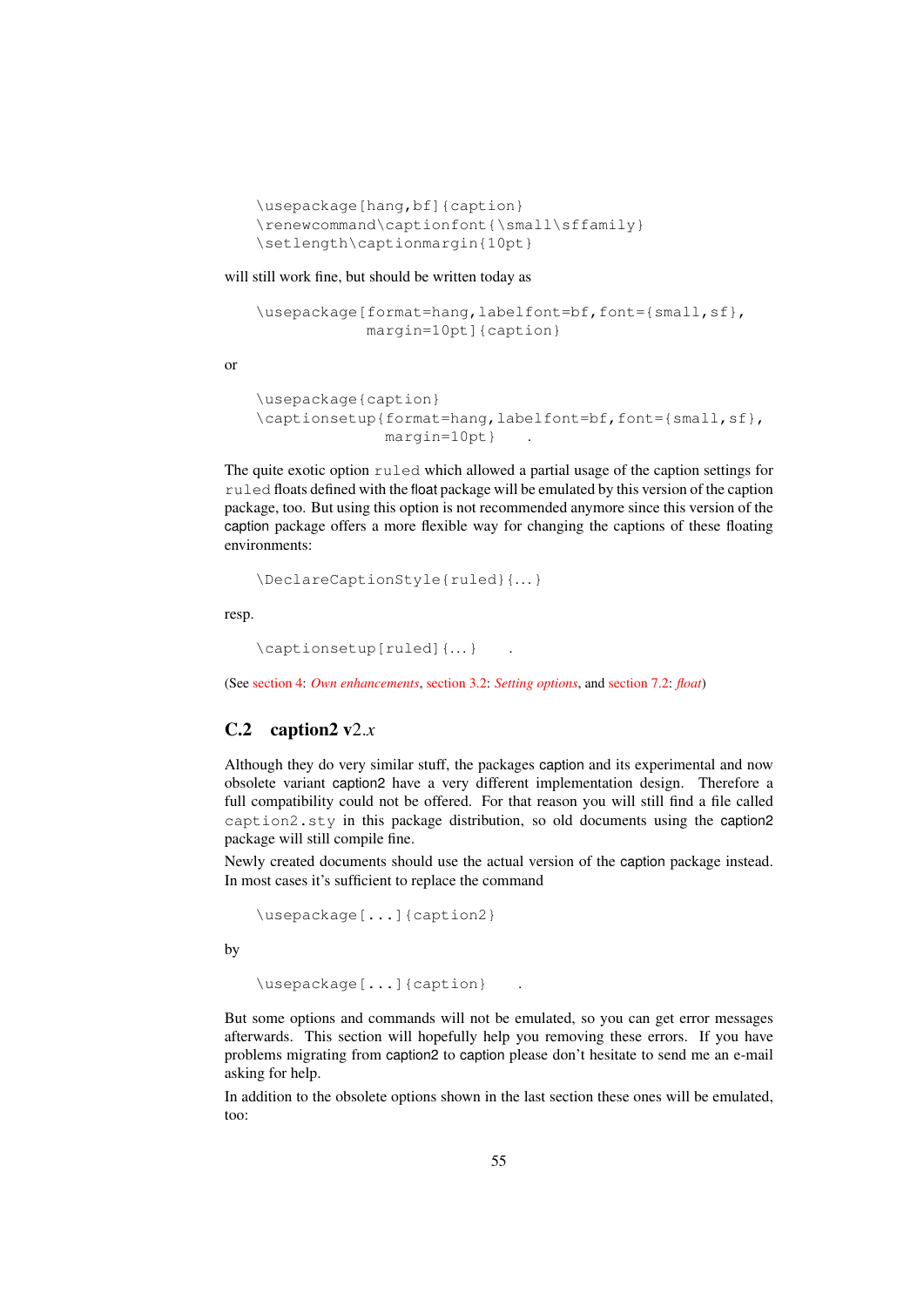| caption $2 \text{ v2} \text{.} x$ | caption $v3.x$            |
|-----------------------------------|---------------------------|
| flushleft                         | justification=raggedright |
| flushright                        | justification=raggedleft  |
| oneline                           | singlelinecheck=on        |

Setting the margin for captions was done in v2.*x* with

\setcaptionmargin{...} resp.\setcaptionwidth{...} .

#### This was replaced by

```
\captionsetup{margin=...} resp.\captionsetup{width=...} .
```
(See [section 2.4:](#page-10-0) *[Margins and further paragraph options](#page-10-0)*)

Setting an indention was done in v2.*x* with

```
\captionstyle{indent}
\setlength\captionindent{. . .} .
```
This is now done with

```
\captionsetup{format=plain,indention=. . .} .
```
The so-called single-line-check was controlled by the commands \onelinecaptionsfalse (for switching the check off) and \onelinecaptionstrue (for switching the check on). This was replaced by \captionsetup{singlelinecheck=off} resp. \captionsetup{singlelinecheck=on} . (See [section 2.2:](#page-7-0) *[Justification](#page-7-0)*)

#### The commands

```
\captionlabeldelim, \captionlabelsep, \captionstyle,
\defcaptionstyle, \newcaptionstyle, and \renewcaptionstyle
```
do not have a simple replacement and therefore will not be emulated by this version of the caption package. (So using them will cause error messages.) Rewriting such code is not always easy and straight-ahead, but by conscientious reading of this manual you should be able to find appropriate options and commands instead.

The  $v2.x$  option ignoreLTcapwidth do not have a replacement, too. But in most cases you can simply drop using that option because in this version of the caption package the value of  $\L_{Tcapwidth}$  will be ignored anyway (unless you set it to a different value than the default one which is 4in). (See [section 7.9:](#page-37-1) *[longtable](#page-37-1)*)

## <span id="page-55-0"></span>C.3 caption v3.0

The caption package v3.0 did not support any document classes other than the standard LATEX ones: article, report, and book. Therefore the default settings used to be fixed, but now the caption package supports more classes, therefore they are now set in dependence on the document class used.

For example: While in v3.0 the default caption justification used to be always justified, it's now still justified when using one of the standard document classes, but raggedright will be used as default format when used with the beamer document class.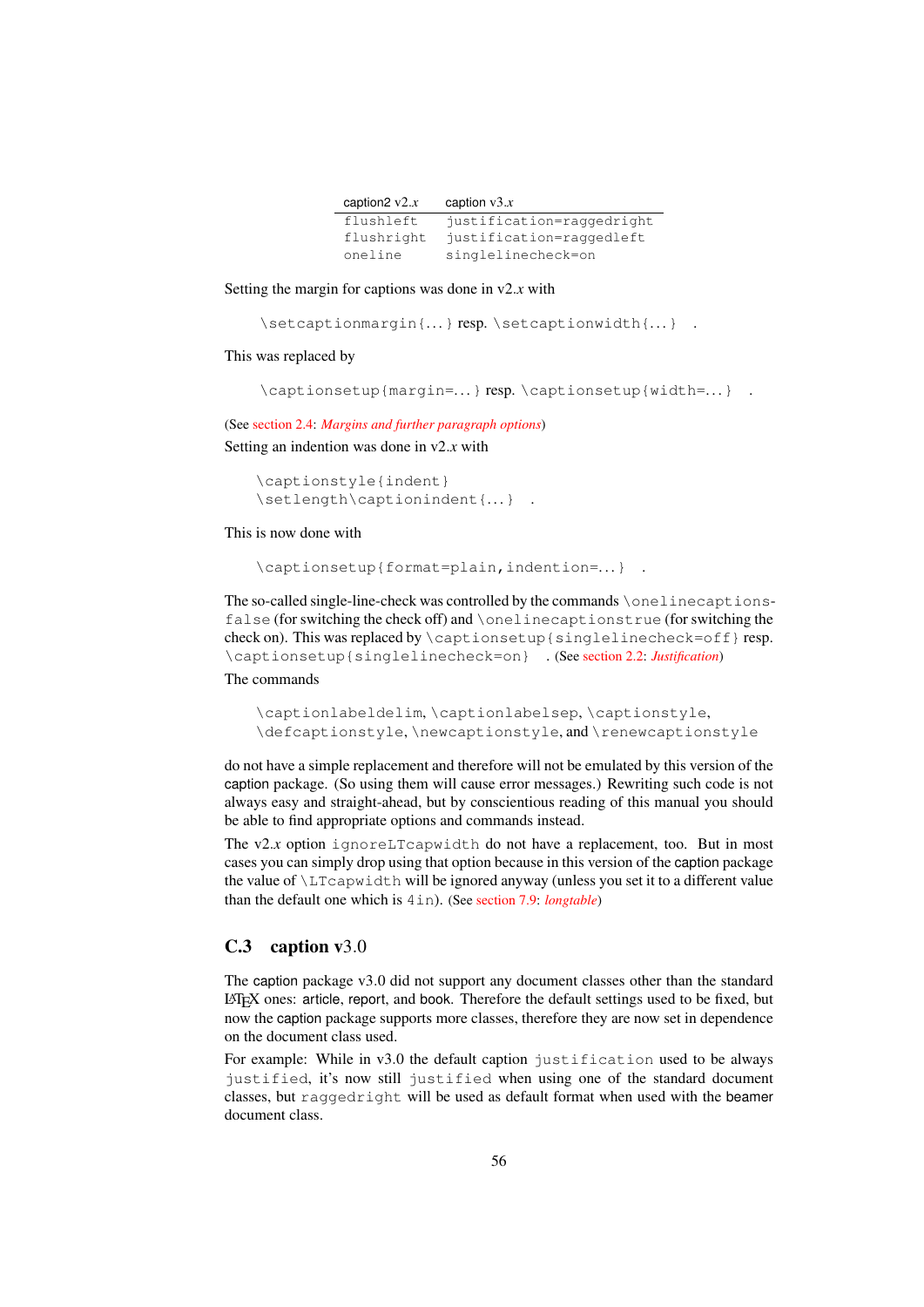An easy way to select the 'old' defaults is using the option style=base when loading the caption package (or later on using \captionsetup).

Another new feature is the automatic check for compatibility; if an incompatibility will be found, a warning message will be issued and if a strong incompatibility was found some features of the caption package will be disabled. Please note that only this check was added to the caption package, so if you get such warning message, the previous versions of the caption package were incompatible as well, but did not issued such warning, they were "only" having side-effects or causing problems. So these warnings only say that some bad side effects or problems could happen, but not that they actually will happen. Anyway, if you use the caption package in such circumstances, you should use it with care.

*Note:* The caption package v3.0 offered the option caption=false, which used to be a workaround for not using the whole caption package (leaving the caption stuff offered by the document class or other packages intact), but keeping the subfig package[\[20\]](#page-62-2) working. This mechanism is obsolete and not offered anymore, please pass this option to the subfig package instead and do not load the caption package anymore.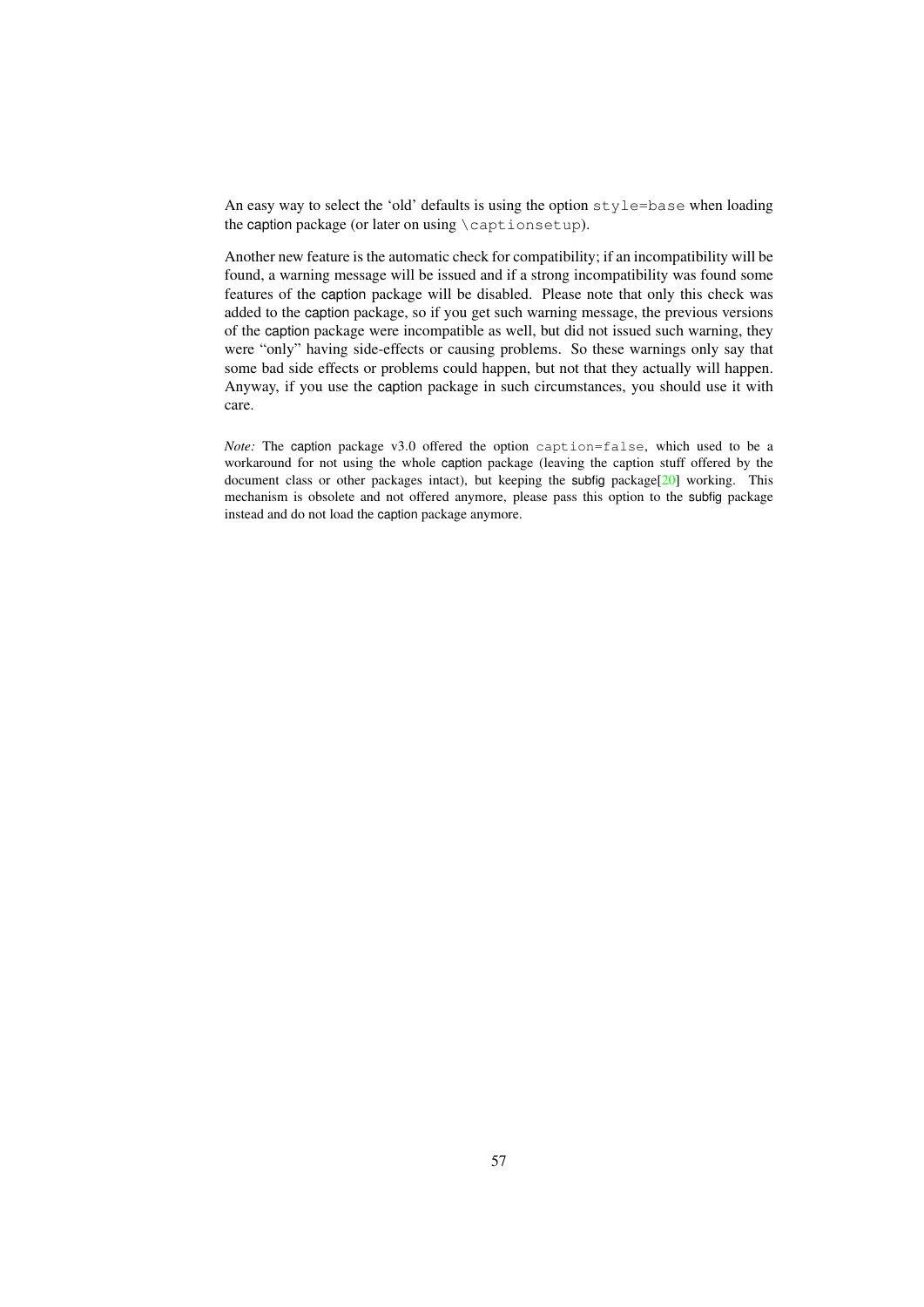## <span id="page-57-0"></span>D Commands for document class authors

A document class could simply load the caption package instead of defining an own variant of \@makecaption. However if the author decides not to do this – for whatever reason – there is a second option:

New feature If a document class defines \caption@documentclass, an adaption to the caption v3.5 package will be loaded as caption-⟨*documentclass*⟩.sto if the caption kernel is loaded. The goal of this adaption file is changing the default settings of the caption package so simply loading it (without any package options) will not make any harm to the look at feel of the captions. This gives end-users the opportunity to fine-tune certain aspects of the appearance of captions by adding package options, without unwanted sideeffects on other aspects of the appearance.

> In both cases the command \SetCaptionDefault could be used to adapt the caption package default values:

\SetCaptionDefault The command

\SetCaptionDefault\*{⟨*option*⟩}{⟨*default value*⟩}

changes the default value for the option ⟨*option*⟩, for example:

```
\SetCaptionDefault{format}{hang}
\SetCaptionDefault{justification}{raggedright}
\DeclareCaptionLabelSeparator{silly}{ +++ }
\SetCaptionDefault{labelseparator}{silly}
```
This command is available for the options box, font, format, justification, labelfont, labelformat, labelseparator, listformat, margin, parbox, position, singlelinecheck, textfont, textformat, and width.

The starred variant only makes a difference when setting the default length of either margin or width, in this case it will use  $\det$  internally instead of  $\det$  to store the value so the actual margin will be calculated when used (and not when set).

\SetCaptionFallback The command

\SetCaptionFallback{⟨*option*⟩}{⟨*fallback value*⟩}

changes the fallback value for the option ⟨*option*⟩, for example:

\SetCaptionFallback{labelformat}{simple}

Currently only the pre-defined label format 'original' uses a fallback value when \fnum@⟨*environment*⟩ is not defined for the current (floating) environment.

\AtCaptionPackage The adaption file will be loaded when the caption kernel caption3.sty will be loaded so the given adaptions will be done for the floatrow and subfig packages even if the caption package isn't loaded.

But some adaptions have to be done for the caption package, and for this reason the hook

\AtCaptionPackage{⟨*code*⟩}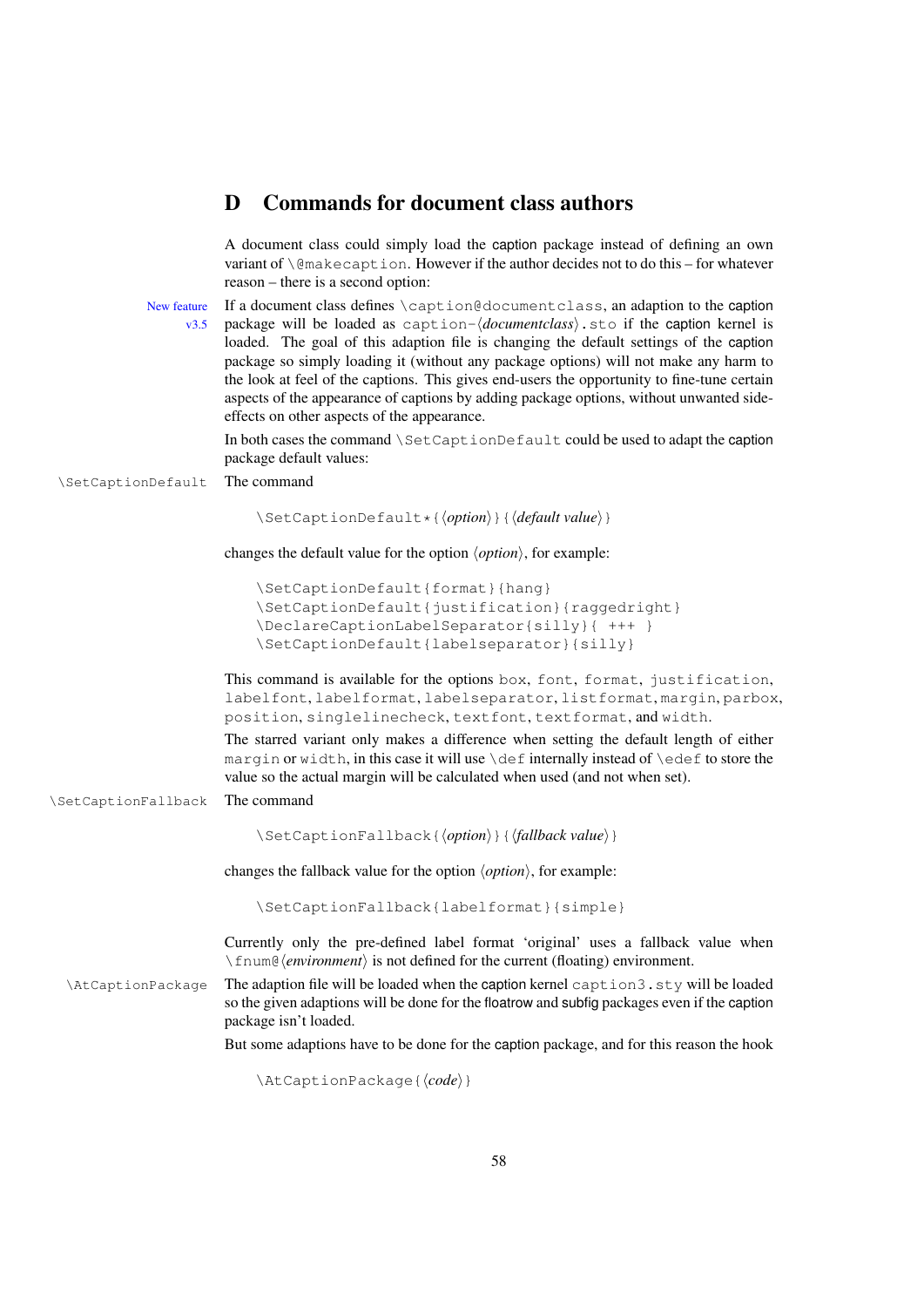is offered to authors of adaption files. The ⟨*code*⟩ inside the hook will be executed right before the given package options will be evaluated.

For example the adaption file for the KOMA-Script document classes uses \AtBegin-Caption to re-define the caption package options figureposition and tableposition to issue a warning that using these options have little effect here.

\AfterCaptionPackage The additional hook

\AfterCaptionPackage{⟨*code*⟩}

is offered to authors of adaption files as well. The ⟨*code*⟩ inside the hook will be executed at the very end of the caption package.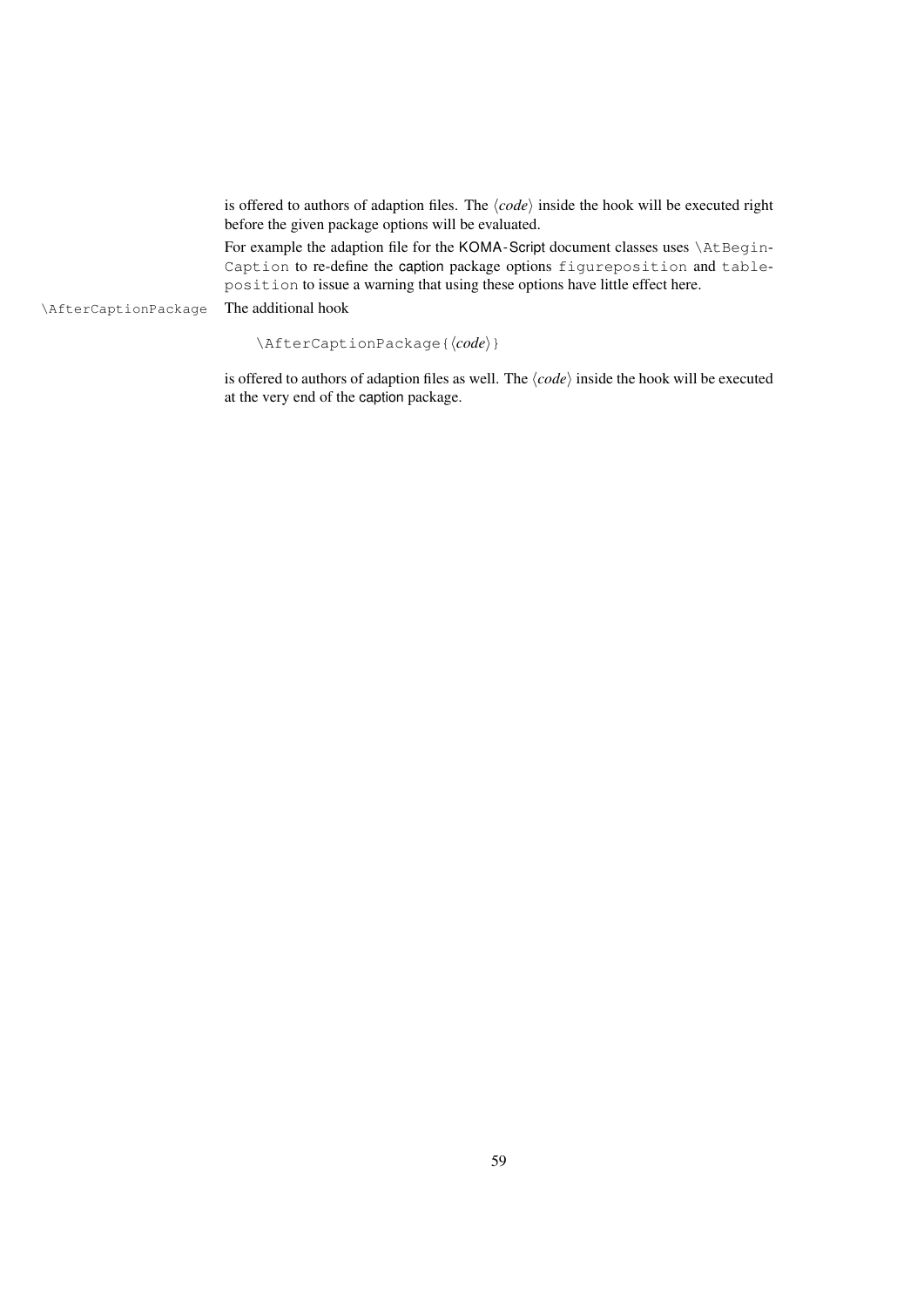## <span id="page-59-0"></span>E Commands for babel language package authors

New feature If the caption3 kernel package is loaded, the command v3.5<br>caption@switchdefault \caption@switchdefault \caption@switchdefault{⟨*option*⟩}{⟨*code with #1*⟩}{⟨*new value*⟩} is available which saves the old default value of the given option using ⟨*code*⟩ and sets the new default value afterwards. \caption@restoredefault The command \caption@restoredefault{⟨*option*⟩}{⟨*old value*⟩} restores the old default value which was stored in ⟨*old value*⟩ before. Example: \DeclareCaptionLabelSeparator{french}{. . .} \addto\extrasfrench{% \caption@switchdefault{labelseparator}{\babel@save #1}{french}} % Note: \caption@restoredefault isn't needed here

Another example:

```
\caption@switchdefault{font}{\let\original@captionfont#1}{it}%
. . .
\caption@restoredefault{font}{\original@captionfont}%
```
Since boths commands are defined with  $\det$  inside the caption3 kernel, they could be pre-defined with

```
\providecommand\caption@switchdefault[3]{}
\providecommand\caption@restoredefault[2]{}
```
inside the babel language package so their existence doesn't need to be tested prior use.

Additionally babel language packages should not re-define \@makecaption if the caption package is loaded, i.e. if \caption@makecaption is defined. (Unfortunately one cannot use the LATEX kernel command \@ifpackageloaded{caption} here since it's only available in the document preamble.)

Please note that code like

```
\addto\extraswhatever{%
 \@ifundefined{caption@makecaption}{%
    \babel@save\@makecaption
    \let\@makecaption\my@makecaption
 }{%
    \caption@switchdefault{...}{\babel@save #1}{...}%
 }}
```
would be wrong since it mixes up the presence of the caption3 kernel and the caption package. If the caption3 kernel is loaded this does not mean that the caption package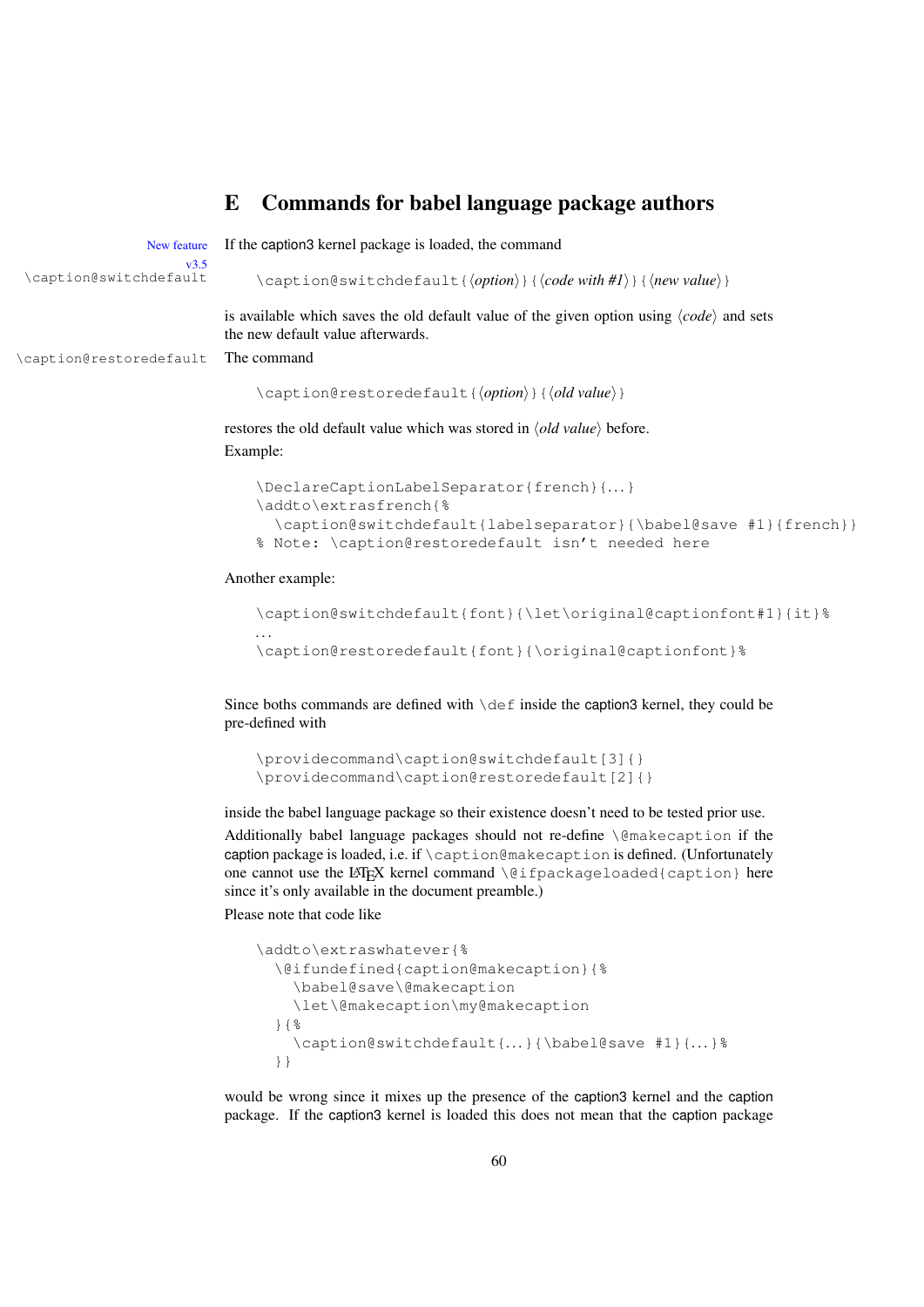is loaded, too, and the latter one re-defines \caption, \@caption, and \@makecaption while the caption3 kernel does not re-define any of them, instead it only provides (default) values for the caption, floatrow, and subfig package.

Currently there is build-in support for the following babel language options: arabic, farsi, french, hungarian, latvian, and magyar. This support could be deactivated by defining

```
\def\caption@ifbabel@⟨package⟩{false}
```
where  $\langle package \rangle$  is either arabi, french, frenchle, hungarian, or latvian.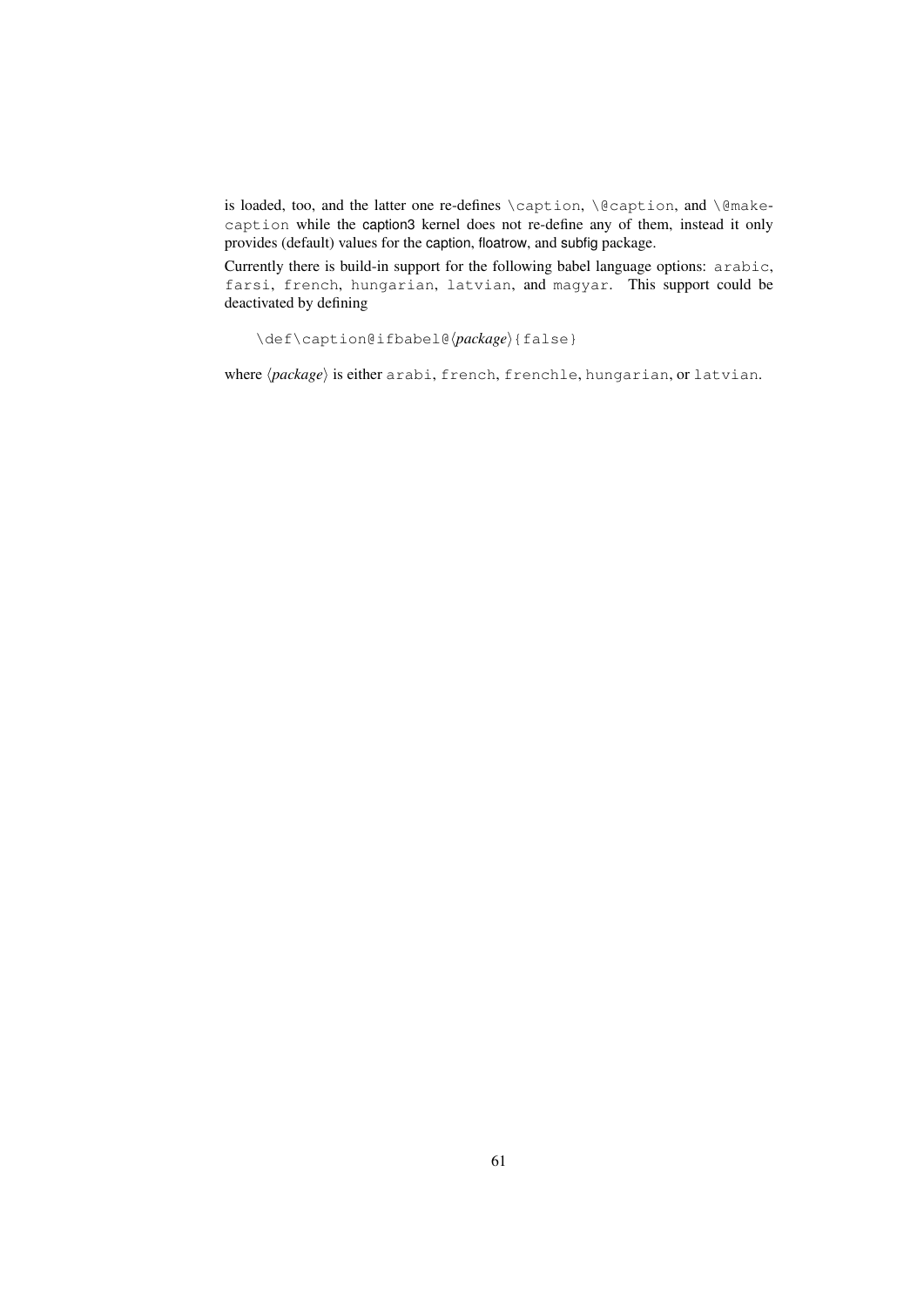# Internal commands

These internal commands are save to use by other packages as well since their interface will not change in future releases:

| Internal command                | Currently used by |
|---------------------------------|-------------------|
| \caption@kernel@addcontentsline | floatrow          |
| \caption@settype                | newfloat          |
| \caption@setsubtype             | floatrow          |
| \caption@xlabel                 | cleveref          |

If your package wants to use any other internal command of the caption package, please write me an e-mail so we can define a proper interface together.

The lwarp package uses a lot of internal commands as well, but we are working on it on the Git branch feature/lwarp: [https://gitlab.com/axelsommerfeldt/](https://gitlab.com/axelsommerfeldt/caption/-/tree/feature/lwarp) [caption/-/tree/feature/lwarp](https://gitlab.com/axelsommerfeldt/caption/-/tree/feature/lwarp)

# References

- <span id="page-61-2"></span>[1] Frank Mittelbach and Michel Goossens: *The LATEX Companion (2nd. Ed.)*, Addison-Wesley, 2004.
- [2] Till Tantau: *[User Guide to the Beamer Class, Version 3.07](http://www.ctan.org/pkg/beamer)*, March 11, 2007
- [3] Markus Kohm & Jens-Uwe-Morawski: *[KOMA-Script – a versatile L](http://www.ctan.org/pkg/koma-script)ATEX 2*ε *bundle*, 2007-01-09
- [4] Victor Eijkhout: *[An introduction to the Dutch L](http://www.ctan.org/pkg/ntgclass)ATEX document classes*, 3 September 1989
- <span id="page-61-3"></span>[5] Rogério Brito: *[Algorithms](http://www.ctan.org/pkg/algorithms)*, June 2, 2006
- <span id="page-61-1"></span>[6] Anselm Lingnau: *[An Improved Environment for Floats](http://www.ctan.org/pkg/float)*, 2001/11/08
- <span id="page-61-4"></span>[7] Mats Dahlgren: *[Welcome to the floatflt package](http://www.ctan.org/pkg/floatflt)*, 1998/06/05
- <span id="page-61-0"></span>[8] Olga Lapko: *[The floatrow package documentation](http://www.ctan.org/pkg/floatrow)*, 2009/08/02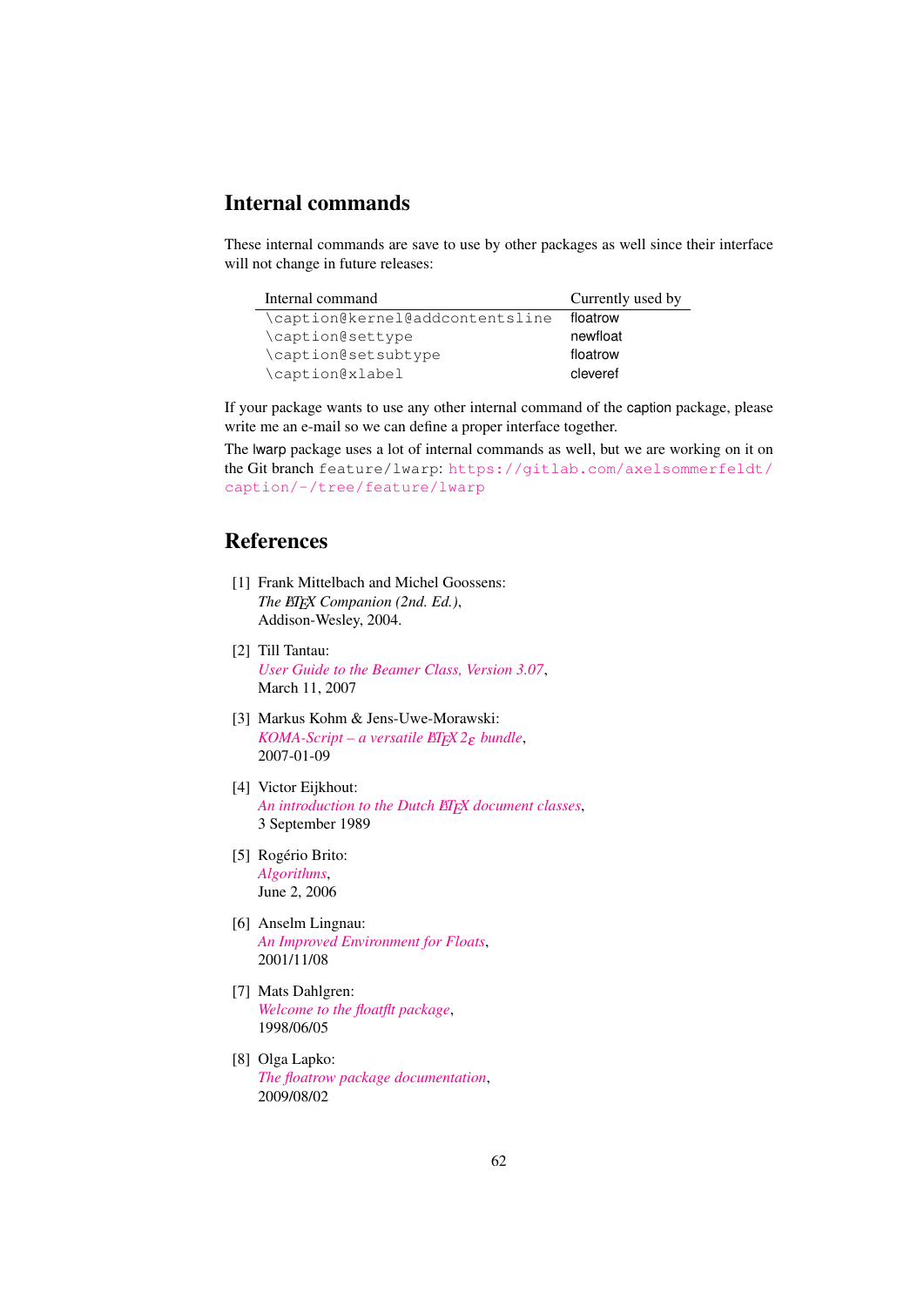- <span id="page-62-5"></span>[9] Sebastian Gross: *[Welcome to the beta test of fltpage package!](http://www.ctan.org/pkg/fltpage)*, 1998/11/13
- <span id="page-62-3"></span>[10] Sebastian Rahtz & Heiko Oberdiek: *Hypertext marks in EIEX: a manual for hyperref,* November 2012
- <span id="page-62-6"></span>[11] Heiko Oberdiek: *[The hypcap package – Adjusting anchors of captions](http://www.ctan.org/pkg/oberdiek)*, 2011/02/16
- <span id="page-62-7"></span>[12] Carsten Heinz & Brooks Moses: *[The Listings Package](http://www.ctan.org/pkg/listings)*, 2007/02/22
- <span id="page-62-4"></span>[13] David Carlisle: *[The longtable package](http://www.ctan.org/pkg/longtable)*, 2004/02/01
- <span id="page-62-8"></span>[14] Friedhelm Sowa: *[Pictures in Paragraphs](http://www.ctan.org/pkg/picinpar)*, July 13, 1993
- <span id="page-62-9"></span>[15] Joachim Bleser and Edmund Lang: *[PicIns-Benutzerhandbuch Version 3.0](http://www.ctan.org/pkg/picins)*, September 1992
- <span id="page-62-10"></span>[16] Sebastian Rahtz and Leonor Barroca: *[A style option for rotated objects in L](http://www.ctan.org/pkg/rotating)ATEX*, 1997/09/26
- <span id="page-62-11"></span>[17] Erica M. S. Harris & Geoffrey Tobin: *[LaTeX Document Package "setspace"](http://www.ctan.org/pkg/setspace)*, 1 December 2000
- <span id="page-62-1"></span>[18] Rolf Niepraschk & Hubert Gäßlein: *[The sidecap package](http://www.ctan.org/pkg/sidecap)*, 2003/06/06
- <span id="page-62-12"></span>[19] Steven D. Cochran: *[The subfigure package](http://www.ctan.org/pkg/subfigure)*, 2005/03/15
- <span id="page-62-2"></span>[20] Steven D. Cochran: *[The subfig package](http://www.ctan.org/pkg/subfig)*, 2005/07/05
- <span id="page-62-13"></span>[21] Johannes Braams and Theo Jurriens: *[The supertabular environment](http://www.ctan.org/pkg/supertabular)*, 2004/02/20
- <span id="page-62-0"></span>[22] Donald Arseneau: *[Three part tables: title, tabular environment, notes](http://www.ctan.org/pkg/threeparttable)*, March 5, 2010